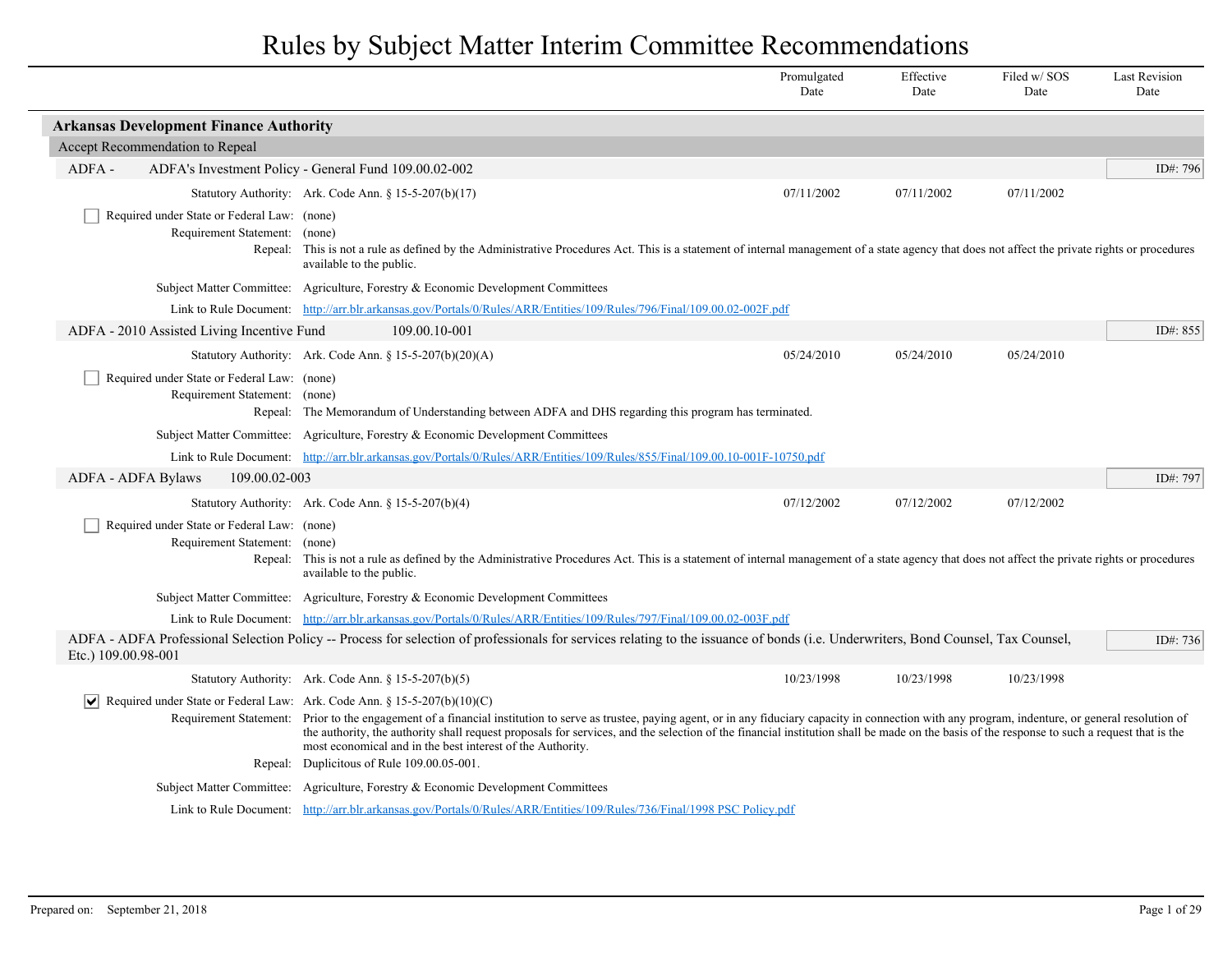|                                                                              |                                                                                                                                                                       |               | Promulgated<br>Date | Effective<br>Date | Filed w/SOS<br>Date | <b>Last Revision</b><br>Date |
|------------------------------------------------------------------------------|-----------------------------------------------------------------------------------------------------------------------------------------------------------------------|---------------|---------------------|-------------------|---------------------|------------------------------|
| ADFA - Below Market Interest Rate Housing Program ("BMIR")                   | 109.00.08-001                                                                                                                                                         |               |                     |                   |                     | ID#: 838                     |
|                                                                              | Statutory Authority: Ark. Code Ann. § $15-5-207(b)(12)(A)$                                                                                                            |               | 08/27/2008          | 08/27/2008        | 08/27/2008          |                              |
| Required under State or Federal Law: (none)<br>Requirement Statement: (none) | Repeal: Superseded by new rule.                                                                                                                                       |               |                     |                   |                     |                              |
|                                                                              | Subject Matter Committee: Agriculture, Forestry & Economic Development Committees                                                                                     |               |                     |                   |                     |                              |
| Link to Rule Document:                                                       | http://arr.blr.arkansas.gov/Portals/0/Rules/ARR/Entities/109/Rules/838/Final/Supplement.pdf                                                                           |               |                     |                   |                     |                              |
| ADFA - Day Care Center Program                                               | 109.00.99-003                                                                                                                                                         |               |                     |                   |                     | ID#: 739                     |
|                                                                              | Statutory Authority: Ark. Code Ann. § 15-5-207(b)(20)(A)                                                                                                              |               | 06/19/1999          | 06/19/1999        | 06/19/1999          |                              |
| Required under State or Federal Law: (none)<br>Requirement Statement: (none) | Repeal: This program is no longer active.                                                                                                                             |               |                     |                   |                     |                              |
|                                                                              | Subject Matter Committee: Agriculture, Forestry & Economic Development Committees                                                                                     |               |                     |                   |                     |                              |
|                                                                              | Link to Rule Document: http://arr.blr.arkansas.gov/Portals/0/Rules/ARR/Entities/109/Rules/739/Final/ADFA - Day Care Center Program 06191999.pdf                       |               |                     |                   |                     |                              |
| ADFA - Development Finance Loan Policy 109.00.99-002                         |                                                                                                                                                                       |               |                     |                   |                     | ID#: $738$                   |
|                                                                              | Statutory Authority: Ark. Code Ann. § 15-5-207(b)(12)(A)                                                                                                              |               | 05/17/1999          | 05/17/1999        | 05/17/1999          |                              |
| Required under State or Federal Law: (none)<br>Requirement Statement: (none) | Repeal: Superseded by new rule.                                                                                                                                       |               |                     |                   |                     |                              |
|                                                                              | Subject Matter Committee: Agriculture, Forestry & Economic Development Committees                                                                                     |               |                     |                   |                     |                              |
|                                                                              | Link to Rule Document: http://arr.blr.arkansas.gov/Portals/0/Rules/ARR/Entities/109/Rules/738/Final/8 ADFA - Development Finance Loan Policy 05171999.pdf             |               |                     |                   |                     |                              |
|                                                                              | ADFA - Final Version of the Development Finance Loan Policy 109.00.00-002                                                                                             |               |                     |                   |                     | ID#: 733                     |
|                                                                              | Statutory Authority: Ark. Code Ann. § $15-5-207(b)(12)(A)$                                                                                                            |               | 05/16/2000          | 05/16/2000        | 05/16/2000          |                              |
| Required under State or Federal Law: (none)<br>Requirement Statement: (none) | Repeal: Superseded by new rule.                                                                                                                                       |               |                     |                   |                     |                              |
|                                                                              | Subject Matter Committee: Agriculture, Forestry & Economic Development Committees                                                                                     |               |                     |                   |                     |                              |
|                                                                              | Link to Rule Document: http://arr.blr.arkansas.gov/Portals/0/Rules/ARR/Entities/109/Rules/733/Final/9 ADFA - Final Version of the Development Finance Loan Policy.pdf |               |                     |                   |                     |                              |
|                                                                              | ADFA - Finance Adjustment Factor (FAF) and Below Market Interest Rate (BMIR) Policy                                                                                   | 109.00.11-002 |                     |                   |                     | ID#: 863                     |
|                                                                              | Statutory Authority: Ark. Code Ann. § $15-5-207(b)(12)(A)$                                                                                                            |               | 05/04/2011          | 05/04/2011        | 05/04/2011          |                              |
| Required under State or Federal Law: (none)<br>Requirement Statement: (none) | Repeal: Superseded by new rule.                                                                                                                                       |               |                     |                   |                     |                              |
|                                                                              | Subject Matter Committee: Agriculture, Forestry & Economic Development Committees                                                                                     |               |                     |                   |                     |                              |
|                                                                              | Link to Rule Document: http://arr.blr.arkansas.gov/Portals/0/Rules/ARR/Entities/109/Rules/863/Final/109.00.11-002F-12353.pdf                                          |               |                     |                   |                     |                              |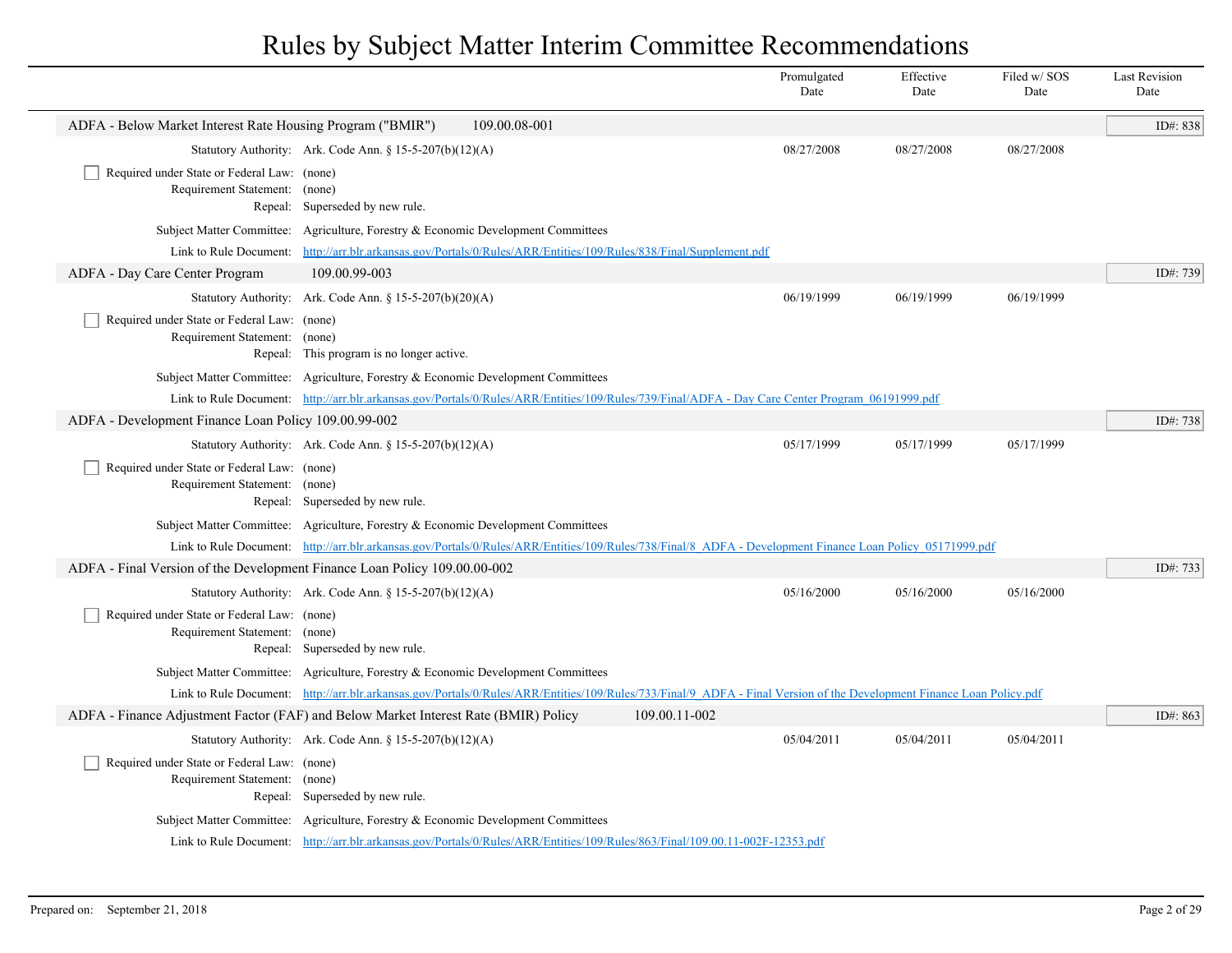|                                                                                            |                                                                                                                                                                                                                              | Promulgated<br>Date | Effective<br>Date | Filed w/SOS<br>Date | <b>Last Revision</b><br>Date |
|--------------------------------------------------------------------------------------------|------------------------------------------------------------------------------------------------------------------------------------------------------------------------------------------------------------------------------|---------------------|-------------------|---------------------|------------------------------|
| ADFA - HOME Program Policy and Operations Manual 109.00.04-001                             |                                                                                                                                                                                                                              |                     |                   |                     | ID#: 802                     |
|                                                                                            | Statutory Authority: Ark. Code Ann. § 15-5-207(b)(24)                                                                                                                                                                        | 08/26/2004          | 08/26/2004        | 08/26/2004          |                              |
| $ \vee $ Required under State or Federal Law: 24 C.F.R. § 92                               | Requirement Statement: Required to comply with federal regulations.<br>Repeal: Superseded by new rule.                                                                                                                       |                     |                   |                     |                              |
|                                                                                            | Subject Matter Committee: Agriculture, Forestry & Economic Development Committees                                                                                                                                            |                     |                   |                     |                              |
|                                                                                            | Link to Rule Document: http://arr.blr.arkansas.gov/Portals/0/Rules/ARR/Entities/109/Rules/802/Final/109.00.04-001F.pdf                                                                                                       |                     |                   |                     |                              |
| ADFA - Investment Policy - General Fund 109.00.00-001                                      |                                                                                                                                                                                                                              |                     |                   |                     | ID#: 730                     |
|                                                                                            | Statutory Authority: Ark. Code Ann. § 15-5-207(b)(5)                                                                                                                                                                         | 01/11/2000          | 01/11/2000        | 01/11/2000          |                              |
| Required under State or Federal Law: (none)<br>Requirement Statement:<br>Repeal:           | (none)<br>This is not a rule as defined by the Administrative Procedures Act. This is a statement of internal management of a state agency that does not affect the private rights or procedures<br>available to the public. |                     |                   |                     |                              |
|                                                                                            | Subject Matter Committee: Agriculture, Forestry & Economic Development Committees                                                                                                                                            |                     |                   |                     |                              |
|                                                                                            | Link to Rule Document: http://arr.blr.arkansas.gov/Portals/0/Rules/ARR/Entities/109/Rules/730/Final/ADFA - Investment Policy - General Fund.pdf                                                                              |                     |                   |                     |                              |
| ADFA - Mortgage Credit Certificate (MCC) Program                                           | 109.00.11-001                                                                                                                                                                                                                |                     |                   |                     | ID#: 862                     |
|                                                                                            | Statutory Authority: Ark. Code Ann. § 15-5-207(b)(32)                                                                                                                                                                        | 04/01/2011          | 04/01/2011        | 04/01/2011          |                              |
| Required under State or Federal Law: 26 C.F.R. §§ 1.25-1T - 1.25-8T<br>$ \bm{\mathsf{v}} $ | Requirement Statement: Required in order to comply with federal regulations.<br>Repeal: Program has ended.                                                                                                                   |                     |                   |                     |                              |
|                                                                                            | Subject Matter Committee: Agriculture, Forestry & Economic Development Committees                                                                                                                                            |                     |                   |                     |                              |
| Link to Rule Document:                                                                     | http://arr.blr.arkansas.gov/Portals/0/Rules/ARR/Entities/109/Rules/862/Final/109.00.11-001F-12313.pdf                                                                                                                        |                     |                   |                     |                              |
| ADFA - Professional Selection Policy                                                       | 109.00.02-001                                                                                                                                                                                                                |                     |                   |                     | ID#: 794                     |
|                                                                                            | Statutory Authority: Ark. Code Ann. § 15-5-207(b)(5)                                                                                                                                                                         | 03/18/2002          | 03/18/2002        | 03/18/2002          |                              |
| Required under State or Federal Law: (none)<br>Requirement Statement: (none)               | Repeal: Superseded by new rule.                                                                                                                                                                                              |                     |                   |                     |                              |
|                                                                                            | Subject Matter Committee: Agriculture, Forestry & Economic Development Committees                                                                                                                                            |                     |                   |                     |                              |
|                                                                                            | Link to Rule Document: http://arr.blr.arkansas.gov/Portals/0/Rules/ARR/Entities/109/Rules/794/Final/109.00.02-001F.pdf                                                                                                       |                     |                   |                     |                              |
| ADFA - Statement of Standards of Conduct Concerning Gifts 109.00.00-003                    |                                                                                                                                                                                                                              |                     |                   |                     | ID#: 735                     |
|                                                                                            | Statutory Authority: Ark. Code Ann. $\S 15-5-207(b)(5)$                                                                                                                                                                      | 10/06/2000          | 10/06/2000        | 10/06/2000          |                              |
| Required under State or Federal Law: (none)<br>Requirement Statement: (none)               | Repeal: Does not fall within the definition of "rule" as defined by Ark. Code Ann. $\S$ 25-15-202(9).                                                                                                                        |                     |                   |                     |                              |
|                                                                                            | Subject Matter Committee: Agriculture, Forestry & Economic Development Committees                                                                                                                                            |                     |                   |                     |                              |
|                                                                                            | Link to Rule Document: http://arr.blr.arkansas.gov/Portals/0/Rules/ARR/Entities/109/Rules/735/Final/ADFA - Statement of Standards of Conduct Concerning Gifts 10062000.pdf                                                   |                     |                   |                     |                              |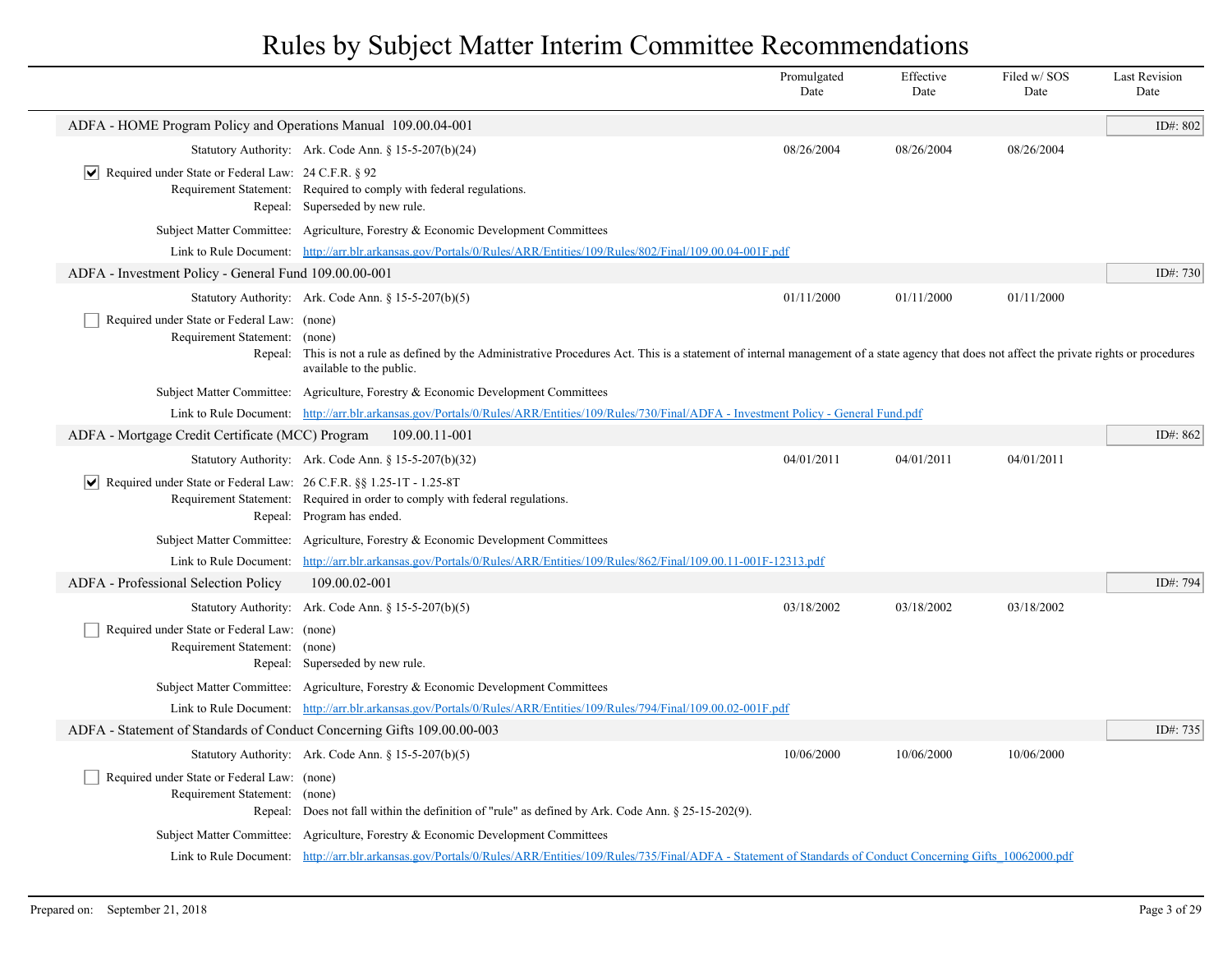|                                                                              |                                                                                                                                                                                 | Promulgated<br>Date | Effective<br>Date | Filed w/SOS<br>Date | <b>Last Revision</b><br>Date |
|------------------------------------------------------------------------------|---------------------------------------------------------------------------------------------------------------------------------------------------------------------------------|---------------------|-------------------|---------------------|------------------------------|
| <b>ADFA HOME Policy</b>                                                      |                                                                                                                                                                                 |                     |                   |                     | ID#: 43                      |
|                                                                              | Statutory Authority: Ark. Code Ann. $\S 15-5-207(b)(24)$                                                                                                                        | 10/13/2014          | 11/14/2014        | 10/15/2014          |                              |
| $ \mathbf{v} $ Required under State or Federal Law: 24 C.F.R. Part 92        | Requirement Statement: Complies with the HOME Investment Partnership Rules.<br>Repeal: Superseded by new rule.                                                                  |                     |                   |                     |                              |
|                                                                              | Subject Matter Committee: Agriculture, Forestry & Economic Development Committees                                                                                               |                     |                   |                     |                              |
|                                                                              | Link to Rule Document: http://arr.blr.arkansas.gov/Portals/0/Rules/ARR/Entities/109/Rules/43/Final/14 ADFA Home Policy 10132014.pdf                                             |                     |                   |                     |                              |
| ADFA Professional Selection Policy                                           |                                                                                                                                                                                 |                     |                   |                     | ID#: 37                      |
|                                                                              | Statutory Authority: Ark. Code Ann. § 15-5-207(b)(5)                                                                                                                            | 08/26/2005          | 09/08/2005        | 08/29/2005          |                              |
| Required under State or Federal Law: (none)<br>Requirement Statement: (none) | Repeal: Duplicitous of Rule 109.00.05-001.                                                                                                                                      |                     |                   |                     |                              |
|                                                                              | Subject Matter Committee: Agriculture, Forestry & Economic Development Committees                                                                                               |                     |                   |                     |                              |
|                                                                              | Link to Rule Document: http://arr.blr.arkansas.gov/Portals/0/Rules/ARR/Entities/109/Rules/37/Final/109.00.05-001F-7803.pdf                                                      |                     |                   |                     |                              |
| <b>ADFA Single Family Policy</b>                                             |                                                                                                                                                                                 |                     |                   |                     | ID#: $45$                    |
|                                                                              | Statutory Authority: Ark. Code Ann. $\S 15-5-207(b)(5)$                                                                                                                         | 08/26/2008          | 09/07/2008        | 08/27/2008          |                              |
| Required under State or Federal Law: (none)<br>Requirement Statement: (none) | Repeal: This rule no longer reflects program requirements.                                                                                                                      |                     |                   |                     |                              |
|                                                                              | Subject Matter Committee: Agriculture, Forestry & Economic Development Committees                                                                                               |                     |                   |                     |                              |
|                                                                              | Link to Rule Document: http://arr.blr.arkansas.gov/Portals/0/Rules/ARR/Entities/109/Rules/45/Final/58 - HomeToOwn Program Guide 09012007.pdf                                    |                     |                   |                     |                              |
| <b>ADFA</b> Suspension Policy                                                |                                                                                                                                                                                 |                     |                   |                     | ID#: $51$                    |
|                                                                              | Statutory Authority: Ark. Code Ann. § 15-5-207(b)(5)                                                                                                                            | 01/20/2004          | 01/31/2004        | 01/21/2004          |                              |
| Required under State or Federal Law: (none)<br>Requirement Statement: (none) | Repeal: Duplicitous of Rule 109.00.03-002.                                                                                                                                      |                     |                   |                     |                              |
|                                                                              | Subject Matter Committee: Agriculture, Forestry & Economic Development Committees                                                                                               |                     |                   |                     |                              |
|                                                                              | Link to Rule Document: http://arr.blr.arkansas.gov/Portals/0/Rules/ARR/Entities/109/Rules/51/Final/ADFA Suspension Policies.pdf                                                 |                     |                   |                     |                              |
| AFMP - Farmer/Creditor Mediation Program Rules and Regulations               | 109.02.90-001                                                                                                                                                                   |                     |                   |                     | ID#: 774                     |
|                                                                              | Statutory Authority: Ark. Code Ann. § 15-5-207(b)(24)                                                                                                                           | 03/20/1990          | 03/20/1990        | 03/20/1990          |                              |
| Required under State or Federal Law: (none)<br>Requirement Statement: (none) | Repeal: Superseded by new rule.                                                                                                                                                 |                     |                   |                     |                              |
|                                                                              | Subject Matter Committee: Agriculture, Forestry & Economic Development Committees                                                                                               |                     |                   |                     |                              |
|                                                                              | Link to Rule Document: http://arr.blr.arkansas.gov/Portals/0/Rules/ARR/Entities/109/Rules/774/Final/AFMP - Farmer Creditor Mediation Program Rules and Regulations 03201990.pdf |                     |                   |                     |                              |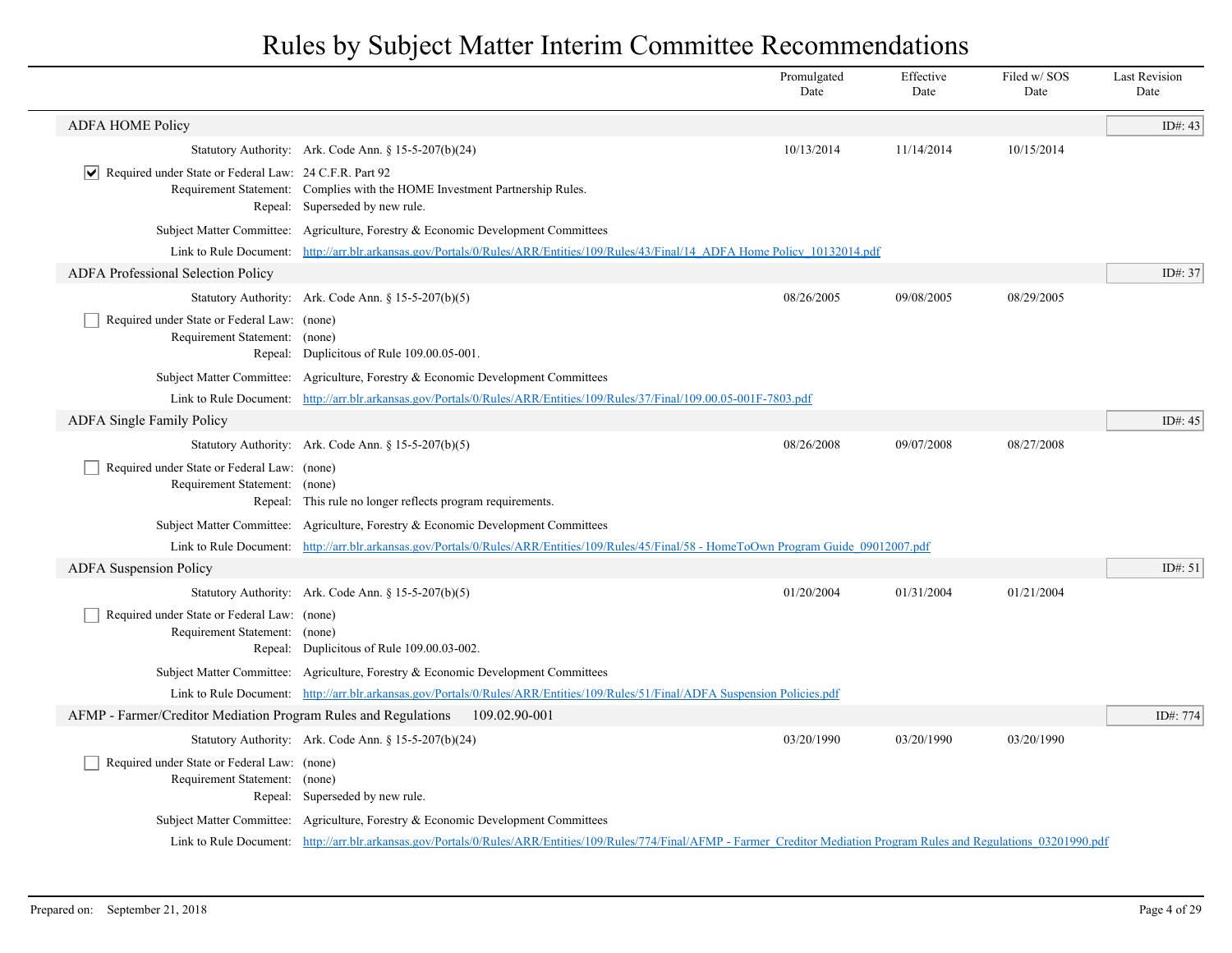|                                                                              |                                                                                                                                                                                                         | Promulgated<br>Date | Effective<br>Date | Filed w/SOS<br>Date | <b>Last Revision</b><br>Date |
|------------------------------------------------------------------------------|---------------------------------------------------------------------------------------------------------------------------------------------------------------------------------------------------------|---------------------|-------------------|---------------------|------------------------------|
| CPD - Guidelines for County Planning in Arkansas                             | 109.06.74-001                                                                                                                                                                                           |                     |                   |                     | ID#: 776                     |
|                                                                              | Statutory Authority: Ark. Code Ann. § 15-5-207(b)(5)                                                                                                                                                    | 01/09/1974          | 01/09/1974        | 01/09/1974          |                              |
| Required under State or Federal Law: (none)<br>Requirement Statement: (none) |                                                                                                                                                                                                         |                     |                   |                     |                              |
|                                                                              | Repeal: Program is no longer active.                                                                                                                                                                    |                     |                   |                     |                              |
|                                                                              | Subject Matter Committee: Agriculture, Forestry & Economic Development Committees                                                                                                                       |                     |                   |                     |                              |
|                                                                              | Link to Rule Document: http://arr.blr.arkansas.gov/Portals/0/Rules/ARR/Entities/109/Rules/776/Final/CPD - Guidelines for County Planning in Arkansas 01091974.pdf                                       |                     |                   |                     |                              |
| CPD - Managing a Grant<br>109.06.73-001                                      |                                                                                                                                                                                                         |                     |                   |                     | ID#: 775                     |
|                                                                              | Statutory Authority: Ark. Code Ann. § 15-5-207(b)(5)                                                                                                                                                    | 07/01/1973          | 07/01/1973        | 07/01/1973          |                              |
| Required under State or Federal Law: (none)                                  |                                                                                                                                                                                                         |                     |                   |                     |                              |
| Requirement Statement: (none)                                                | Repeal: Program no longer active.                                                                                                                                                                       |                     |                   |                     |                              |
|                                                                              | Subject Matter Committee: Agriculture, Forestry & Economic Development Committees                                                                                                                       |                     |                   |                     |                              |
|                                                                              | Link to Rule Document: http://arr.blr.arkansas.gov/Portals/0/Rules/ARR/Entities/109/Rules/775/Final/Supplement.pdf                                                                                      |                     |                   |                     |                              |
| ED - By-Laws of the Arkansas Development Finance Authority                   | 109.01.86-001                                                                                                                                                                                           |                     |                   |                     | ID#: 778                     |
|                                                                              | Statutory Authority: Ark. Code Ann. § 15-5-207(b)(4)                                                                                                                                                    | 05/18/1986          | 05/18/1986        | 05/18/1986          |                              |
| Required under State or Federal Law: (none)<br>Requirement Statement: (none) | Repeal: This is not a rule as defined by the Administrative Procedures Act. This is a statement of internal management of a state agency that does not affect the private rights or procedures          |                     |                   |                     |                              |
|                                                                              | available to the public.                                                                                                                                                                                |                     |                   |                     |                              |
|                                                                              | Subject Matter Committee: Agriculture, Forestry & Economic Development Committees<br>Link to Rule Document: http://arr.blr.arkansas.gov/Portals/0/Rules/ARR/Entities/109/Rules/778/Final/Supplement.pdf |                     |                   |                     |                              |
|                                                                              | ED - Disadvantaged Business Enterprise Loan Program for Women and Minorities<br>109.01.94-001                                                                                                           |                     |                   |                     | ID#: 782                     |
|                                                                              | Statutory Authority: Ark. Code Ann. § 15-5-207(b)(27)                                                                                                                                                   | 10/28/1994          | 10/28/1994        | 10/28/1994          |                              |
| Required under State or Federal Law: (none)<br>Requirement Statement: (none) |                                                                                                                                                                                                         |                     |                   |                     |                              |
|                                                                              | Repeal: Superseded by new rule.                                                                                                                                                                         |                     |                   |                     |                              |
|                                                                              | Subject Matter Committee: Agriculture, Forestry & Economic Development Committees                                                                                                                       |                     |                   |                     |                              |
|                                                                              | Link to Rule Document: http://arr.blr.arkansas.gov/Portals/0/Rules/ARR/Entities/109/Rules/782/Final/Supplement.pdf                                                                                      |                     |                   |                     |                              |
|                                                                              | ED - Home Improvement Loan Program 1981 Series A Program Rules 109.01.82-001                                                                                                                            |                     |                   |                     | ID#: 777                     |
|                                                                              | Statutory Authority: Ark. Code Ann. § 15-5-207(b)(10)(A)                                                                                                                                                | 02/05/1982          | 02/05/1982        | 02/05/1982          |                              |
| Required under State or Federal Law: (none)<br>Requirement Statement: (none) |                                                                                                                                                                                                         |                     |                   |                     |                              |
|                                                                              | Repeal: Program no longer active.                                                                                                                                                                       |                     |                   |                     |                              |
|                                                                              | Subject Matter Committee: Agriculture, Forestry & Economic Development Committees                                                                                                                       |                     |                   |                     |                              |
|                                                                              | Link to Rule Document: http://arr.blr.arkansas.gov/Portals/0/Rules/ARR/Entities/109/Rules/777/Final/Supplement.pdf                                                                                      |                     |                   |                     |                              |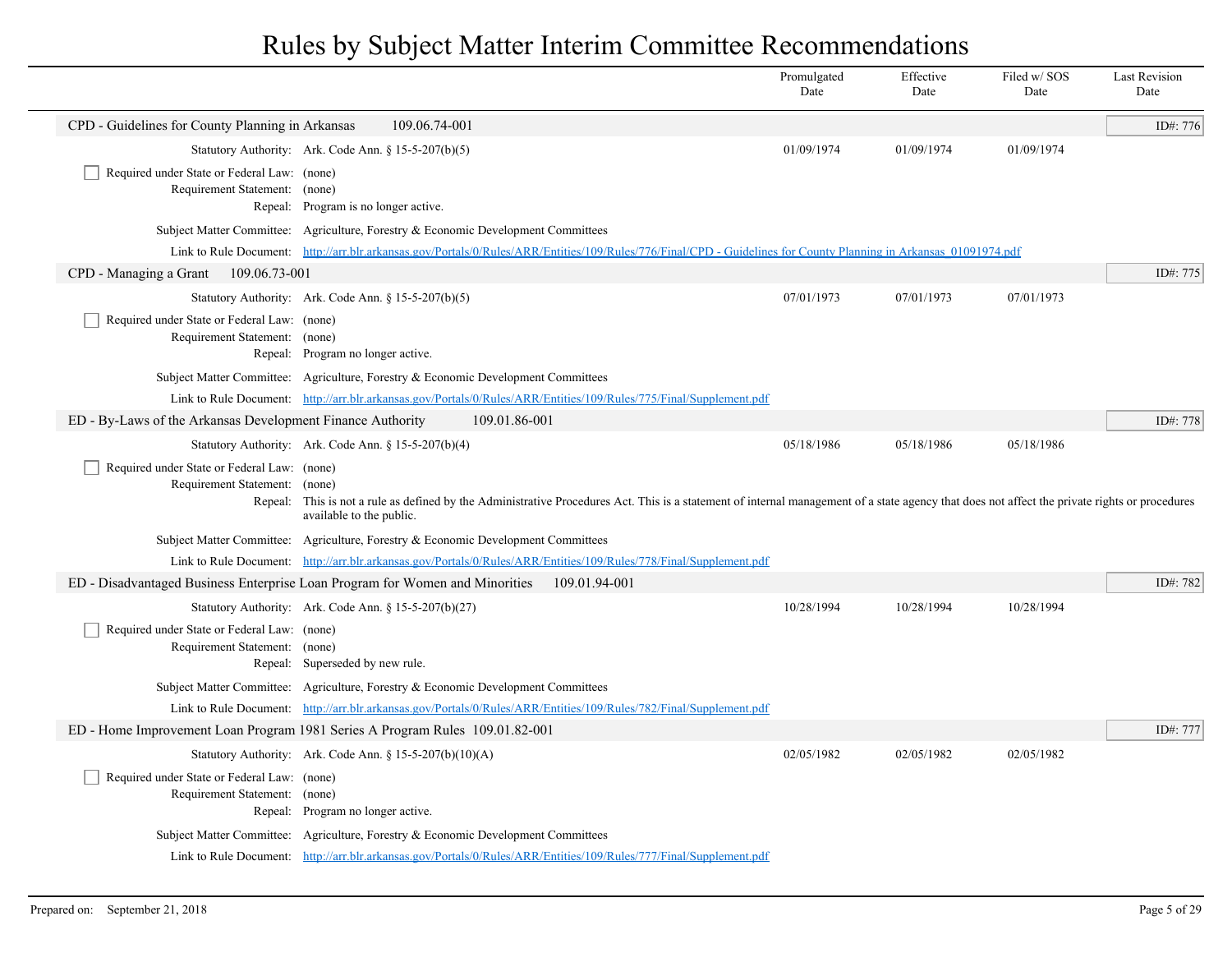|                                                                                       |                                                                                                                                                                                                                                      | Promulgated<br>Date | Effective<br>Date | Filed w/ SOS<br>Date | <b>Last Revision</b><br>Date |
|---------------------------------------------------------------------------------------|--------------------------------------------------------------------------------------------------------------------------------------------------------------------------------------------------------------------------------------|---------------------|-------------------|----------------------|------------------------------|
|                                                                                       | ED - Regulations Implementing Subchapter 6 of Chapter 5 of Title 15 of the Arkansas Code of 1987 Annotated - Allocation of State Ceiling                                                                                             |                     | 109.01.89-001     |                      | ID#: 780                     |
|                                                                                       | Statutory Authority: Ark. Code Ann. § 15-5-207(b)(32)                                                                                                                                                                                | 09/25/1989          | 09/25/1989        | 09/25/1989           |                              |
| Required under State or Federal Law: (none)<br>Requirement Statement: (none)          | Repeal: Superseded by new rule.                                                                                                                                                                                                      |                     |                   |                      |                              |
|                                                                                       | Subject Matter Committee: Agriculture, Forestry & Economic Development Committees                                                                                                                                                    |                     |                   |                      |                              |
|                                                                                       | Link to Rule Document: http://arr.blr.arkansas.gov/Portals/0/Rules/ARR/Entities/109/Rules/780/Final/Supplement.pdf                                                                                                                   |                     |                   |                      |                              |
|                                                                                       | ED - Rules and Regulations of the Arkansas Development Finance Authority Insured Participating Loan Program 109.01.89-002                                                                                                            |                     |                   |                      | ID#: 779                     |
|                                                                                       | Statutory Authority: Ark. Code Ann. § $15-5-207(b)(12)(A)$                                                                                                                                                                           | 12/28/1989          | 12/28/1989        | 12/28/1989           |                              |
| Required under State or Federal Law: (none)<br>Requirement Statement:                 | (none)<br>Repeal: Program is no longer active.                                                                                                                                                                                       |                     |                   |                      |                              |
|                                                                                       | Subject Matter Committee: Agriculture, Forestry & Economic Development Committees                                                                                                                                                    |                     |                   |                      |                              |
|                                                                                       | Link to Rule Document: http://arr.blr.arkansas.gov/Portals/0/Rules/ARR/Entities/109/Rules/779/Final/Supplement.pdf                                                                                                                   |                     |                   |                      |                              |
| ED - Second Amendment to the By-Laws of the Authority 109.01.02-001                   |                                                                                                                                                                                                                                      |                     |                   |                      | ID#: 734                     |
|                                                                                       | Statutory Authority: Ark. Code Ann. $\S 15-5-207(b)(4)$                                                                                                                                                                              | 04/10/2002          | 04/10/2002        | 04/10/2002           |                              |
| Required under State or Federal Law: (none)<br>Requirement Statement:                 | (none)<br>Repeal: This is not a rule as defined by the Administrative Procedures Act. This is a statement of internal management of a state agency that does not affect the private rights or procedures<br>available to the public. |                     |                   |                      |                              |
|                                                                                       | Subject Matter Committee: Agriculture, Forestry & Economic Development Committees                                                                                                                                                    |                     |                   |                      |                              |
|                                                                                       | Link to Rule Document: http://arr.blr.arkansas.gov/Portals/0/Rules/ARR/Entities/109/Rules/734/Final/109.01.02-001F.pdf                                                                                                               |                     |                   |                      |                              |
|                                                                                       | MFH - 1987 Low Income Housing Tax Credit Application Requirements for Multi-Family Projects Located in Arkansas                                                                                                                      | 109.04.87-001       |                   |                      | ID#: 771                     |
|                                                                                       | Statutory Authority: Ark. Code Ann. § 15-5-207(b)(24)                                                                                                                                                                                | 06/02/1987          | 06/02/1987        | 06/02/1987           |                              |
| $\boxed{\blacktriangledown}$ Required under State or Federal Law: 26 C.F.R. § 1.42-17 | Requirement Statement: Required to comply with federal regulations.<br>Repeal: Superseded by new rule.                                                                                                                               |                     |                   |                      |                              |
|                                                                                       | Subject Matter Committee: Agriculture, Forestry & Economic Development Committees                                                                                                                                                    |                     |                   |                      |                              |
|                                                                                       | Link to Rule Document: http://arr.blr.arkansas.gov/Portals/0/Rules/ARR/Entities/109/Rules/771/Final/Supplement.pdf                                                                                                                   |                     |                   |                      |                              |
|                                                                                       | 109.04.03-008<br>MFH - 2004 Guidelines for Allocating Multi-Family Tax Exempt Private Activity Volume Cap                                                                                                                            |                     |                   |                      | ID#: 807                     |
|                                                                                       | Statutory Authority: Ark. Code Ann. $\S 15-5-207(b)(32)$                                                                                                                                                                             | 08/26/2003          | 08/26/2003        | 08/26/2003           |                              |
| Required under State or Federal Law: (none)<br>Requirement Statement:                 | (none)<br>Repeal: Superseded by the 2005 Guidelines for Allocating Multi-Family Tax Exempt Private Activity Volume Cap.                                                                                                              |                     |                   |                      |                              |
|                                                                                       | Subject Matter Committee: Agriculture, Forestry & Economic Development Committees                                                                                                                                                    |                     |                   |                      |                              |
|                                                                                       | Link to Rule Document: http://arr.blr.arkansas.gov/Portals/0/Rules/ARR/Entities/109/Rules/807/Final/109.04.03-008F.pdf                                                                                                               |                     |                   |                      |                              |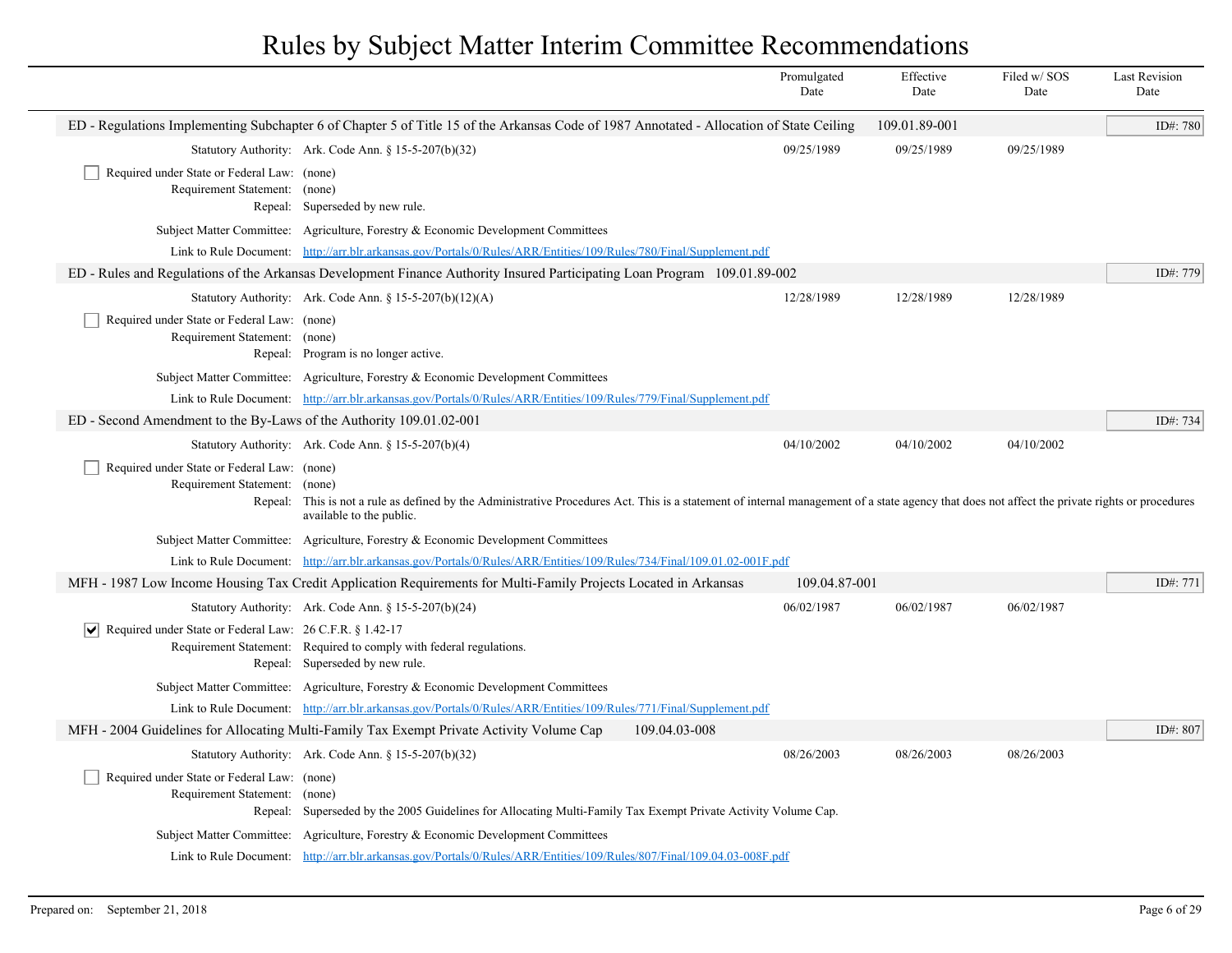|                                                                              |                                                                                                                                                                  |               | Promulgated<br>Date | Effective<br>Date | Filed w/ SOS<br>Date | <b>Last Revision</b><br>Date |
|------------------------------------------------------------------------------|------------------------------------------------------------------------------------------------------------------------------------------------------------------|---------------|---------------------|-------------------|----------------------|------------------------------|
|                                                                              | MFH - 2005 Guidelines for Allocating Multi-Family Tax Exempt Private Activity Volume Cap                                                                         | 109.04.04-002 |                     |                   |                      | ID#: 812                     |
|                                                                              | Statutory Authority: Ark. Code Ann. § 15-5-207(b)(32)                                                                                                            |               | 08/26/2004          | 08/26/2004        | 08/26/2004           |                              |
| Required under State or Federal Law: (none)<br>Requirement Statement: (none) | Repeal: Superseded by the 2006 Guidelines for Allocating Multi-Family Tax Exempt Private Activity Volume Cap.                                                    |               |                     |                   |                      |                              |
|                                                                              | Subject Matter Committee: Agriculture, Forestry & Economic Development Committees                                                                                |               |                     |                   |                      |                              |
|                                                                              | Link to Rule Document: http://arr.blr.arkansas.gov/Portals/0/Rules/ARR/Entities/109/Rules/812/Final/109.04.04-002F.pdf                                           |               |                     |                   |                      |                              |
|                                                                              | MFH - 2006 Guidelines for Allocating Multi-Family Tax-Exempt Private Activity Volume Cap                                                                         | 109.04.05-003 |                     |                   |                      | ID#: 818                     |
|                                                                              | Statutory Authority: Ark. Code Ann. $\S 15-5-207(b)(32)$                                                                                                         |               | 08/30/2005          | 08/30/2005        | 08/30/2005           |                              |
| Required under State or Federal Law: (none)<br>Requirement Statement: (none) | Repeal: Superseded by new rule.                                                                                                                                  |               |                     |                   |                      |                              |
|                                                                              | Subject Matter Committee: Agriculture, Forestry & Economic Development Committees                                                                                |               |                     |                   |                      |                              |
|                                                                              | Link to Rule Document: http://arr.blr.arkansas.gov/Portals/0/Rules/ARR/Entities/109/Rules/818/Final/109.04.05-003F-7797.pdf                                      |               |                     |                   |                      |                              |
| MFH - 2006 Housing Credit Program Qualified Allocation Plan                  | 109.04.05-004                                                                                                                                                    |               |                     |                   |                      | ID#: 819                     |
|                                                                              | Statutory Authority: Ark. Code Ann. § 15-5-207(b)(24)                                                                                                            |               | 09/01/2005          | 09/01/2005        | 09/01/2005           |                              |
| $ \mathbf{v} $ Required under State or Federal Law: 26 C.F.R. § 1.42-17      | Requirement Statement: Required in order to comply with federal regulations.<br>Repeal: Superseded by the 2008 Housing Credit Program Qualified Allocation Plan. |               |                     |                   |                      |                              |
|                                                                              | Subject Matter Committee: Agriculture, Forestry & Economic Development Committees                                                                                |               |                     |                   |                      |                              |
|                                                                              | Link to Rule Document: http://arr.blr.arkansas.gov/Portals/0/Rules/ARR/Entities/109/Rules/819/Final/109.04.05-004F-7795.pdf                                      |               |                     |                   |                      |                              |
|                                                                              | MFH - 2007 Guidelines for Allocation of Private Activity Volume Cap 109.04.06-005                                                                                |               |                     |                   |                      | ID#: 825                     |
|                                                                              | Statutory Authority: Ark. Code Ann. § 15-5-207(b)(32)                                                                                                            |               | 09/05/2006          | 09/05/2006        | 09/05/2006           |                              |
| Required under State or Federal Law: (none)<br>Requirement Statement: (none) | Repeal: Superseded by the 2008 Guidelines for Allocation of Private Activity Volume Cap.                                                                         |               |                     |                   |                      |                              |
|                                                                              | Subject Matter Committee: Agriculture, Forestry & Economic Development Committees                                                                                |               |                     |                   |                      |                              |
|                                                                              | Link to Rule Document: http://arr.blr.arkansas.gov/Portals/0/Rules/ARR/Entities/109/Rules/825/Final/109.04.06-005F-8574.pdf                                      |               |                     |                   |                      |                              |
|                                                                              | MFH - 2008 Guidelines for Allocation of Private Activity Volume Cap 109.04.07-004                                                                                |               |                     |                   |                      | ID#: 831                     |
|                                                                              | Statutory Authority: Ark. Code Ann. $\S 15-5-207(b)(32)$                                                                                                         |               | 08/28/2007          | 08/28/2007        | 08/28/2007           |                              |
| Required under State or Federal Law: (none)<br>Requirement Statement: (none) | Repeal: Superseded by new rule.                                                                                                                                  |               |                     |                   |                      |                              |
|                                                                              | Subject Matter Committee: Agriculture, Forestry & Economic Development Committees                                                                                |               |                     |                   |                      |                              |
|                                                                              | Link to Rule Document: http://arr.blr.arkansas.gov/Portals/0/Rules/ARR/Entities/109/Rules/831/Final/109.04.07-004F-9300.pdf                                      |               |                     |                   |                      |                              |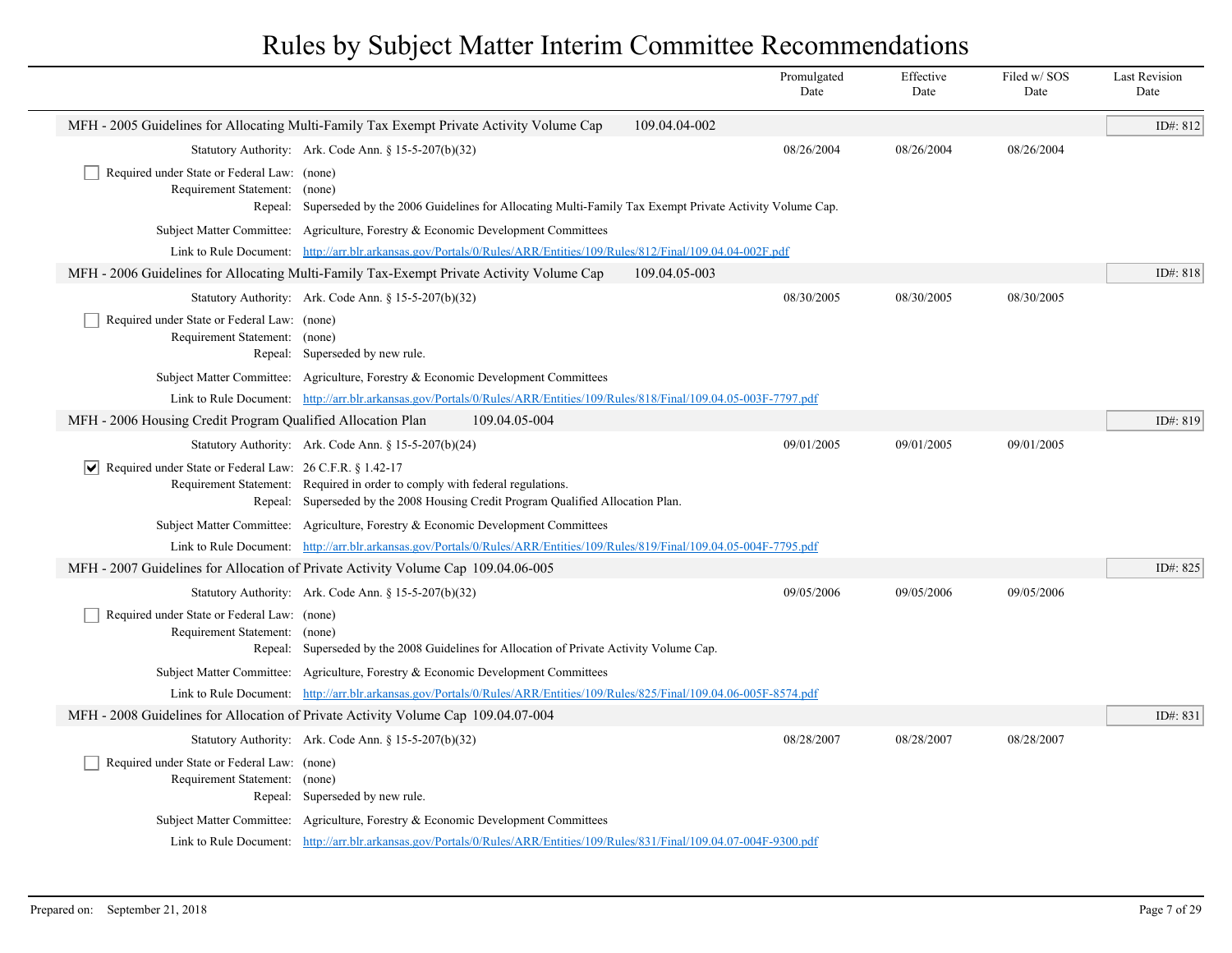|                                                                                 |                                                                                                                                                         | Promulgated<br>Date | Effective<br>Date | Filed w/SOS<br>Date | <b>Last Revision</b><br>Date |
|---------------------------------------------------------------------------------|---------------------------------------------------------------------------------------------------------------------------------------------------------|---------------------|-------------------|---------------------|------------------------------|
| 002                                                                             | MFH - 2008 Housing Credit Program Qualified Allocation Plan (QAP) Amendment - Administration of the Federal Low Income Housing Tax Credits for States   |                     |                   | 109.04.09-          | ID#: 847                     |
|                                                                                 | Statutory Authority: Ark. Code Ann. § 15-5-207(b)(24)                                                                                                   | 04/30/2009          | 04/30/2009        | 04/30/2009          |                              |
| Required under State or Federal Law: 26 C.F.R. § 1.42-17<br>$ \bm{\vee} $       | Requirement Statement: Required to comply with federal regulations.<br>Repeal: Superseded by 2009 Housing Credit Program Qualified Allocation Program.  |                     |                   |                     |                              |
|                                                                                 | Subject Matter Committee: Agriculture, Forestry & Economic Development Committees                                                                       |                     |                   |                     |                              |
|                                                                                 | Link to Rule Document: http://arr.blr.arkansas.gov/Portals/0/Rules/ARR/Entities/109/Rules/847/Final/109.04.09-002F-10077.pdf                            |                     |                   |                     |                              |
| MFH - 2008 Housing Credit Program Qualified Allocation Plan                     | 109.04.07-002                                                                                                                                           |                     |                   |                     | ID#: 829                     |
|                                                                                 | Statutory Authority: Ark. Code Ann. § 15-5-207(b)(24)                                                                                                   | 08/28/2007          | 08/28/2007        | 08/28/2007          |                              |
| Required under State or Federal Law: 26 C.F.R. § 1.42-17<br>∣V∣                 | Requirement Statement: Required to comply with federal regulations.<br>Repeal: Superseded by the 2009 Housing Credit Program Qualified Allocation Plan. |                     |                   |                     |                              |
|                                                                                 | Subject Matter Committee: Agriculture, Forestry & Economic Development Committees                                                                       |                     |                   |                     |                              |
|                                                                                 | Link to Rule Document: http://arr.blr.arkansas.gov/Portals/0/Rules/ARR/Entities/109/Rules/829/Final/109.04.07-002F-9299.pdf                             |                     |                   |                     |                              |
| MFH - 2009 Guidelines for the Allocation of Private Activity Volume Cap         | 109.04.08-005                                                                                                                                           |                     |                   |                     | ID#: 841                     |
|                                                                                 | Statutory Authority: Ark. Code Ann. § 15-5-207(b)(32)                                                                                                   | 08/27/2008          | 08/27/2008        | 08/27/2008          |                              |
| Required under State or Federal Law: (none)<br>Requirement Statement: (none)    | Repeal: Superseded by new rule.                                                                                                                         |                     |                   |                     |                              |
|                                                                                 | Subject Matter Committee: Agriculture, Forestry & Economic Development Committees                                                                       |                     |                   |                     |                              |
|                                                                                 | Link to Rule Document: http://arr.blr.arkansas.gov/Portals/0/Rules/ARR/Entities/109/Rules/841/Final/109.04.08-005F-9860.pdf                             |                     |                   |                     |                              |
| MFH - 2009 Housing Credit Qualified Allocation Plan Amendment                   | 109.04.08-009                                                                                                                                           |                     |                   |                     | ID#: 845                     |
|                                                                                 | Statutory Authority: Ark. Code Ann. § 15-5-207(b)(24)                                                                                                   | 12/29/2008          | 12/29/2008        | 12/29/2008          |                              |
| $ \mathbf{v} $ Required under State or Federal Law: 26 C.F.R. § 1.42-17         | Requirement Statement: Required to comply with federal regulations.<br>Repeal: Superseded by new rule.                                                  |                     |                   |                     |                              |
|                                                                                 | Subject Matter Committee: Agriculture, Forestry & Economic Development Committees                                                                       |                     |                   |                     |                              |
|                                                                                 | Link to Rule Document: http://arr.blr.arkansas.gov/Portals/0/Rules/ARR/Entities/109/Rules/845/Final/109.04.08-009F-10019.pdf                            |                     |                   |                     |                              |
| MFH - 2009 Qualified Allocation Plan Amendment                                  | 109.04.08-007                                                                                                                                           |                     |                   |                     | ID#: 843                     |
|                                                                                 | Statutory Authority: Ark. Code Ann. § 15-5-207(b)(24)                                                                                                   | 09/26/2008          | 09/26/2008        | 09/26/2008          |                              |
| Required under State or Federal Law: 26 C.F.R. § 1.42-17<br>$ \bm{\mathsf{v}} $ | Requirement Statement: Required to comply with federal regulations.<br>Repeal: Superseded by the 2010 Qualified Allocation Plan (QAP).                  |                     |                   |                     |                              |
|                                                                                 | Subject Matter Committee: Agriculture, Forestry & Economic Development Committees                                                                       |                     |                   |                     |                              |
|                                                                                 | Link to Rule Document: http://arr.blr.arkansas.gov/Portals/0/Rules/ARR/Entities/109/Rules/843/Final/109.04.08-007F-9903.pdf                             |                     |                   |                     |                              |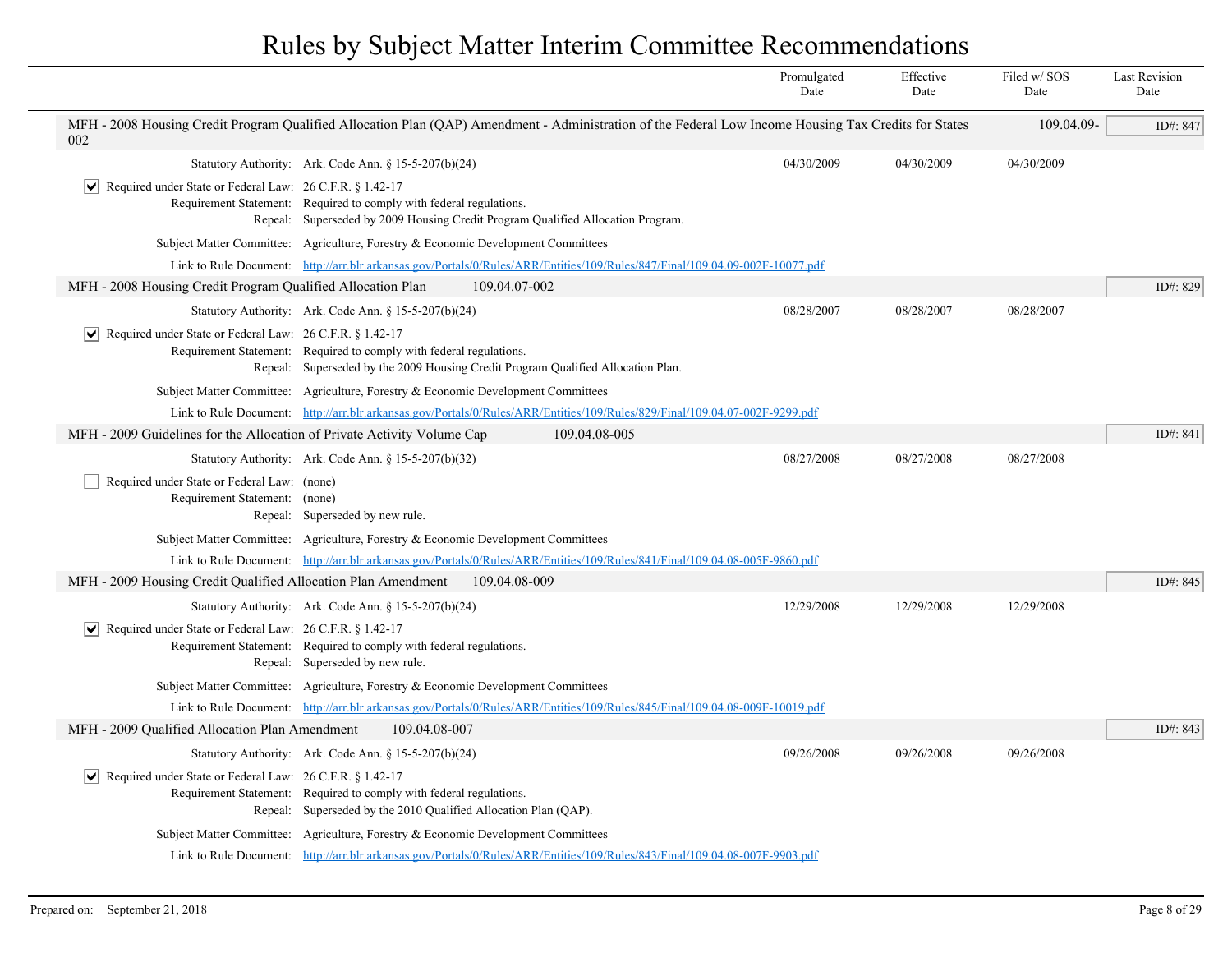|                                                                              |                                                                                                                              | Promulgated<br>Date | Effective<br>Date | Filed w/ SOS<br>Date | <b>Last Revision</b><br>Date |
|------------------------------------------------------------------------------|------------------------------------------------------------------------------------------------------------------------------|---------------------|-------------------|----------------------|------------------------------|
|                                                                              | MFH - 2010 ADFA's Multifamily Housing Minimum Design Standards 109.04.09-004                                                 |                     |                   |                      | ID#: 851                     |
|                                                                              | Statutory Authority: Ark. Code Ann. § 15-5-207(b)(5)                                                                         | 10/01/2009          | 10/01/2009        | 10/01/2009           |                              |
| Required under State or Federal Law: (none)<br>Requirement Statement: (none) | Repeal: Superseded by new rule.                                                                                              |                     |                   |                      |                              |
|                                                                              | Subject Matter Committee: Agriculture, Forestry & Economic Development Committees                                            |                     |                   |                      |                              |
|                                                                              | Link to Rule Document: http://arr.blr.arkansas.gov/Portals/0/Rules/ARR/Entities/109/Rules/851/Final/109.04.09-004F-10425.pdf |                     |                   |                      |                              |
|                                                                              | MFH - 2010 ADFA's Multifamily Housing Minimum Design Standards 109.04.10-005                                                 |                     |                   |                      | ID#: 858                     |
|                                                                              | Statutory Authority: Ark. Code Ann. § 15-5-207(b)(5)                                                                         | 10/26/2010          | 10/26/2010        | 10/26/2010           |                              |
| Required under State or Federal Law: (none)<br>Requirement Statement: (none) | Repeal: Superseded by new rule.                                                                                              |                     |                   |                      |                              |
|                                                                              | Subject Matter Committee: Agriculture, Forestry & Economic Development Committees                                            |                     |                   |                      |                              |
| Link to Rule Document:                                                       | http://arr.blr.arkansas.gov/Portals/0/Rules/ARR/Entities/109/Rules/858/Final/109.04.10-005F-12139.pdf                        |                     |                   |                      |                              |
| MFH - 2010 HOME Program Manual                                               | 109.04.09-006                                                                                                                |                     |                   |                      | ID#: 853                     |
|                                                                              | Statutory Authority: Ark. Code Ann. § 15-5-207(b)(24)                                                                        | 10/13/2009          | 10/13/2009        | 10/13/2009           |                              |
| $ \mathbf{v} $ Required under State or Federal Law: 24 C.F.R. Part 92        | Requirement Statement: Required to comply with federal regulations.<br>Repeal: Superseded by new rule.                       |                     |                   |                      |                              |
|                                                                              | Subject Matter Committee: Agriculture, Forestry & Economic Development Committees                                            |                     |                   |                      |                              |
|                                                                              | Link to Rule Document: http://arr.blr.arkansas.gov/Portals/0/Rules/ARR/Entities/109/Rules/853/Final/109.04.09-006F-10427.pdf |                     |                   |                      |                              |
|                                                                              | MFH - 2010 Housing Credit Program Qualified Allocation Plan (QAP) 109.04.09-003                                              |                     |                   |                      | ID#: 850                     |
|                                                                              | Statutory Authority: Ark. Code Ann. § 15-5-207(b)(24)                                                                        | 10/13/2009          | 10/13/2009        | 10/13/2009           |                              |
| $ \mathbf{v} $ Required under State or Federal Law: 26 C.F.R. § 1.42-17      | Requirement Statement: Required to comply with federal regulations.<br>Repeal: Superseded by new rule.                       |                     |                   |                      |                              |
|                                                                              | Subject Matter Committee: Agriculture, Forestry & Economic Development Committees                                            |                     |                   |                      |                              |
|                                                                              | Link to Rule Document: http://arr.blr.arkansas.gov/Portals/0/Rules/ARR/Entities/109/Rules/850/Final/109.04.09-003F-10426.pdf |                     |                   |                      |                              |
|                                                                              | MFH - 2010 Housing Credit Program Qualified Allocation Plan (QAP) 109.04.10-008                                              |                     |                   |                      | ID#: 861                     |
|                                                                              | Statutory Authority: Ark. Code Ann. § 15-5-207(b)(24)                                                                        | 10/26/2010          | 10/26/2010        | 10/26/2010           |                              |
| $ \mathbf{v} $ Required under State or Federal Law: 26 C.F.R. § 1.42-17      | Requirement Statement: Required to comply with federal regulations.<br>Repeal: Superseded by new rule.                       |                     |                   |                      |                              |
|                                                                              | Subject Matter Committee: Agriculture, Forestry & Economic Development Committees                                            |                     |                   |                      |                              |
|                                                                              | Link to Rule Document: http://arr.blr.arkansas.gov/Portals/0/Rules/ARR/Entities/109/Rules/861/Final/109.04.10-008F-12142.pdf |                     |                   |                      |                              |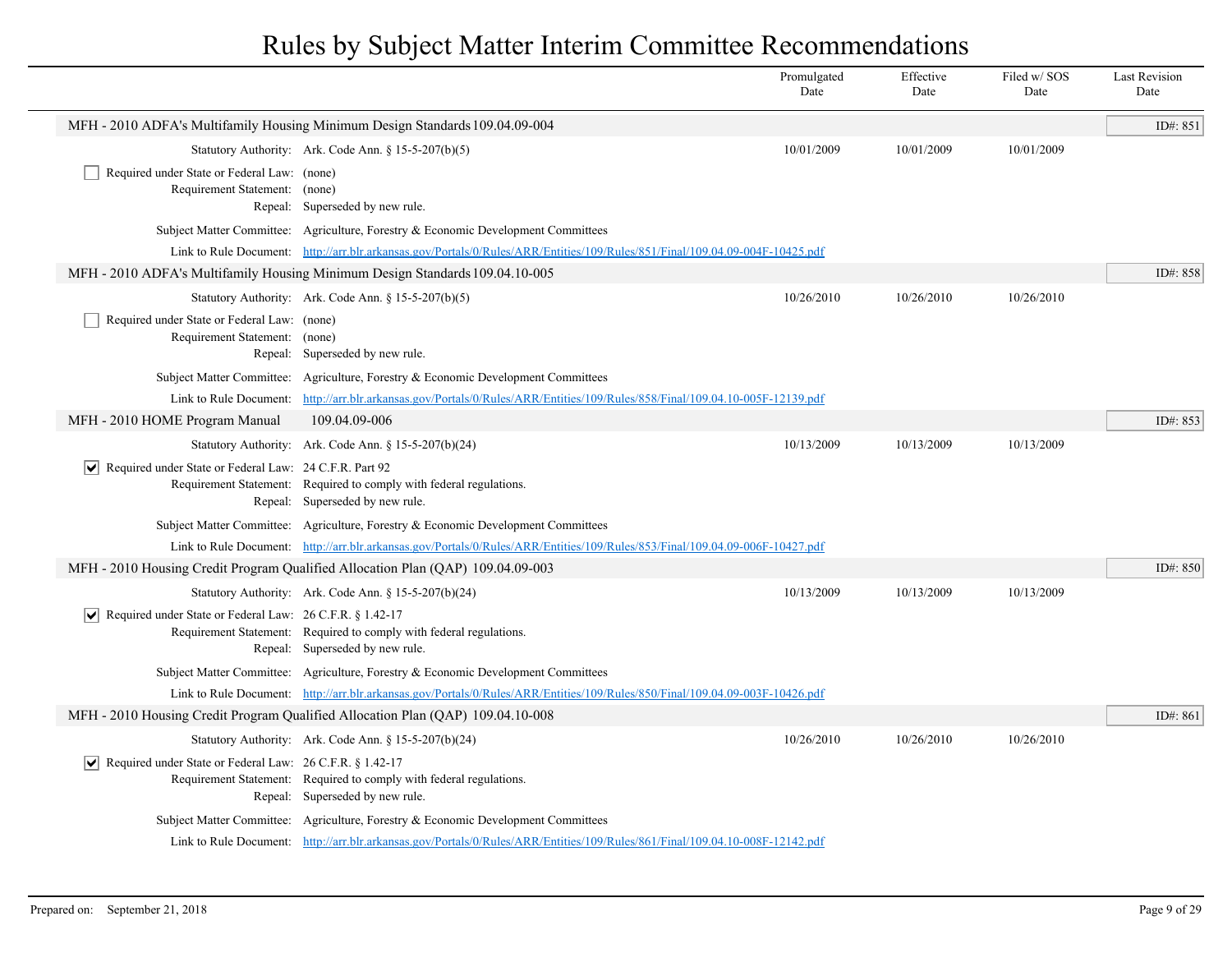|                                                                              |                                                                                                                                                                    | Promulgated<br>Date | Effective<br>Date | Filed w/SOS<br>Date | <b>Last Revision</b><br>Date |
|------------------------------------------------------------------------------|--------------------------------------------------------------------------------------------------------------------------------------------------------------------|---------------------|-------------------|---------------------|------------------------------|
|                                                                              | MFH - 2012 HOME Investment Partnership Program Policy and Operations Manual 109.04.11-002                                                                          |                     |                   |                     | ID#: 865                     |
|                                                                              | Statutory Authority: Ark. Code Ann. § 15-5-207(b)(24)                                                                                                              | 10/24/2011          | 10/24/2011        | 10/24/2011          |                              |
| Required under State or Federal Law: 24 C.F.R. Part 92<br>∣V∣                | Requirement Statement: Required to comply with federal regulations.<br>Repeal: Superseded by new rule.                                                             |                     |                   |                     |                              |
|                                                                              | Subject Matter Committee: Agriculture, Forestry & Economic Development Committees                                                                                  |                     |                   |                     |                              |
|                                                                              | Link to Rule Document: http://arr.blr.arkansas.gov/Portals/0/Rules/ARR/Entities/109/Rules/865/Final/109.04.11-002F-12705.pdf                                       |                     |                   |                     |                              |
|                                                                              | MFH - 2012 HOME Investment Partnership Program Policy and Operations Manual 109.04.12-003                                                                          |                     |                   |                     | ID#: 870                     |
|                                                                              | Statutory Authority: Ark. Code Ann. § 15-5-207(b)(24)                                                                                                              | 10/22/2012          | 10/22/2012        | 10/22/2012          |                              |
| $ \mathbf{v} $ Required under State or Federal Law: 24 C.F.R. Part 92        | Requirement Statement: Required to comply with federal regulations.<br>Repeal: Superseded by new rule.                                                             |                     |                   |                     |                              |
|                                                                              | Subject Matter Committee: Agriculture, Forestry & Economic Development Committees                                                                                  |                     |                   |                     |                              |
|                                                                              | Link to Rule Document: http://arr.blr.arkansas.gov/Portals/0/Rules/ARR/Entities/109/Rules/870/Final/109.04.12-003F-13213.pdf                                       |                     |                   |                     |                              |
| MFH - 2012 Low Income Housing Tax Credit Compliance Manual                   | 109.04.11-001                                                                                                                                                      |                     |                   |                     | ID#: $864$                   |
|                                                                              | Statutory Authority: Ark. Code Ann. § 15-5-207(b)(5)                                                                                                               | 10/24/2011          | 10/24/2011        | 10/24/2011          |                              |
| Required under State or Federal Law: (none)<br>Requirement Statement: (none) | Repeal: Superseded by new rule.                                                                                                                                    |                     |                   |                     |                              |
|                                                                              | Subject Matter Committee: Agriculture, Forestry & Economic Development Committees                                                                                  |                     |                   |                     |                              |
|                                                                              | Link to Rule Document: http://arr.blr.arkansas.gov/Portals/0/Rules/ARR/Entities/109/Rules/864/Final/109.04.11-001F-12699.pdf                                       |                     |                   |                     |                              |
| MFH - 2012 Qualified Allocation Plan (QAP) and Minimum Design Standard       | 109.04.11-003                                                                                                                                                      |                     |                   |                     | ID#: 866                     |
|                                                                              | Statutory Authority: Ark. Code Ann. § 15-5-207(b)(24)                                                                                                              | 10/24/2011          | 10/24/2011        | 10/24/2011          |                              |
| $ \mathbf{v} $ Required under State or Federal Law: 26 C.F.R. § 1.42-17      | Requirement Statement: Required to comply with federal regulations.<br>Repeal: Superseded by the 2013 Qualified Allocation Plan (QAP) and Minimum Design Standard. |                     |                   |                     |                              |
|                                                                              | Subject Matter Committee: Agriculture, Forestry & Economic Development Committees                                                                                  |                     |                   |                     |                              |
|                                                                              | Link to Rule Document: http://arr.blr.arkansas.gov/Portals/0/Rules/ARR/Entities/109/Rules/866/Final/109.04.11-003F-12698.pdf                                       |                     |                   |                     |                              |
| MFH - 2013 HOME Program & HOME Manual                                        | 109.04.13-003                                                                                                                                                      |                     |                   |                     | ID#: 874                     |
|                                                                              | Statutory Authority: Ark. Code Ann. § 15-5-207(b)(24)                                                                                                              | 11/22/2013          | 11/22/2013        | 11/22/2013          |                              |
| $ \mathbf{v} $ Required under State or Federal Law: 24 C.F.R. Part 92        | Requirement Statement: Required to comply with federal regulations.<br>Repeal: Superseded by new rule.                                                             |                     |                   |                     |                              |
|                                                                              | Subject Matter Committee: Agriculture, Forestry & Economic Development Committees                                                                                  |                     |                   |                     |                              |
|                                                                              | Link to Rule Document: http://arr.blr.arkansas.gov/Portals/0/Rules/ARR/Entities/109/Rules/874/Final/109.04.13-003F-13862.pdf                                       |                     |                   |                     |                              |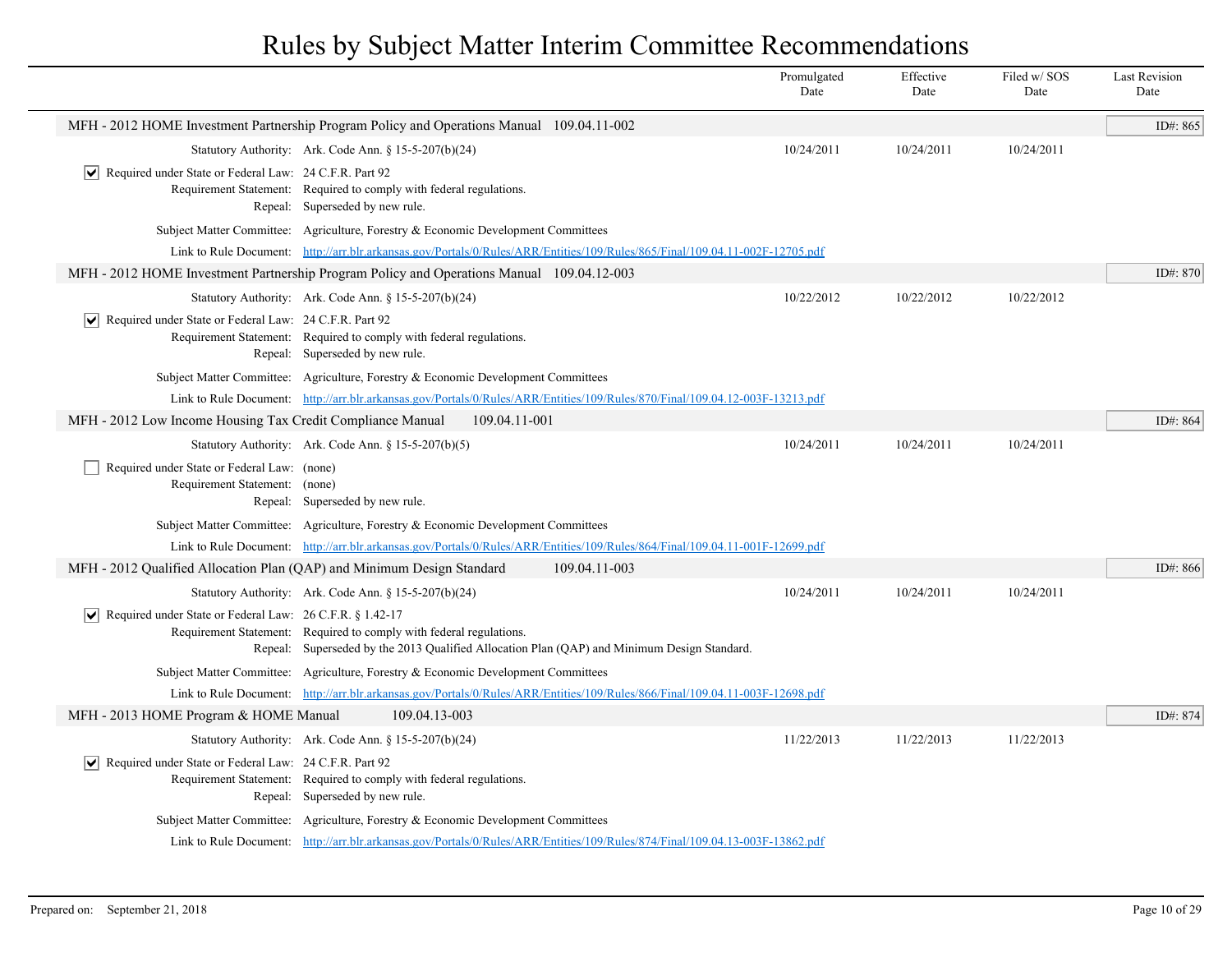|                                                                                                                                                                                   | Promulgated<br>Date | Effective<br>Date | Filed w/SOS<br>Date | <b>Last Revision</b><br>Date |
|-----------------------------------------------------------------------------------------------------------------------------------------------------------------------------------|---------------------|-------------------|---------------------|------------------------------|
| MFH - 2013 Low Income Housing Tax Credit Compliance Manual<br>109.04.12-002                                                                                                       |                     |                   |                     | ID#: 869                     |
| Statutory Authority: Ark. Code Ann. § 15-5-207(b)(5)                                                                                                                              | 10/22/2012          | 10/22/2012        | 10/22/2012          |                              |
| Required under State or Federal Law: (none)<br>Requirement Statement: (none)<br>Repeal: Superseded by new rule.                                                                   |                     |                   |                     |                              |
| Subject Matter Committee: Agriculture, Forestry & Economic Development Committees                                                                                                 |                     |                   |                     |                              |
| Link to Rule Document: http://arr.blr.arkansas.gov/Portals/0/Rules/ARR/Entities/109/Rules/869/Final/109.04.12-002F-13214.pdf                                                      |                     |                   |                     |                              |
| MFH - 2013 Qualified Allocation Plan (QAP) and Minimum Design Standards<br>109.04.12-004                                                                                          |                     |                   |                     | ID#: 871                     |
| Statutory Authority: Ark. Code Ann. § 15-5-207(b)(24)                                                                                                                             | 10/22/2012          | 10/02/2012        | 10/22/2012          |                              |
| $ \mathbf{v} $ Required under State or Federal Law: 26 C.F.R. § 1.42-17<br>Requirement Statement: Required to comply with federal regulations.<br>Repeal: Superseded by new rule. |                     |                   |                     |                              |
| Subject Matter Committee: Agriculture, Forestry & Economic Development Committees                                                                                                 |                     |                   |                     |                              |
| Link to Rule Document: http://arr.blr.arkansas.gov/Portals/0/Rules/ARR/Entities/109/Rules/871/Final/109.04.12-004F-13212.pdf                                                      |                     |                   |                     |                              |
| MFH - 2013-2014 Housing Compliance Monitoring Policy<br>109.04.13-002                                                                                                             |                     |                   |                     | ID#: 873                     |
| Statutory Authority: Ark. Code Ann. § 15-5-207(b)(5)<br>Required under State or Federal Law: (none)<br>Requirement Statement: (none)<br>Repeal: Superseded by new rule.           | 09/25/2013          | 09/25/2013        | 09/25/2013          |                              |
| Subject Matter Committee: Agriculture, Forestry & Economic Development Committees                                                                                                 |                     |                   |                     |                              |
| Link to Rule Document: http://arr.blr.arkansas.gov/Portals/0/Rules/ARR/Entities/109/Rules/873/Final/109.04.13-002F-13742.pdf                                                      |                     |                   |                     |                              |
| 109.04.13-001<br>MFH - 2014 Qualified Allocation Plan ("QAP")                                                                                                                     |                     |                   |                     | ID#: 872                     |
| Statutory Authority: Ark. Code Ann. § 15-5-207(b)(24)                                                                                                                             | 09/25/2013          | 09/25/2013        | 09/25/2013          |                              |
| $ \mathbf{v} $ Required under State or Federal Law: 26 C.F.R. § 1.42-17<br>Requirement Statement: Required to comply with federal regulations.<br>Repeal: Superseded by new rule. |                     |                   |                     |                              |
| Subject Matter Committee: Agriculture, Forestry & Economic Development Committees                                                                                                 |                     |                   |                     |                              |
| Link to Rule Document: http://arr.blr.arkansas.gov/Portals/0/Rules/ARR/Entities/109/Rules/872/Final/109.04.13-001F-13743.pdf                                                      |                     |                   |                     |                              |
| MFH - Amended 2003 Guidelines for Allocating Multi-Family Tax Exempt Private Activity Volume Cap                                                                                  | 109.04.03-002       |                   |                     | ID#: 799                     |
| Statutory Authority: Ark. Code Ann. § 15-5-207(b)(32)                                                                                                                             | 04/07/2003          | 04/07/2003        | 04/07/2003          |                              |
| Required under State or Federal Law: (none)<br>Requirement Statement: (none)<br>Repeal: Superseded by new rule.                                                                   |                     |                   |                     |                              |
| Subject Matter Committee: Agriculture, Forestry & Economic Development Committees                                                                                                 |                     |                   |                     |                              |
| Link to Rule Document: http://arr.blr.arkansas.gov/Portals/0/Rules/ARR/Entities/109/Rules/799/Final/109.04.03-002F.pdf                                                            |                     |                   |                     |                              |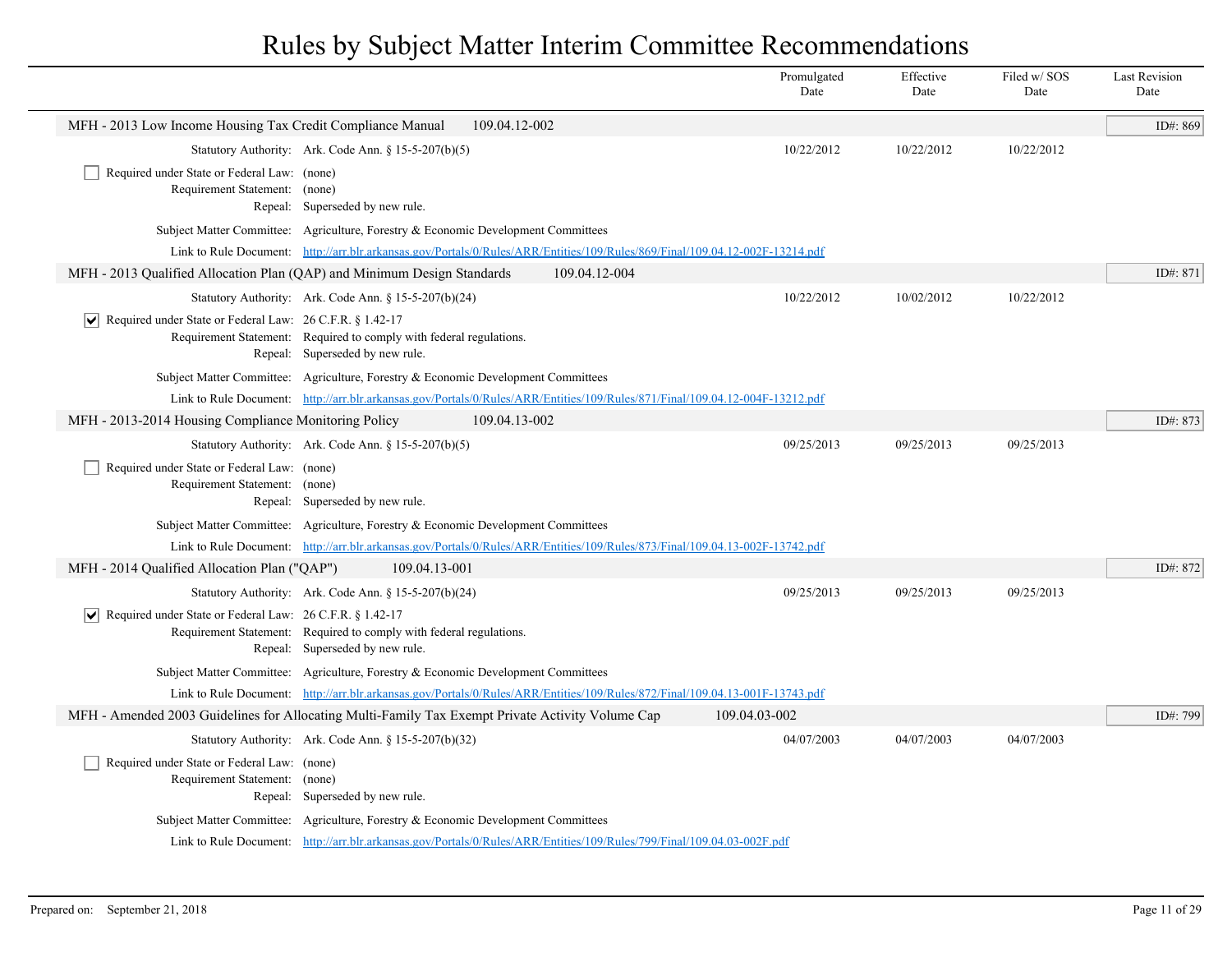|                                                                              |                                                                                                                              |               | Promulgated<br>Date | Effective<br>Date | Filed w/SOS<br>Date | <b>Last Revision</b><br>Date |
|------------------------------------------------------------------------------|------------------------------------------------------------------------------------------------------------------------------|---------------|---------------------|-------------------|---------------------|------------------------------|
|                                                                              | MFH - Changes to and New Policy pertaining to the Multi-Family Housing Minimum Design Standard                               |               | 109.04.07-003       |                   |                     | ID#: 830                     |
|                                                                              | Statutory Authority: Ark. Code Ann. § 15-5-207(b)(5)                                                                         |               | 08/28/2007          | 08/28/2007        | 08/28/2007          |                              |
| Required under State or Federal Law: (none)<br>Requirement Statement: (none) | Repeal: Superseded by new rule.                                                                                              |               |                     |                   |                     |                              |
|                                                                              | Subject Matter Committee: Agriculture, Forestry & Economic Development Committees                                            |               |                     |                   |                     |                              |
|                                                                              | Link to Rule Document: http://arr.blr.arkansas.gov/Portals/0/Rules/ARR/Entities/109/Rules/830/Final/109.04.07-003F-9297.pdf  |               |                     |                   |                     |                              |
|                                                                              | MFH - Changes to the Compliance Monitoring Policies and Procedures Manual for the LIHTC Program                              |               | 109.04.09-005       |                   |                     | ID#: 852                     |
|                                                                              | Statutory Authority: Ark. Code Ann. $\S 15-5-207(b)(5)$                                                                      |               | 10/01/2009          | 10/01/2009        | 10/01/2009          |                              |
| Required under State or Federal Law: (none)<br>Requirement Statement: (none) | Repeal: Superseded by new rule.                                                                                              |               |                     |                   |                     |                              |
|                                                                              | Subject Matter Committee: Agriculture, Forestry & Economic Development Committees                                            |               |                     |                   |                     |                              |
|                                                                              | Link to Rule Document: http://arr.blr.arkansas.gov/Portals/0/Rules/ARR/Entities/109/Rules/852/Final/109.04.09-005F-10424.pdf |               |                     |                   |                     |                              |
| MFH - Changes to the Multi-Family Housing Minimum Design Standards           |                                                                                                                              | 109.04.06-004 |                     |                   |                     | ID#: 824                     |
|                                                                              | Statutory Authority: Ark. Code Ann. § 15-5-207(b)(5)                                                                         |               | 09/05/2006          | 09/05/2006        | 09/05/2006          |                              |
| Required under State or Federal Law: (none)<br>Requirement Statement: (none) | Repeal: Superseded by new rule.                                                                                              |               |                     |                   |                     |                              |
|                                                                              | Subject Matter Committee: Agriculture, Forestry & Economic Development Committees                                            |               |                     |                   |                     |                              |
|                                                                              | Link to Rule Document: http://arr.blr.arkansas.gov/Portals/0/Rules/ARR/Entities/109/Rules/824/Final/109.04.06-004F-8578.pdf  |               |                     |                   |                     |                              |
| MFH - Compliance Monitoring Policies and Procedures for the HOME Program     |                                                                                                                              | 109.04.10-004 |                     |                   |                     | ID#: 857                     |
|                                                                              | Statutory Authority: Ark. Code Ann. § 15-5-207(b)(24)                                                                        |               | 10/28/2010          | 10/28/2010        | 10/28/2010          |                              |
| $ \mathbf{v} $ Required under State or Federal Law: 24 C.F.R. Part 92        | Requirement Statement: Required to comply with federal regulations.<br>Repeal: Superseded by new rule.                       |               |                     |                   |                     |                              |
|                                                                              | Subject Matter Committee: Agriculture, Forestry & Economic Development Committees                                            |               |                     |                   |                     |                              |
|                                                                              | Link to Rule Document: http://arr.blr.arkansas.gov/Portals/0/Rules/ARR/Entities/109/Rules/857/Final/109.04.10-004F-12138.pdf |               |                     |                   |                     |                              |
|                                                                              | MFH - Compliance Monitoring Policies and Procedures Manual for the Home Program                                              | 109.04.03-006 |                     |                   |                     | ID#: 805                     |
|                                                                              | Statutory Authority: Ark. Code Ann. § 15-5-207(b)(5)                                                                         |               | 08/27/2003          | 08/27/2003        | 08/27/2003          |                              |
| $ \mathbf{v} $ Required under State or Federal Law: 24 C.F.R. Part 92        | Requirement Statement: Required to comply with federal regulations.<br>Repeal: Superseded by new rule.                       |               |                     |                   |                     |                              |
|                                                                              | Subject Matter Committee: Agriculture, Forestry & Economic Development Committees                                            |               |                     |                   |                     |                              |
|                                                                              | Link to Rule Document: http://arr.blr.arkansas.gov/Portals/0/Rules/ARR/Entities/109/Rules/805/Final/109.04.03-006F.pdf       |               |                     |                   |                     |                              |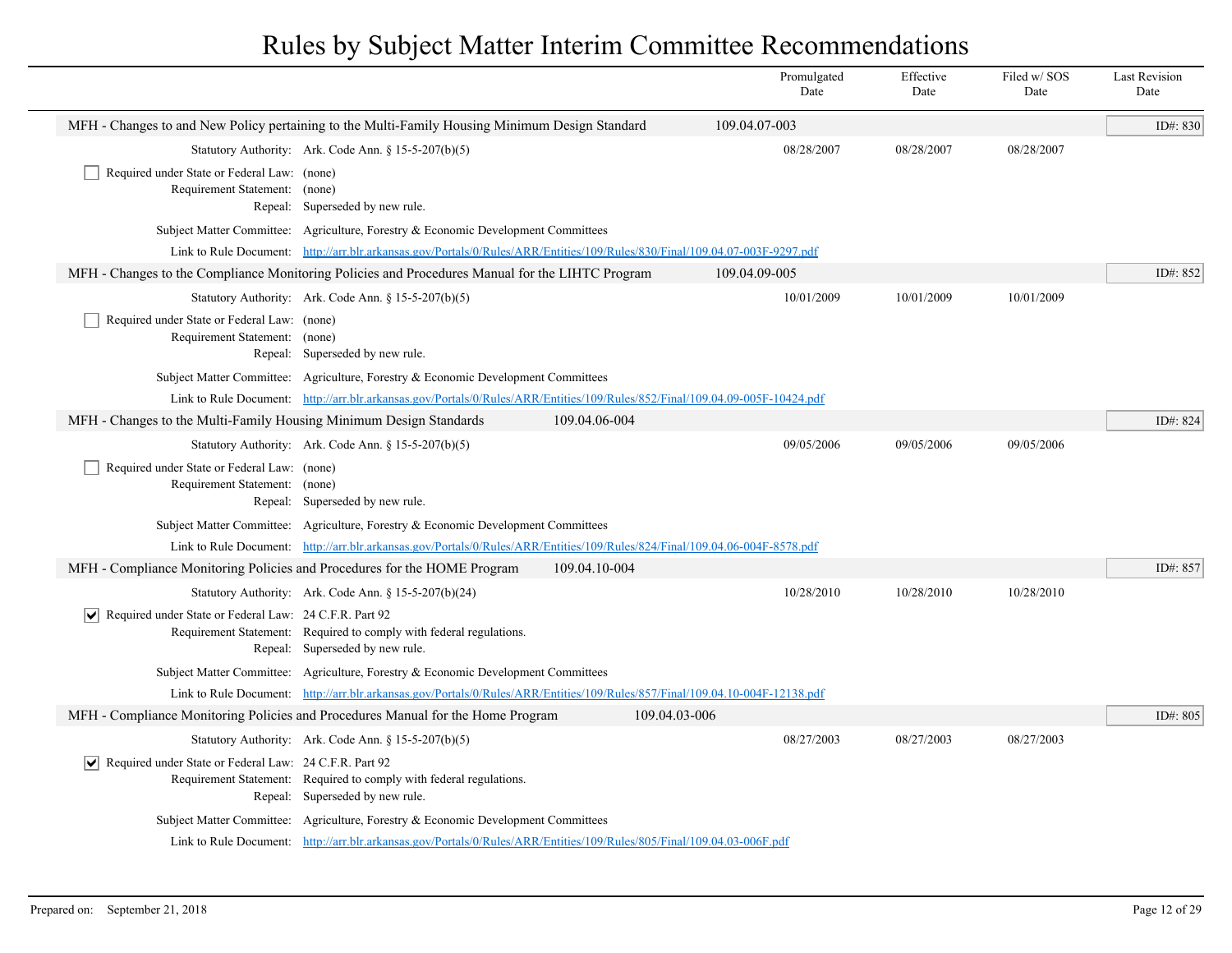|                                                                                       |                                                                                                                                                                                                         |               | Promulgated<br>Date | Effective<br>Date | Filed w/SOS<br>Date | <b>Last Revision</b><br>Date |
|---------------------------------------------------------------------------------------|---------------------------------------------------------------------------------------------------------------------------------------------------------------------------------------------------------|---------------|---------------------|-------------------|---------------------|------------------------------|
|                                                                                       | MFH - Compliance Monitoring Policies and Procedures Manual for the HOME Program                                                                                                                         | 109.04.06-002 |                     |                   |                     | ID#: 822                     |
|                                                                                       | Statutory Authority: Ark. Code Ann. § 15-5-207(b)(5)                                                                                                                                                    |               | 09/05/2006          | 09/05/2006        | 09/05/2006          |                              |
| Required under State or Federal Law: 24 C.F.R. Part 92<br>$\vert\bm{\mathsf{v}}\vert$ | Requirement Statement: Required to comply with federal regulations.<br>Repeal: Superseded by new rule.                                                                                                  |               |                     |                   |                     |                              |
|                                                                                       | Subject Matter Committee: Agriculture, Forestry & Economic Development Committees                                                                                                                       |               |                     |                   |                     |                              |
|                                                                                       | Link to Rule Document: http://arr.blr.arkansas.gov/Portals/0/Rules/ARR/Entities/109/Rules/822/Final/109.04.06-002F-8575.pdf                                                                             |               |                     |                   |                     |                              |
|                                                                                       | MFH - Compliance Monitoring Policies and Procedures Manual for the Low Income Housing Tax Credit (LIHTC) Program                                                                                        |               | 109.04.04-001       |                   |                     | ID#: 810                     |
|                                                                                       | Statutory Authority: Ark. Code Ann. § 15-5-207(b)(5)                                                                                                                                                    |               | 08/26/2004          | 08/26/2004        | 08/26/2004          |                              |
| Required under State or Federal Law: (none)<br>Requirement Statement: (none)          | Repeal: Superseded by new rule.                                                                                                                                                                         |               |                     |                   |                     |                              |
|                                                                                       | Subject Matter Committee: Agriculture, Forestry & Economic Development Committees                                                                                                                       |               |                     |                   |                     |                              |
|                                                                                       | Link to Rule Document: http://arr.blr.arkansas.gov/Portals/0/Rules/ARR/Entities/109/Rules/810/Final/109.04.04-001F.pdf                                                                                  |               |                     |                   |                     |                              |
|                                                                                       | MFH - Compliance Monitoring Policies and Procedures Manual for the Low Income Housing Tax Credit (LIHTC) Program                                                                                        |               | 109.04.07-001       |                   |                     | ID#: $828$                   |
|                                                                                       | Statutory Authority: Ark. Code Ann. $\S$ 15-5-207(b)(5)                                                                                                                                                 |               | 08/28/2007          | 08/28/2007        | 08/28/2007          |                              |
| Required under State or Federal Law: (none)<br>Requirement Statement: (none)          | Repeal: Superseded by new rule.                                                                                                                                                                         |               |                     |                   |                     |                              |
|                                                                                       | Subject Matter Committee: Agriculture, Forestry & Economic Development Committees                                                                                                                       |               |                     |                   |                     |                              |
|                                                                                       | Link to Rule Document: http://arr.blr.arkansas.gov/Portals/0/Rules/ARR/Entities/109/Rules/828/Final/109.04.07-001F-9298.pdf                                                                             |               |                     |                   |                     |                              |
| 002                                                                                   | MFH - COMPLIANCE MONITORING POLICIES AND PROCEDURES MANUAL FOR THE LOW INCOME HOUSING TAX CREDIT (LITHC) PROGRAM                                                                                        |               |                     |                   | 109.04.10-          | ID#: 856                     |
|                                                                                       | Statutory Authority: Ark. Code Ann. § 15-5-207(b)(5)                                                                                                                                                    |               | 10/28/2010          | 10/28/2010        | 10/28/2010          |                              |
| Required under State or Federal Law: (none)<br>Requirement Statement: (none)          | Repeal: Superseded by new rule.                                                                                                                                                                         |               |                     |                   |                     |                              |
|                                                                                       | Subject Matter Committee: Agriculture, Forestry & Economic Development Committees                                                                                                                       |               |                     |                   |                     |                              |
|                                                                                       | Link to Rule Document: http://arr.blr.arkansas.gov/Portals/0/Rules/ARR/Entities/109/Rules/856/Final/109.04.10-002F-12137.pdf                                                                            |               |                     |                   |                     |                              |
|                                                                                       | MFH - Compliance Monitoring Policies and Procedures Manual for the Low Income Housing Tax Credit Program 109.04.02-002                                                                                  |               |                     |                   |                     | ID#: 724                     |
|                                                                                       | Statutory Authority: Ark. Code Ann. § 15-5-207(b)(5)                                                                                                                                                    |               | 02/05/2002          | 02/05/2002        | 02/05/2002          |                              |
| Required under State or Federal Law: (none)<br>Requirement Statement: (none)          | Repeal: Superseded by new rule.                                                                                                                                                                         |               |                     |                   |                     |                              |
|                                                                                       | Subject Matter Committee: Agriculture, Forestry & Economic Development Committees                                                                                                                       |               |                     |                   |                     |                              |
|                                                                                       | Link to Rule Document: http://arr.blr.arkansas.gov/Portals/0/Rules/ARR/Entities/109/Rules/724/Final/72 MFH - Compliance Monitoring Policies and Procedures Manual for the LIHTC<br>Program 02052002.pdf |               |                     |                   |                     |                              |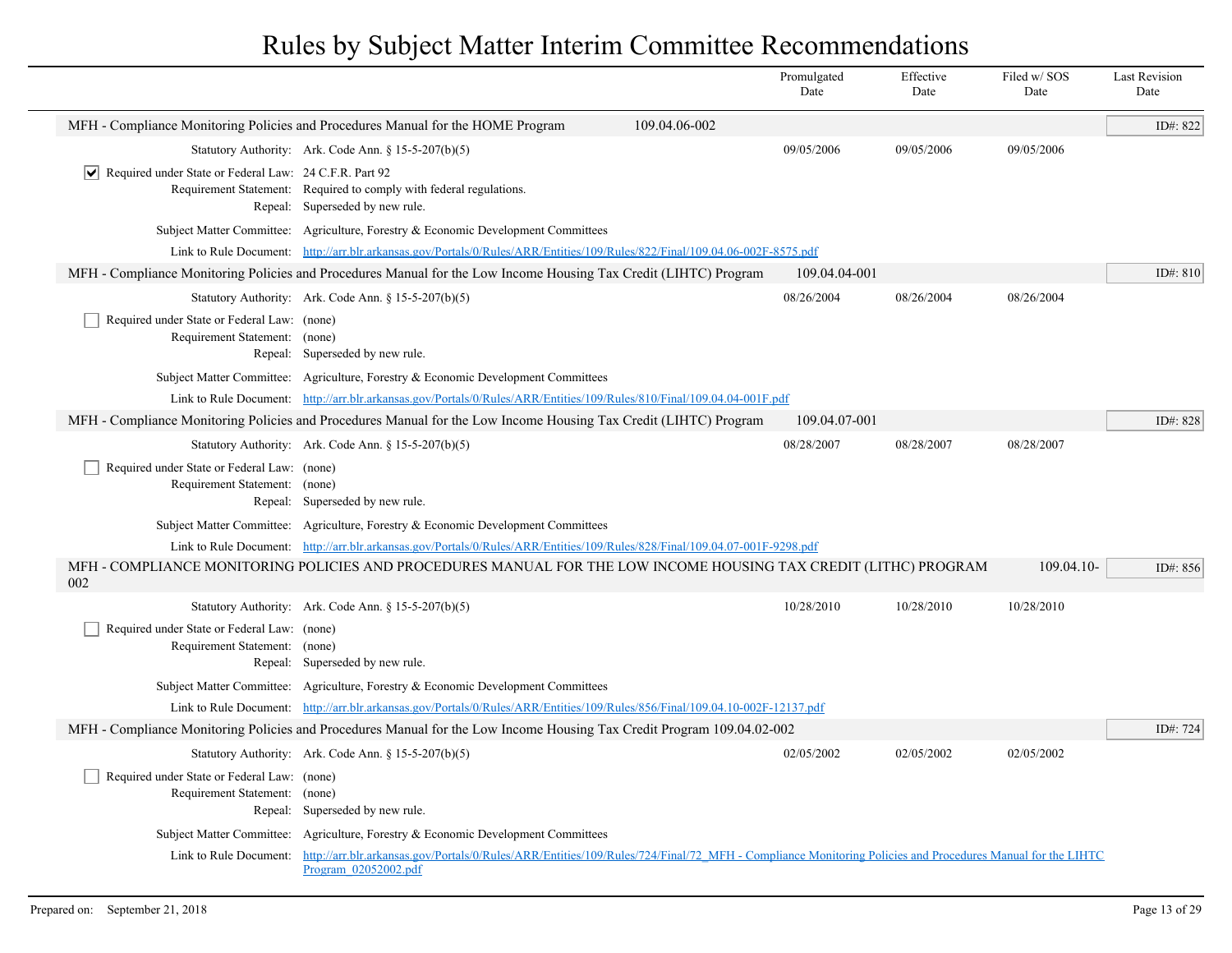|                                                                                         |                                                                                                                                                                                                                              |               | Promulgated<br>Date | Effective<br>Date | Filed w/ SOS<br>Date | <b>Last Revision</b><br>Date |
|-----------------------------------------------------------------------------------------|------------------------------------------------------------------------------------------------------------------------------------------------------------------------------------------------------------------------------|---------------|---------------------|-------------------|----------------------|------------------------------|
|                                                                                         | MFH - Compliance Monitoring Policies and Procedures Manual for the Low Income Housing Tax Credit Program 109.04.03-005                                                                                                       |               |                     |                   |                      | ID#: 804                     |
|                                                                                         | Statutory Authority: Ark. Code Ann. § 15-5-207(b)(5)                                                                                                                                                                         |               | 08/27/2003          | 08/27/2003        | 08/27/2003           |                              |
| Required under State or Federal Law: (none)<br>Requirement Statement: (none)            | Repeal: Superseded by new rule.                                                                                                                                                                                              |               |                     |                   |                      |                              |
|                                                                                         | Subject Matter Committee: Agriculture, Forestry & Economic Development Committees                                                                                                                                            |               |                     |                   |                      |                              |
|                                                                                         | Link to Rule Document: http://arr.blr.arkansas.gov/Portals/0/Rules/ARR/Entities/109/Rules/804/Final/109.04.03-005F.pdf                                                                                                       |               |                     |                   |                      |                              |
|                                                                                         | MFH - Final Version - Guidelines for Allocating 2001 Tax-Exempt Multifamily Private Activity Volume Cap 109.04.01-002                                                                                                        |               |                     |                   |                      | ID#: 728                     |
|                                                                                         | Statutory Authority: Ark. Code Ann. § 15-5-207(b)(32)                                                                                                                                                                        |               | 06/06/2001          | 06/06/2001        | 06/06/2001           |                              |
| Required under State or Federal Law: (none)<br>Requirement Statement: (none)<br>Repeal: | Superseded by new rule.                                                                                                                                                                                                      |               |                     |                   |                      |                              |
|                                                                                         | Subject Matter Committee: Agriculture, Forestry & Economic Development Committees                                                                                                                                            |               |                     |                   |                      |                              |
|                                                                                         | Link to Rule Document: http://arr.blr.arkansas.gov/Portals/0/Rules/ARR/Entities/109/Rules/728/Final/39 MFH - Final Version - Guidelines for Allocating 2001 Tax Exempt Multifamily Private Activity<br><b>Volume Cap.pdf</b> |               |                     |                   |                      |                              |
|                                                                                         | MFH - Final Version - Housing Credit Program 2001 Qualified Allocation Plan 109.04.01-001                                                                                                                                    |               |                     |                   |                      | ID#: 727                     |
|                                                                                         | Statutory Authority: Ark. Code Ann. § 15-5-207(b)(24)                                                                                                                                                                        |               | 06/06/2001          | 06/06/2001        | 06/06/2001           |                              |
| $ \mathbf{v} $ Required under State or Federal Law: 26 U.S.C. § 42(m)                   | Requirement Statement: Required to comply with federal regulations.<br>Repeal: Superseded by new rule.                                                                                                                       |               |                     |                   |                      |                              |
|                                                                                         | Subject Matter Committee: Agriculture, Forestry & Economic Development Committees                                                                                                                                            |               |                     |                   |                      |                              |
|                                                                                         | Link to Rule Document: http://arr.blr.arkansas.gov/Portals/0/Rules/ARR/Entities/109/Rules/727/Final/44 MFH - Final Version - Housing Credit Program 2001 OAP 06062001.pdf                                                    |               |                     |                   |                      |                              |
|                                                                                         | MFH - Final Version of the HOME Program Policy and Operations Manual 109.04.01-003                                                                                                                                           |               |                     |                   |                      | ID#: 729                     |
|                                                                                         | Statutory Authority: Ark. Code Ann. § 15-5-207(b)(24)                                                                                                                                                                        |               | 06/06/2001          | 06/06/2001        | 06/06/2001           |                              |
| $ \mathbf{v} $ Required under State or Federal Law: 24 C.F.R. Part 92                   | Requirement Statement: Required to comply with federal regulations.<br>Repeal: Superseded by new rule.                                                                                                                       |               |                     |                   |                      |                              |
|                                                                                         | Subject Matter Committee: Agriculture, Forestry & Economic Development Committees                                                                                                                                            |               |                     |                   |                      |                              |
|                                                                                         | Link to Rule Document: http://arr.blr.arkansas.gov/Portals/0/Rules/ARR/Entities/109/Rules/729/Final/41 MFH - Final Version of the HOME Program Policy and Operations Manual 06062011.pdf                                     |               |                     |                   |                      |                              |
| MFH - Final Version of the Housing Credit Program - 2003 Allocation Plan                |                                                                                                                                                                                                                              | 109.04.03-001 |                     |                   |                      | ID#: 798                     |
|                                                                                         | Statutory Authority: Ark. Code Ann. § 15-5-207(b)(24)                                                                                                                                                                        |               | 04/04/2003          | 04/04/2003        | 04/04/2003           |                              |
| $ \mathbf{v} $ Required under State or Federal Law: 26 U.S.C. § 42(m)                   | Requirement Statement: Required to comply with federal regulations.<br>Repeal: Superseded by new rule.                                                                                                                       |               |                     |                   |                      |                              |
|                                                                                         | Subject Matter Committee: Agriculture, Forestry & Economic Development Committees                                                                                                                                            |               |                     |                   |                      |                              |
|                                                                                         | Link to Rule Document: http://arr.blr.arkansas.gov/Portals/0/Rules/ARR/Entities/109/Rules/798/Final/109.04.03-001F.pdf                                                                                                       |               |                     |                   |                      |                              |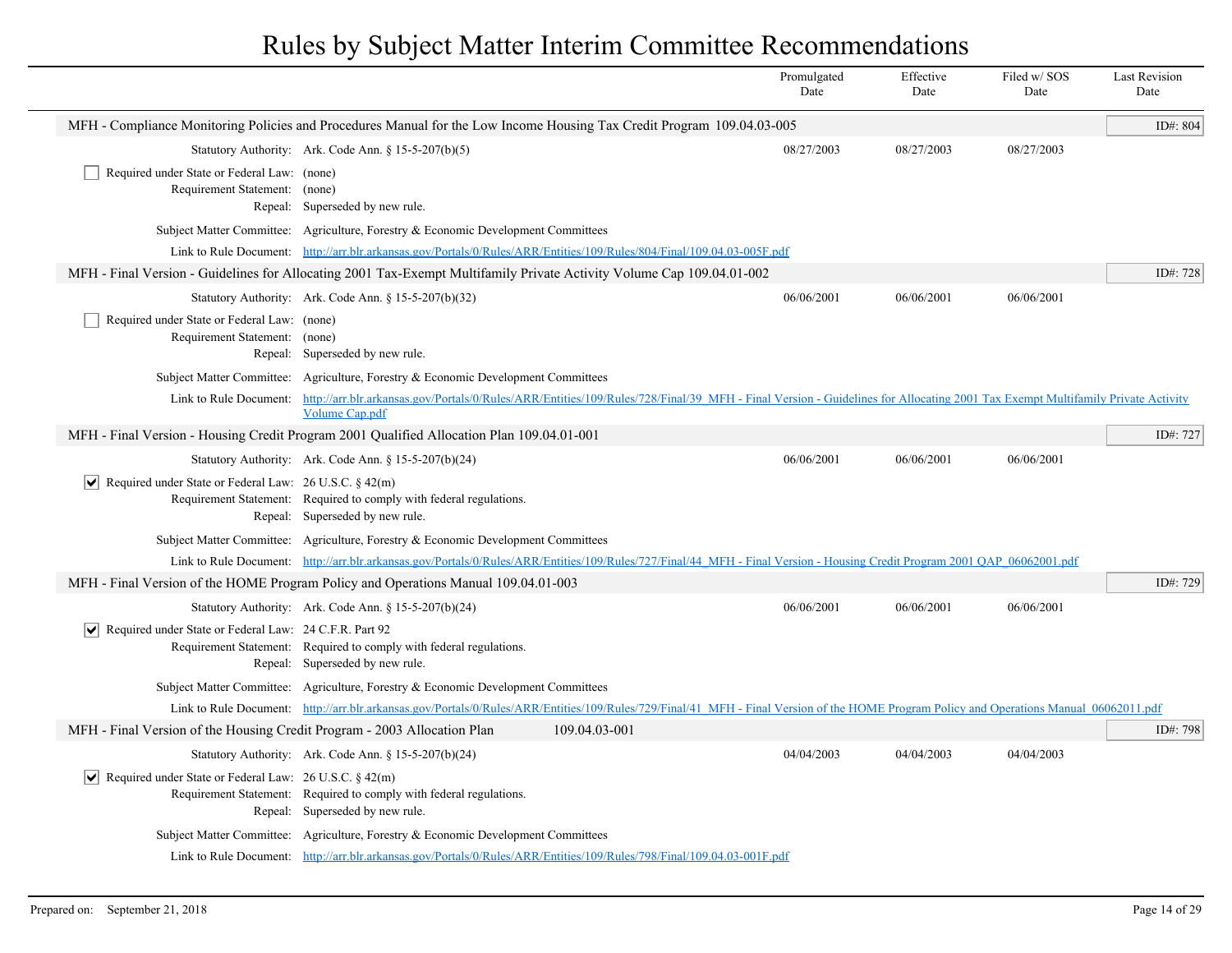|                                                                              |                                                                                                                                                                                                             |               | Promulgated<br>Date | Effective<br>Date | Filed w/ SOS<br>Date | <b>Last Revision</b><br>Date |
|------------------------------------------------------------------------------|-------------------------------------------------------------------------------------------------------------------------------------------------------------------------------------------------------------|---------------|---------------------|-------------------|----------------------|------------------------------|
| MFH - Final Version of the Private Activity Volume Cap Rules and Regulations |                                                                                                                                                                                                             | 109.04.02-003 |                     |                   |                      | ID#: 795                     |
|                                                                              | Statutory Authority: Ark. Code Ann. § 15-5-207(b)(32)                                                                                                                                                       |               | 04/09/2002          | 04/09/2002        | 04/09/2002           |                              |
| Required under State or Federal Law: (none)<br>Requirement Statement:        | (none)<br>Repeal: Superseded by new rule.                                                                                                                                                                   |               |                     |                   |                      |                              |
|                                                                              | Subject Matter Committee: Agriculture, Forestry & Economic Development Committees                                                                                                                           |               |                     |                   |                      |                              |
|                                                                              | Link to Rule Document: http://arr.blr.arkansas.gov/Portals/0/Rules/ARR/Entities/109/Rules/795/Final/109.04.02-003F.pdf                                                                                      |               |                     |                   |                      |                              |
|                                                                              | MFH - Guidelines for Allocating 2000 Tax-Exempt Multifamily Private Activity Volume Cap 109.04.00-001                                                                                                       |               |                     |                   |                      | ID#: 731                     |
|                                                                              | Statutory Authority: Ark. Code Ann. § 15-5-207(b)(32)                                                                                                                                                       |               | 02/07/2000          | 02/07/2000        | 02/07/2000           |                              |
| Required under State or Federal Law: (none)<br>Requirement Statement:        | (none)<br>Repeal: Superseded by new rule.                                                                                                                                                                   |               |                     |                   |                      |                              |
|                                                                              | Subject Matter Committee: Agriculture, Forestry & Economic Development Committees                                                                                                                           |               |                     |                   |                      |                              |
|                                                                              | Link to Rule Document: http://arr.blr.arkansas.gov/Portals/0/Rules/ARR/Entities/109/Rules/731/Final/MFH - Guidelines for Allocating 2000 Tax-Exempt Multifamily Private Activity Volume<br>Cap 02072000.pdf |               |                     |                   |                      |                              |
|                                                                              | MFH - Guidelines for Allocating 2008 Tax-Exempt Multifamily Private Activity Volume Cap                                                                                                                     | 109.04.08-001 |                     |                   |                      | ID#: 834                     |
|                                                                              | Statutory Authority: Ark. Code Ann. § 15-5-207(b)(32)                                                                                                                                                       |               | 01/04/2008          | 01/04/2008        | 01/04/2008           |                              |
| Required under State or Federal Law: (none)<br>Requirement Statement:        | (none)<br>Repeal: Superseded by new rule.                                                                                                                                                                   |               |                     |                   |                      |                              |
|                                                                              | Subject Matter Committee: Agriculture, Forestry & Economic Development Committees                                                                                                                           |               |                     |                   |                      |                              |
| Link to Rule Document:                                                       | http://arr.blr.arkansas.gov/Portals/0/Rules/ARR/Entities/109/Rules/834/Final/109.04.08-001F-9584.pdf                                                                                                        |               |                     |                   |                      |                              |
| MFH - HOME Program 2006-2007                                                 | 109.04.06-006                                                                                                                                                                                               |               |                     |                   |                      | ID#: 826                     |
|                                                                              | Statutory Authority: Ark. Code Ann. § 15-5-207(b)(24)                                                                                                                                                       |               | 09/05/2006          | 09/05/2006        | 09/05/2006           |                              |
| $ \mathbf{v} $ Required under State or Federal Law: 24 C.F.R. Part 92        | Requirement Statement: Required to comply with federal regulations.<br>Repeal: Superseded by the HOME Program Policy and Operations Manual 2008-2009.                                                       |               |                     |                   |                      |                              |
|                                                                              | Subject Matter Committee: Agriculture, Forestry & Economic Development Committees                                                                                                                           |               |                     |                   |                      |                              |
|                                                                              | Link to Rule Document: http://arr.blr.arkansas.gov/Portals/0/Rules/ARR/Entities/109/Rules/826/Final/109.04.06-006F-8576.pdf                                                                                 |               |                     |                   |                      |                              |
| MFH - HOME Program Operations Manual                                         | 109.04.10-006                                                                                                                                                                                               |               |                     |                   |                      | ID#: 859                     |
|                                                                              | Statutory Authority: Ark. Code Ann. $\S 15-5-207(b)(24)$                                                                                                                                                    |               | 10/26/2010          | 10/26/2010        | 10/26/2010           |                              |
| Required under State or Federal Law: 24 C.F.R. Part 92                       | Requirement Statement: Required to comply with federal regulations.<br>Repeal: Superseded by new rule.                                                                                                      |               |                     |                   |                      |                              |
|                                                                              | Subject Matter Committee: Agriculture, Forestry & Economic Development Committees                                                                                                                           |               |                     |                   |                      |                              |
|                                                                              | Link to Rule Document: http://arr.blr.arkansas.gov/Portals/0/Rules/ARR/Entities/109/Rules/859/Final/109.04.10-006F-12140.pdf                                                                                |               |                     |                   |                      |                              |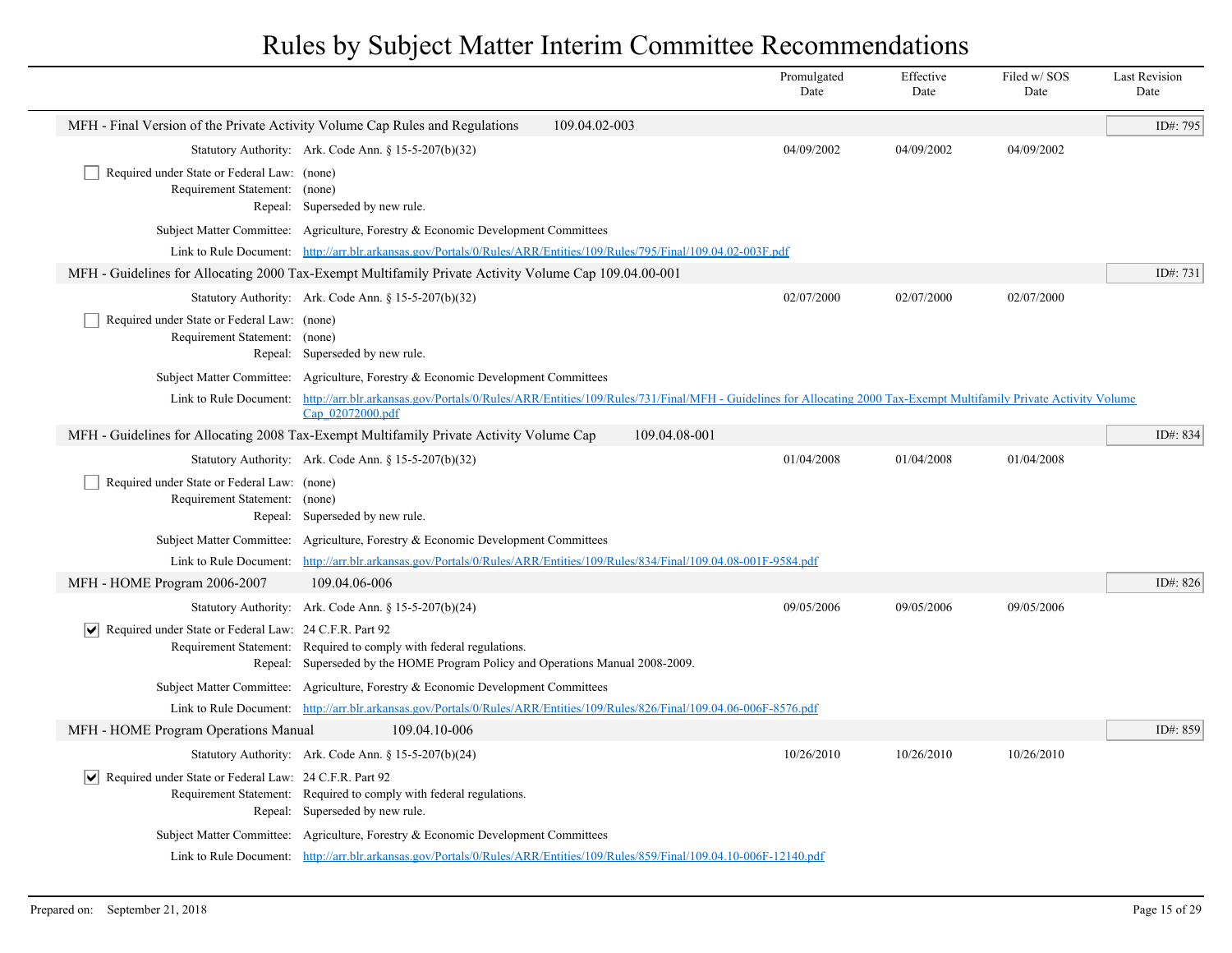|                                                                        |                                                                                                                              | Promulgated<br>Date | Effective<br>Date | Filed w/SOS<br>Date | <b>Last Revision</b><br>Date |
|------------------------------------------------------------------------|------------------------------------------------------------------------------------------------------------------------------|---------------------|-------------------|---------------------|------------------------------|
| MFH - HOME Program Policy and Operations Manual 2008-2009              | 109.04.09-001                                                                                                                |                     |                   |                     | ID#: 846                     |
|                                                                        | Statutory Authority: Ark. Code Ann. § 15-5-207(b)(24)                                                                        | 04/03/2009          | 04/03/2009        | 04/03/2009          |                              |
| Required under State or Federal Law: 24 C.F.R. Part 92<br>∣V∣          | Requirement Statement: Required to comply with federal regulations.<br>Repeal: Superseded by new rule.                       |                     |                   |                     |                              |
|                                                                        | Subject Matter Committee: Agriculture, Forestry & Economic Development Committees                                            |                     |                   |                     |                              |
|                                                                        | Link to Rule Document: http://arr.blr.arkansas.gov/Portals/0/Rules/ARR/Entities/109/Rules/846/Final/109.04.09-001F-10060.pdf |                     |                   |                     |                              |
| MFH - HOME Program Policy and Operations Manual 109.04.03-004          |                                                                                                                              |                     |                   |                     | ID#: 803                     |
|                                                                        | Statutory Authority: Ark. Code Ann. § 15-5-207(b)(24)                                                                        | 08/26/2003          | 08/26/2003        | 08/26/2003          |                              |
| $ \mathbf{v} $ Required under State or Federal Law: 24 C.F.R. Part 92  | Requirement Statement: Required to comply with federal regulations.<br>Repeal: Superseded by new rule.                       |                     |                   |                     |                              |
|                                                                        | Subject Matter Committee: Agriculture, Forestry & Economic Development Committees                                            |                     |                   |                     |                              |
|                                                                        | Link to Rule Document: http://arr.blr.arkansas.gov/Portals/0/Rules/ARR/Entities/109/Rules/803/Final/109.04.03-004F.pdf       |                     |                   |                     |                              |
| MFH - HOME Program Policy and Operations Manual 109.04.07-005          |                                                                                                                              |                     |                   |                     | ID#: 832                     |
|                                                                        | Statutory Authority: Ark. Code Ann. $\S 15-5-207(b)(24)$                                                                     | 08/28/2007          | 08/28/2007        | 08/28/2007          |                              |
| $ \mathbf{v} $ Required under State or Federal Law: 24 C.F.R. Part 92  | Requirement Statement: Required to comply with federal regulations.<br>Repeal: Superseded by new rule.                       |                     |                   |                     |                              |
|                                                                        | Subject Matter Committee: Agriculture, Forestry & Economic Development Committees                                            |                     |                   |                     |                              |
|                                                                        | Link to Rule Document: http://arr.blr.arkansas.gov/Portals/0/Rules/ARR/Entities/109/Rules/832/Final/109.04.07-005F-9301.pdf  |                     |                   |                     |                              |
| MFH - HOME Program<br>109.04.05-002                                    |                                                                                                                              |                     |                   |                     | ID#: 817                     |
|                                                                        | Statutory Authority: Ark. Code Ann. § 15-5-207(b)(24)                                                                        | 08/29/2005          | 08/29/2005        | 08/29/2005          |                              |
| $\triangledown$ Required under State or Federal Law: 24 C.F.R. Part 92 | Requirement Statement: Required to comply with federal regulations.<br>Repeal: Superseded by new rule.                       |                     |                   |                     |                              |
|                                                                        | Subject Matter Committee: Agriculture, Forestry & Economic Development Committees                                            |                     |                   |                     |                              |
|                                                                        | Link to Rule Document: http://arr.blr.arkansas.gov/Portals/0/Rules/ARR/Entities/109/Rules/817/Final/109.04.05-002F-7774.pdf  |                     |                   |                     |                              |
| MFH - HOME Program<br>109.04.08-004                                    |                                                                                                                              |                     |                   |                     | ID#: 840                     |
|                                                                        | Statutory Authority: Ark. Code Ann. § 15-5-207(b)(24)                                                                        | 08/27/2008          | 08/27/2008        | 08/27/2008          |                              |
| $ \mathbf{v} $ Required under State or Federal Law: 24 C.F.R. Part 92  | Requirement Statement: Required to comply with federal regulations.<br>Repeal: Superseded by new rule.                       |                     |                   |                     |                              |
|                                                                        | Subject Matter Committee: Agriculture, Forestry & Economic Development Committees                                            |                     |                   |                     |                              |
|                                                                        | Link to Rule Document: http://arr.blr.arkansas.gov/Portals/0/Rules/ARR/Entities/109/Rules/840/Final/109.04.08-004F-9859.pdf  |                     |                   |                     |                              |
|                                                                        |                                                                                                                              |                     |                   |                     |                              |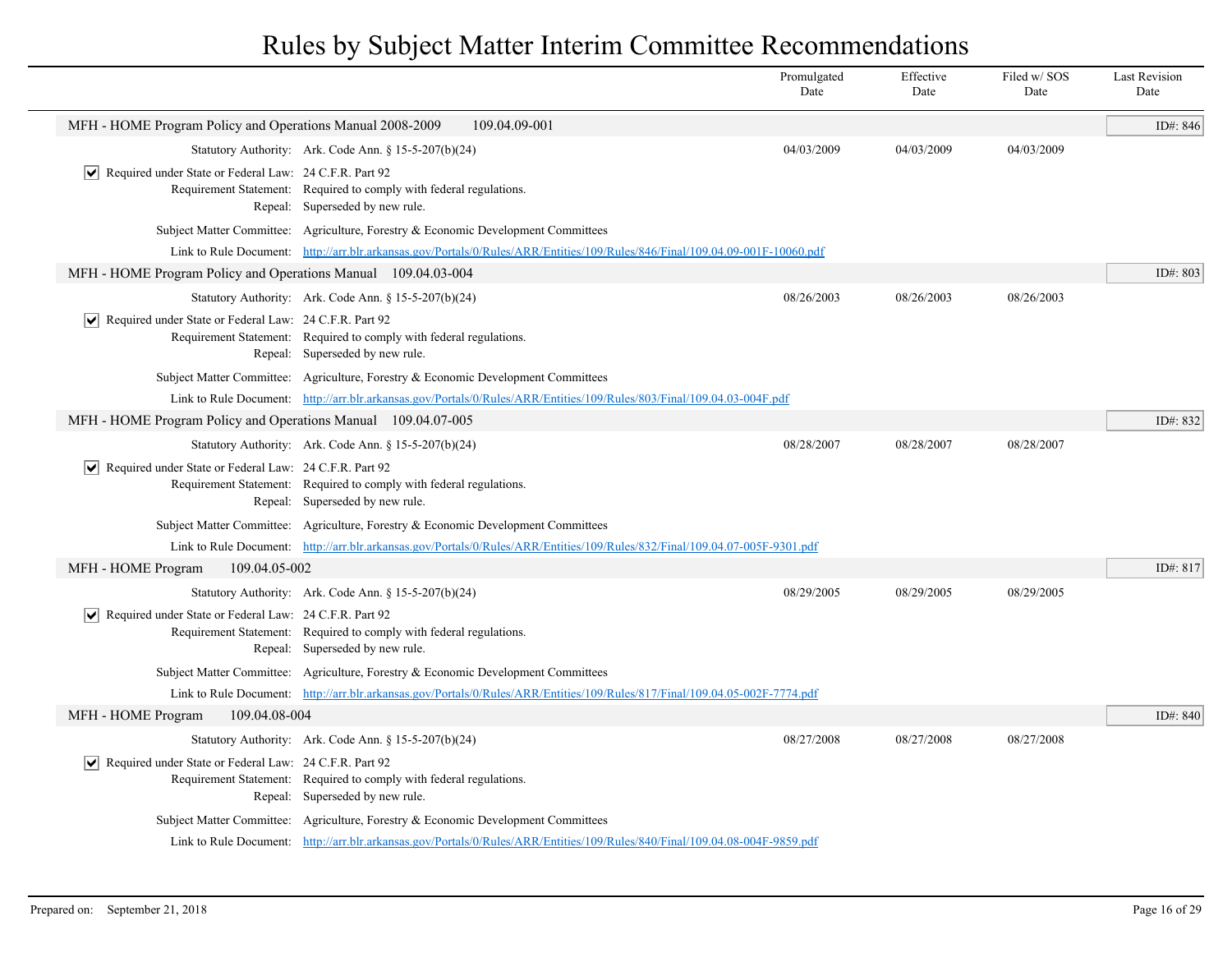|                                                                       |                                                                                                        |                                                                                                                                                                | Promulgated<br>Date | Effective<br>Date | Filed w/ SOS<br>Date | <b>Last Revision</b><br>Date |
|-----------------------------------------------------------------------|--------------------------------------------------------------------------------------------------------|----------------------------------------------------------------------------------------------------------------------------------------------------------------|---------------------|-------------------|----------------------|------------------------------|
| MFH - Housing Credit Program 2000 Allocation Plan 109.04.00-002       |                                                                                                        |                                                                                                                                                                |                     |                   |                      | ID#: 732                     |
|                                                                       | Statutory Authority: Ark. Code Ann. § 15-5-207(b)(24)                                                  |                                                                                                                                                                | 02/07/2000          | 02/07/2000        | 02/07/2000           |                              |
| $ \mathbf{v} $ Required under State or Federal Law: 26 U.S.C. § 42(m) | Requirement Statement: Required to comply with federal regulations.<br>Repeal: Superseded by new rule. |                                                                                                                                                                |                     |                   |                      |                              |
|                                                                       | Subject Matter Committee: Agriculture, Forestry & Economic Development Committees                      |                                                                                                                                                                |                     |                   |                      |                              |
|                                                                       |                                                                                                        | Link to Rule Document: http://arr.blr.arkansas.gov/Portals/0/Rules/ARR/Entities/109/Rules/732/Final/MFH - Housing Credit Program 2000 QAP_02072000.pdf         |                     |                   |                      |                              |
| MFH - Housing Credit Program 2002 Qualified Allocation Plan           |                                                                                                        | 109.04.02-001                                                                                                                                                  |                     |                   |                      | ID#: 723                     |
|                                                                       | Statutory Authority: Ark. Code Ann. § 15-5-207(b)(24)                                                  |                                                                                                                                                                | 01/28/2002          | 01/28/2002        | 01/28/2002           |                              |
| $ \mathbf{v} $ Required under State or Federal Law: 26 U.S.C. § 42(m) | Requirement Statement: Required to comply with federal regulations.<br>Repeal: Superseded by new rule. |                                                                                                                                                                |                     |                   |                      |                              |
|                                                                       | Subject Matter Committee: Agriculture, Forestry & Economic Development Committees                      |                                                                                                                                                                |                     |                   |                      |                              |
|                                                                       |                                                                                                        | Link to Rule Document: http://arr.blr.arkansas.gov/Portals/0/Rules/ARR/Entities/109/Rules/723/Final/52 MFH - 2002 Housing Credit Qualified Allocation Plan.pdf |                     |                   |                      |                              |
| MFH - Housing Credit Program 2004 Qualified Allocation Plan           |                                                                                                        | 109.04.03-007                                                                                                                                                  |                     |                   |                      | ID#: 806                     |
|                                                                       | Statutory Authority: Ark. Code Ann. § 15-5-207(b)(24)                                                  |                                                                                                                                                                | 08/26/2003          | 08/26/2003        | 08/26/2003           |                              |
| $ \mathbf{v} $ Required under State or Federal Law: 26 U.S.C. § 42(m) | Requirement Statement: Required to comply with federal regulations.                                    | Repeal: Superseded by the Housing Credit Program 2005 Qualified Allocation Plan.                                                                               |                     |                   |                      |                              |
|                                                                       | Subject Matter Committee: Agriculture, Forestry & Economic Development Committees                      |                                                                                                                                                                |                     |                   |                      |                              |
|                                                                       |                                                                                                        | Link to Rule Document: http://arr.blr.arkansas.gov/Portals/0/Rules/ARR/Entities/109/Rules/806/Final/109.04.03-007F.pdf                                         |                     |                   |                      |                              |
| MFH - Housing Credit Program 2005 Qualified Allocation Plan           |                                                                                                        | 109.04.04-003                                                                                                                                                  |                     |                   |                      | ID#: 811                     |
|                                                                       | Statutory Authority: Ark. Code Ann. § 15-5-207(b)(24)                                                  |                                                                                                                                                                | 08/26/2004          | 08/26/2004        | 08/26/2004           |                              |
| $ \mathbf{v} $ Required under State or Federal Law: 26 U.S.C. § 42(m) | Requirement Statement: Required to comply with federal regulations.<br>Repeal: Superseded by new rule. |                                                                                                                                                                |                     |                   |                      |                              |
|                                                                       | Subject Matter Committee: Agriculture, Forestry & Economic Development Committees                      |                                                                                                                                                                |                     |                   |                      |                              |
|                                                                       |                                                                                                        | Link to Rule Document: http://arr.blr.arkansas.gov/Portals/0/Rules/ARR/Entities/109/Rules/811/Final/109.04.04-003F.pdf                                         |                     |                   |                      |                              |
| MFH - Housing Credit Program Qualified Allocation Plan                |                                                                                                        | 109.04.06-003                                                                                                                                                  |                     |                   |                      | ID#: 823                     |
|                                                                       | Statutory Authority: Ark. Code Ann. § 15-5-207(b)(24)                                                  |                                                                                                                                                                | 09/05/2006          | 09/05/2006        | 09/05/2006           |                              |
| $ \mathbf{v} $ Required under State or Federal Law: 26 U.S.C. § 42(m) | Requirement Statement: Required to comply with federal regulations.<br>Repeal: Superseded by new rule. |                                                                                                                                                                |                     |                   |                      |                              |
|                                                                       | Subject Matter Committee: Agriculture, Forestry & Economic Development Committees                      |                                                                                                                                                                |                     |                   |                      |                              |
|                                                                       |                                                                                                        | Link to Rule Document: http://arr.blr.arkansas.gov/Portals/0/Rules/ARR/Entities/109/Rules/823/Final/109.04.06-003F-8579.pdf                                    |                     |                   |                      |                              |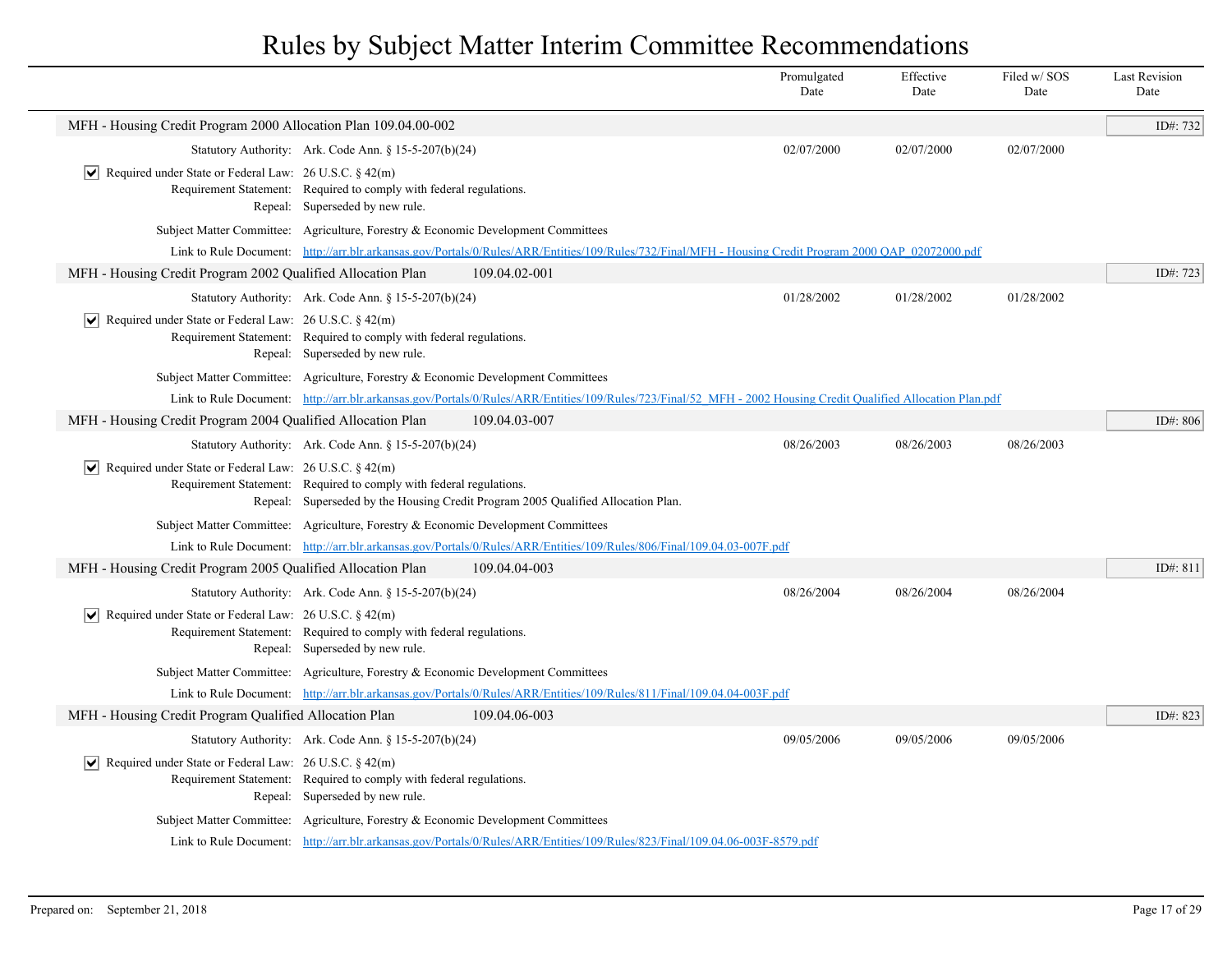|                                                                                                                                                                                                 |                                                                                                                                                                      | Promulgated<br>Date | Effective<br>Date | Filed w/SOS<br>Date | <b>Last Revision</b><br>Date |
|-------------------------------------------------------------------------------------------------------------------------------------------------------------------------------------------------|----------------------------------------------------------------------------------------------------------------------------------------------------------------------|---------------------|-------------------|---------------------|------------------------------|
| MFH - Housing Credit Program Qualified Allocation Plan                                                                                                                                          | 109.04.08-002                                                                                                                                                        |                     |                   |                     | ID#: 836                     |
| Statutory Authority: Ark. Code Ann. § 15-5-207(b)(24)                                                                                                                                           |                                                                                                                                                                      | 08/27/2008          | 08/27/2008        | 08/27/2008          |                              |
| Required under State or Federal Law: 26 U.S.C. § 42(m)<br>$\vert\bm{\mathsf{v}}\vert$<br>Requirement Statement: Required to comply with federal regulations.<br>Repeal: Superseded by new rule. |                                                                                                                                                                      |                     |                   |                     |                              |
| Subject Matter Committee: Agriculture, Forestry & Economic Development Committees                                                                                                               |                                                                                                                                                                      |                     |                   |                     |                              |
|                                                                                                                                                                                                 | Link to Rule Document: http://arr.blr.arkansas.gov/Portals/0/Rules/ARR/Entities/109/Rules/836/Final/109.04.08-002F-9857.pdf                                          |                     |                   |                     |                              |
| MFH - Low Income Housing Tax Credit ("LIHTC") and HOME Program Compliance Monitoring Policies and Procedures Manual                                                                             |                                                                                                                                                                      |                     | 109.04.08-003     |                     | ID#: 839                     |
| Statutory Authority: Ark. Code Ann. § 15-5-207(b)(5)                                                                                                                                            |                                                                                                                                                                      | 08/27/2008          | 08/27/2008        | 08/27/2008          |                              |
| Required under State or Federal Law: (none)<br>Requirement Statement: (none)<br>Repeal: Superseded by new rule.                                                                                 |                                                                                                                                                                      |                     |                   |                     |                              |
| Subject Matter Committee: Agriculture, Forestry & Economic Development Committees                                                                                                               |                                                                                                                                                                      |                     |                   |                     |                              |
|                                                                                                                                                                                                 | Link to Rule Document: http://arr.blr.arkansas.gov/Portals/0/Rules/ARR/Entities/109/Rules/839/Final/109.04.08-003F-9858.pdf                                          |                     |                   |                     |                              |
| MFH - Low Income Housing Tax Credit Allocation Plan for 1997                                                                                                                                    | 109.04.97-001                                                                                                                                                        |                     |                   |                     | ID#: 793                     |
| Statutory Authority: Ark. Code Ann. $\S 15-5-207(b)(24)$                                                                                                                                        |                                                                                                                                                                      | 01/06/1997          | 01/06/1997        | 01/06/1997          |                              |
| $ \mathbf{v} $ Required under State or Federal Law: 26 U.S.C. § 42(m)<br>Requirement Statement: Required to comply with federal regulations.<br>Repeal: Superseded by new rule.                 |                                                                                                                                                                      |                     |                   |                     |                              |
| Subject Matter Committee: Agriculture, Forestry & Economic Development Committees                                                                                                               |                                                                                                                                                                      |                     |                   |                     |                              |
|                                                                                                                                                                                                 | Link to Rule Document: http://arr.blr.arkansas.gov/Portals/0/Rules/ARR/Entities/109/Rules/793/Final/MFH - Low Income Housing Tax Credit Allocation Plan 12091997.pdf |                     |                   |                     |                              |
| MFH - Low Income Housing Tax Credit Allocation Plan 109.04.95-001                                                                                                                               |                                                                                                                                                                      |                     |                   |                     | ID#: 792                     |
| Statutory Authority: Ark. Code Ann. § 15-5-207(b)(24)                                                                                                                                           |                                                                                                                                                                      | 05/04/1995          | 05/04/1995        | 05/04/1995          |                              |
| $ \mathbf{v} $ Required under State or Federal Law: 26 U.S.C. § 42(m)<br>Requirement Statement: Required to comply with federal regulations.<br>Repeal: Superseded by new rule.                 |                                                                                                                                                                      |                     |                   |                     |                              |
| Subject Matter Committee: Agriculture, Forestry & Economic Development Committees                                                                                                               |                                                                                                                                                                      |                     |                   |                     |                              |
|                                                                                                                                                                                                 | Link to Rule Document: http://arr.blr.arkansas.gov/Portals/0/Rules/ARR/Entities/109/Rules/792/Final/Supplement.pdf                                                   |                     |                   |                     |                              |
| MFH - Low Income Housing Tax Credit Allocation Plan 109.04.97-002                                                                                                                               |                                                                                                                                                                      |                     |                   |                     | ID#: 773                     |
| Statutory Authority: Ark. Code Ann. § 15-5-207(b)(24)                                                                                                                                           |                                                                                                                                                                      | 12/09/1997          | 12/09/1997        | 12/09/1997          |                              |
| $ \mathbf{v} $ Required under State or Federal Law: 26 U.S.C. § 42(m)<br>Requirement Statement: Required to comply with federal regulations.<br>Repeal: Superseded by new rule.                 |                                                                                                                                                                      |                     |                   |                     |                              |
| Subject Matter Committee: Agriculture, Forestry & Economic Development Committees                                                                                                               |                                                                                                                                                                      |                     |                   |                     |                              |
|                                                                                                                                                                                                 | Link to Rule Document: http://arr.blr.arkansas.gov/Portals/0/Rules/ARR/Entities/109/Rules/773/Final/MFH - Low Income Housing Tax Credit Allocation Plan 01061997.pdf |                     |                   |                     |                              |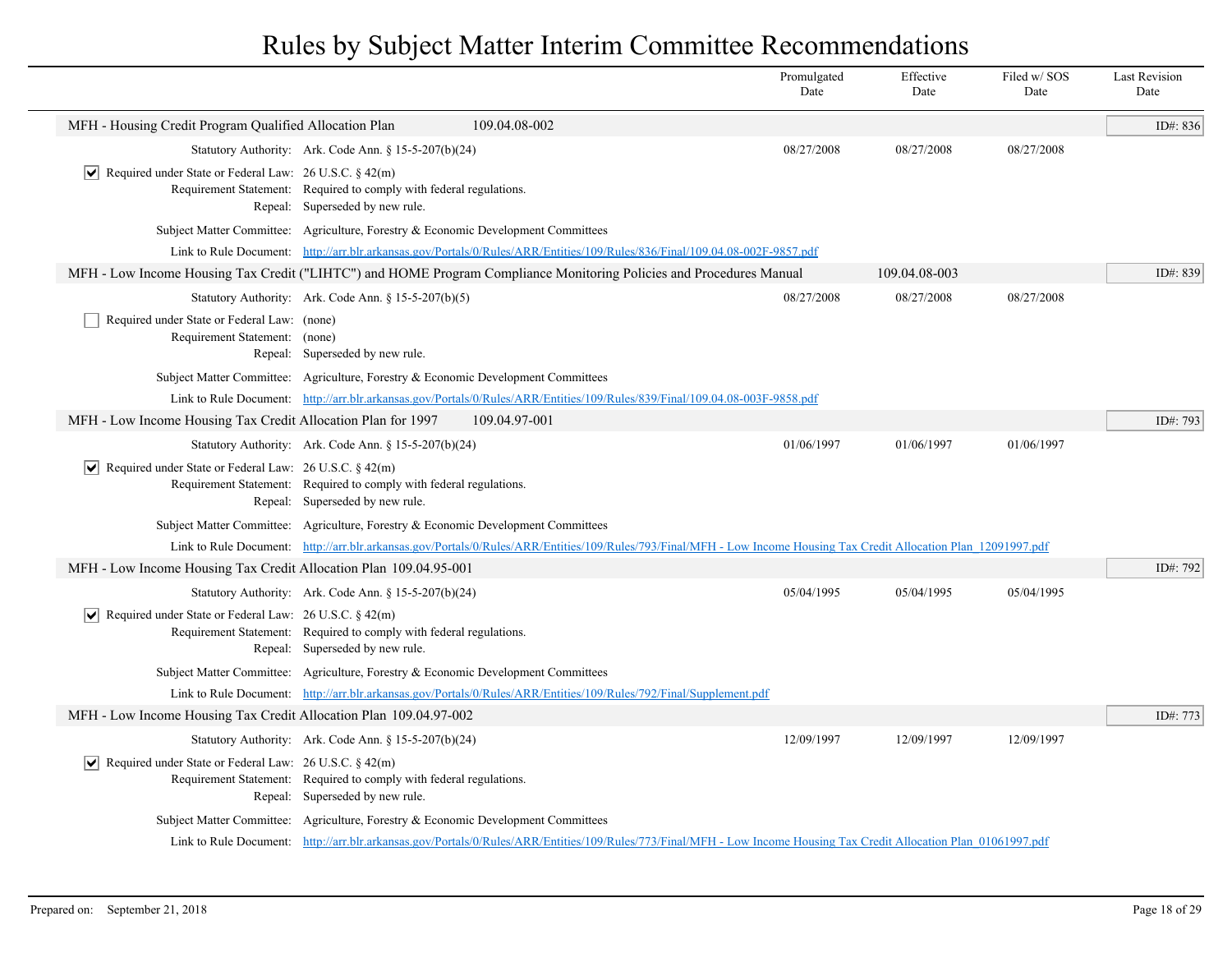|                                                                               |                                                                                                                              |               |               | Promulgated<br>Date | Effective<br>Date | Filed w/SOS<br>Date | <b>Last Revision</b><br>Date |
|-------------------------------------------------------------------------------|------------------------------------------------------------------------------------------------------------------------------|---------------|---------------|---------------------|-------------------|---------------------|------------------------------|
| MFH - Low Income Housing Tax Credit Compliance Policy                         |                                                                                                                              | 109.04.14-002 |               |                     |                   |                     | ID#: 879                     |
|                                                                               | Statutory Authority: Ark. Code Ann. § 15-5-207(b)(5)                                                                         |               |               | 10/15/2014          | 10/15/2014        | 10/15/2014          |                              |
| Required under State or Federal Law: (none)<br>Requirement Statement: (none)  | Repeal: Superseded by new rule.                                                                                              |               |               |                     |                   |                     |                              |
|                                                                               | Subject Matter Committee: Agriculture, Forestry & Economic Development Committees                                            |               |               |                     |                   |                     |                              |
|                                                                               | Link to Rule Document: http://arr.blr.arkansas.gov/Portals/0/Rules/ARR/Entities/109/Rules/879/Final/109.04.14-002F-14543.pdf |               |               |                     |                   |                     |                              |
| MFH - Market Study Guidelines for Affordable Rental Housing                   |                                                                                                                              | 109.04.08-008 |               |                     |                   |                     | ID#: 844                     |
|                                                                               | Statutory Authority: Ark. Code Ann. § 15-5-207(b)(5)                                                                         |               |               | 11/20/2008          | 11/20/2008        | 11/20/2008          |                              |
| Required under State or Federal Law: (none)<br>Requirement Statement: (none)  | Repeal: Superseded be new rule.                                                                                              |               |               |                     |                   |                     |                              |
|                                                                               | Subject Matter Committee: Agriculture, Forestry & Economic Development Committees                                            |               |               |                     |                   |                     |                              |
|                                                                               | Link to Rule Document: http://arr.blr.arkansas.gov/Portals/0/Rules/ARR/Entities/109/Rules/844/Final/109.04.08-008F-9947.pdf  |               |               |                     |                   |                     |                              |
| MFH - Multi Family Qualified Allocation Plan (QAP) 2014                       |                                                                                                                              | 109.04.14-001 |               |                     |                   |                     | ID#: 877                     |
|                                                                               | Statutory Authority: Ark. Code Ann. § 15-5-207(b)(24)                                                                        |               |               | 11/19/2014          | 11/19/2014        | 11/19/2014          |                              |
| $ \mathbf{v} $ Required under State or Federal Law: 26 U.S.C. § 42(m)         | Requirement Statement: Required to comply with federal regulations.<br>Repeal: Superseded by new rule.                       |               |               |                     |                   |                     |                              |
|                                                                               | Subject Matter Committee: Agriculture, Forestry & Economic Development Committees                                            |               |               |                     |                   |                     |                              |
|                                                                               | Link to Rule Document: http://arr.blr.arkansas.gov/Portals/0/Rules/ARR/Entities/109/Rules/877/Final/109.04.14-001F-14640.pdf |               |               |                     |                   |                     |                              |
| MFH - Multi-Family Minimum Design Standards                                   | 109.04.08-006                                                                                                                |               |               |                     |                   |                     | ID#: 842                     |
|                                                                               | Statutory Authority: Ark. Code Ann. § 15-5-207(b)(5)                                                                         |               |               | 08/27/2008          | 08/27/2008        | 08/27/2008          |                              |
| Required under State or Federal Law: (none)<br>Requirement Statement: (none)  | Repeal: Superseded by new rule.                                                                                              |               |               |                     |                   |                     |                              |
|                                                                               | Subject Matter Committee: Agriculture, Forestry & Economic Development Committees                                            |               |               |                     |                   |                     |                              |
|                                                                               | Link to Rule Document: http://arr.blr.arkansas.gov/Portals/0/Rules/ARR/Entities/109/Rules/842/Final/109.04.08-006F-9855.pdf  |               |               |                     |                   |                     |                              |
| MFH - Procedures Manual for the Low Income Housing Tax Credit (LIHTC) Program |                                                                                                                              |               | 109.04.05-001 |                     |                   |                     | ID#: 816                     |
|                                                                               | Statutory Authority: Ark. Code Ann. § 15-5-207(b)(5)                                                                         |               |               | 08/29/2005          | 08/29/2005        | 08/29/2005          |                              |
| Required under State or Federal Law: (none)<br>Requirement Statement: (none)  | Repeal: Superseded by new rule.                                                                                              |               |               |                     |                   |                     |                              |
|                                                                               | Subject Matter Committee: Agriculture, Forestry & Economic Development Committees                                            |               |               |                     |                   |                     |                              |
|                                                                               | Link to Rule Document: http://arr.blr.arkansas.gov/Portals/0/Rules/ARR/Entities/109/Rules/816/Final/109.04.05-001.pdf        |               |               |                     |                   |                     |                              |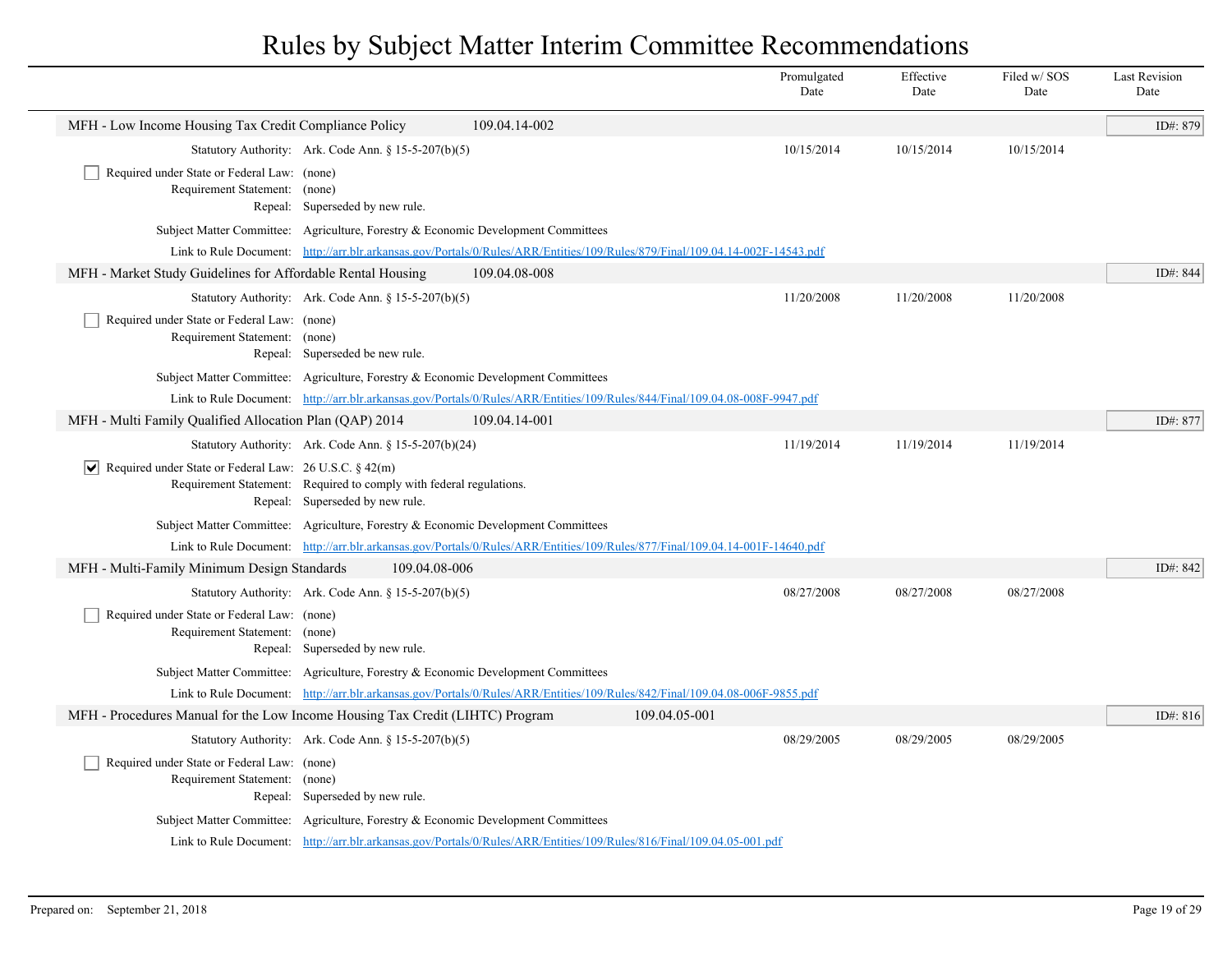|                                                                              |                                                                                                                                                                           |               | Promulgated<br>Date | Effective<br>Date | Filed w/SOS<br>Date | <b>Last Revision</b><br>Date |
|------------------------------------------------------------------------------|---------------------------------------------------------------------------------------------------------------------------------------------------------------------------|---------------|---------------------|-------------------|---------------------|------------------------------|
|                                                                              | MFH - Procedures Manual for the Low Income Housing Tax Credit (LIHTC) Program                                                                                             | 109.04.06-001 |                     |                   |                     | ID#: 821                     |
|                                                                              | Statutory Authority: Ark. Code Ann. § 15-5-207(b)(5)                                                                                                                      |               | 09/05/2006          | 09/05/2006        | 09/05/2006          |                              |
| Required under State or Federal Law: (none)<br>Requirement Statement: (none) | Repeal: Superseded by new rule.                                                                                                                                           |               |                     |                   |                     |                              |
|                                                                              | Subject Matter Committee: Agriculture, Forestry & Economic Development Committees                                                                                         |               |                     |                   |                     |                              |
|                                                                              | Link to Rule Document: http://arr.blr.arkansas.gov/Portals/0/Rules/ARR/Entities/109/Rules/821/Final/109.04.06-001F-8577.pdf                                               |               |                     |                   |                     |                              |
| 109.03.89-003<br>Program)                                                    | Mortgage Origination Agreement Relating to Arkansas Development Finance Authority Single Family Mortgage Revenue Bonds, 1989 Series A (GNMA Mortgage-Backed Securities    |               |                     |                   |                     | ID#: 10692                   |
|                                                                              | Statutory Authority: Ark. Code Ann 15-5-201                                                                                                                               |               | 09/25/1989          | 10/25/1989        | 09/25/1989          |                              |
| Required under State or Federal Law: (none)<br>Requirement Statement:        | (none)<br>Repeal: This program is no longer active.                                                                                                                       |               |                     |                   |                     |                              |
|                                                                              | Subject Matter Committee: Agriculture, Forestry & Economic Development Committees                                                                                         |               |                     |                   |                     |                              |
|                                                                              | Link to Rule Document: http://arr.blr.arkansas.gov/Portals/0/Rules/ARR/Entities/109/Rules/10692/Final/Supplement.pdf                                                      |               |                     |                   |                     |                              |
|                                                                              | SFH - 1985 Conventional and FHA Insured Mortgage Bond Program (Lender's Guide)                                                                                            | 109.03.85-003 |                     |                   |                     | ID#: 769                     |
|                                                                              | Statutory Authority: Ark. Code Ann. § 15-5-304                                                                                                                            |               | 11/25/1985          | 11/25/1985        | 11/25/1985          |                              |
| Required under State or Federal Law: (none)<br>Requirement Statement: (none) | Repeal: This program is no longer active.                                                                                                                                 |               |                     |                   |                     |                              |
|                                                                              | Subject Matter Committee: Agriculture, Forestry & Economic Development Committees                                                                                         |               |                     |                   |                     |                              |
|                                                                              | Link to Rule Document: http://arr.blr.arkansas.gov/Portals/0/Rules/ARR/Entities/109/Rules/769/Final/Supplement.pdf                                                        |               |                     |                   |                     |                              |
|                                                                              | SFH - 1985 Conventional Mortgage Bond Program Series B (Lenders Guide) 109.03.86-001                                                                                      |               |                     |                   |                     | ID#: $740$                   |
|                                                                              | Statutory Authority: Ark. Code Ann. § 15-5-304                                                                                                                            |               | 03/25/1986          | 03/25/1986        | 03/25/1986          |                              |
| Required under State or Federal Law: (none)<br>Requirement Statement: (none) | Repeal: This program is no longer active.                                                                                                                                 |               |                     |                   |                     |                              |
|                                                                              | Subject Matter Committee: Agriculture, Forestry & Economic Development Committees                                                                                         |               |                     |                   |                     |                              |
|                                                                              | Link to Rule Document: http://arr.blr.arkansas.gov/Portals/0/Rules/ARR/Entities/109/Rules/740/Final/Supplement.pdf                                                        |               |                     |                   |                     |                              |
| SFH - 1996 Low Income Housing Tax Credit Allocation Plan                     | 109.03.96-002                                                                                                                                                             |               |                     |                   |                     | ID#: 790                     |
|                                                                              | Statutory Authority: Ark. Code Ann. § 15-5-207(b)(24)                                                                                                                     |               | 01/08/1996          | 01/08/1996        | 01/08/1996          |                              |
| $ \mathbf{v} $ Required under State or Federal Law: 26 U.S.C. § 42(m)        | Requirement Statement: Required to comply with federal regulations.<br>Repeal: Superseded by new rule.                                                                    |               |                     |                   |                     |                              |
|                                                                              | Subject Matter Committee: Agriculture, Forestry & Economic Development Committees                                                                                         |               |                     |                   |                     |                              |
|                                                                              | Link to Rule Document: http://arr.blr.arkansas.gov/Portals/0/Rules/ARR/Entities/109/Rules/790/Final/SFH - 1996 Low Income Housing Tax Credit Allocation Plan 01081996.pdf |               |                     |                   |                     |                              |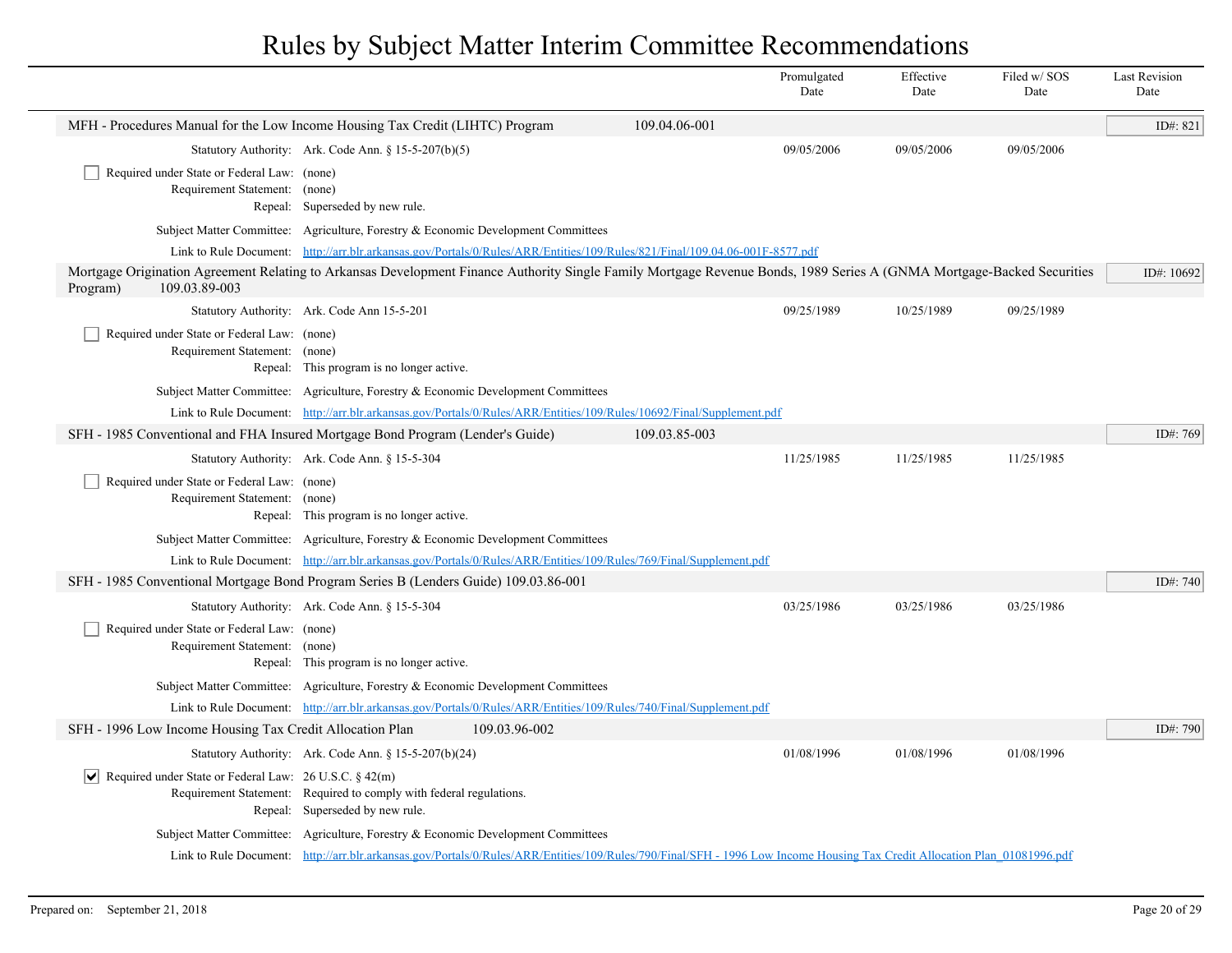|                                                                                                |                                                                                                                    |               | Promulgated<br>Date | Effective<br>Date | Filed w/SOS<br>Date | <b>Last Revision</b><br>Date |
|------------------------------------------------------------------------------------------------|--------------------------------------------------------------------------------------------------------------------|---------------|---------------------|-------------------|---------------------|------------------------------|
| SFH - ACCESS Program - 1005 Series F and 1995 Series G                                         | 109.03.96-001                                                                                                      |               |                     |                   |                     | ID#: 789                     |
| Statutory Authority: Ark. Code Ann. § 15-5-301                                                 |                                                                                                                    |               | 01/08/1996          | 01/08/1996        | 01/08/1996          |                              |
| Required under State or Federal Law: (none)                                                    |                                                                                                                    |               |                     |                   |                     |                              |
| Requirement Statement: (none)                                                                  | Repeal: This program is no longer active.                                                                          |               |                     |                   |                     |                              |
| Subject Matter Committee: Agriculture, Forestry & Economic Development Committees              |                                                                                                                    |               |                     |                   |                     |                              |
|                                                                                                | Link to Rule Document: http://arr.blr.arkansas.gov/Portals/0/Rules/ARR/Entities/109/Rules/789/Final/Supplement.pdf |               |                     |                   |                     |                              |
| SFH - Advance Commitment Home Mortgage Purchase Program (Servicer's' Guide) 109.03.79-004      |                                                                                                                    |               |                     |                   |                     | ID#: 754                     |
| Statutory Authority: Ark. Code Ann. § 15-5-207(b)(13)                                          |                                                                                                                    |               | 01/01/1979          | 01/01/1979        | 01/01/1979          |                              |
| Required under State or Federal Law: (none)                                                    |                                                                                                                    |               |                     |                   |                     |                              |
| Requirement Statement: (none)                                                                  |                                                                                                                    |               |                     |                   |                     |                              |
|                                                                                                | Repeal: This program is no longer active.                                                                          |               |                     |                   |                     |                              |
| Subject Matter Committee: Agriculture, Forestry & Economic Development Committees              |                                                                                                                    |               |                     |                   |                     |                              |
| SFH - Advance Commitment Mortgage Lender (Mortgage Lenders Guide)                              | Link to Rule Document: http://arr.blr.arkansas.gov/Portals/0/Rules/ARR/Entities/109/Rules/754/Final/Supplement.pdf | 109.03.79-003 |                     |                   |                     | ID#: 753                     |
| Statutory Authority: Ark. Code Ann. § 15-5-207(b)(13)                                          |                                                                                                                    |               | 01/01/1979          | 01/01/1979        | 01/01/1979          |                              |
| Required under State or Federal Law: (none)                                                    |                                                                                                                    |               |                     |                   |                     |                              |
| Requirement Statement: (none)                                                                  |                                                                                                                    |               |                     |                   |                     |                              |
|                                                                                                | Repeal: This program is no longer active.                                                                          |               |                     |                   |                     |                              |
| Subject Matter Committee: Agriculture, Forestry & Economic Development Committees              |                                                                                                                    |               |                     |                   |                     |                              |
|                                                                                                | Link to Rule Document: http://arr.blr.arkansas.gov/Portals/0/Rules/ARR/Entities/109/Rules/753/Final/Supplement.pdf |               |                     |                   |                     |                              |
| SFH - Advance Commitment Single Family Conventional Mortgage Purchase Program (Lender's Guide) |                                                                                                                    |               | 109.03.79-002       |                   |                     | ID#: 756                     |
| Statutory Authority: Ark. Code Ann. § 15-5-207(b)(13)                                          |                                                                                                                    |               | 11/27/1979          | 11/27/1979        | 11/27/1979          |                              |
| Required under State or Federal Law: (none)<br>Requirement Statement: (none)                   |                                                                                                                    |               |                     |                   |                     |                              |
|                                                                                                | Repeal: This program is no longer active.                                                                          |               |                     |                   |                     |                              |
| Subject Matter Committee: Agriculture, Forestry & Economic Development Committees              |                                                                                                                    |               |                     |                   |                     |                              |
|                                                                                                | Link to Rule Document: http://arr.blr.arkansas.gov/Portals/0/Rules/ARR/Entities/109/Rules/756/Final/Supplement.pdf |               |                     |                   |                     |                              |
| SFH - Advance Commitment Single Family Conventional Mortgage Purchase Program (Lender's Guide) |                                                                                                                    |               | 109.03.83-001       |                   |                     | ID#: 757                     |
| Statutory Authority: Ark. Code Ann. § 15-5-207(b)(13)                                          |                                                                                                                    |               | 01/07/1983          | 01/07/1983        | 01/07/1983          |                              |
| Required under State or Federal Law: (none)                                                    |                                                                                                                    |               |                     |                   |                     |                              |
| Requirement Statement: (none)                                                                  | Repeal: This program is no longer active.                                                                          |               |                     |                   |                     |                              |
| Subject Matter Committee: Agriculture, Forestry & Economic Development Committees              |                                                                                                                    |               |                     |                   |                     |                              |
|                                                                                                | Link to Rule Document: http://arr.blr.arkansas.gov/Portals/0/Rules/ARR/Entities/109/Rules/757/Final/Supplement.pdf |               |                     |                   |                     |                              |
|                                                                                                |                                                                                                                    |               |                     |                   |                     |                              |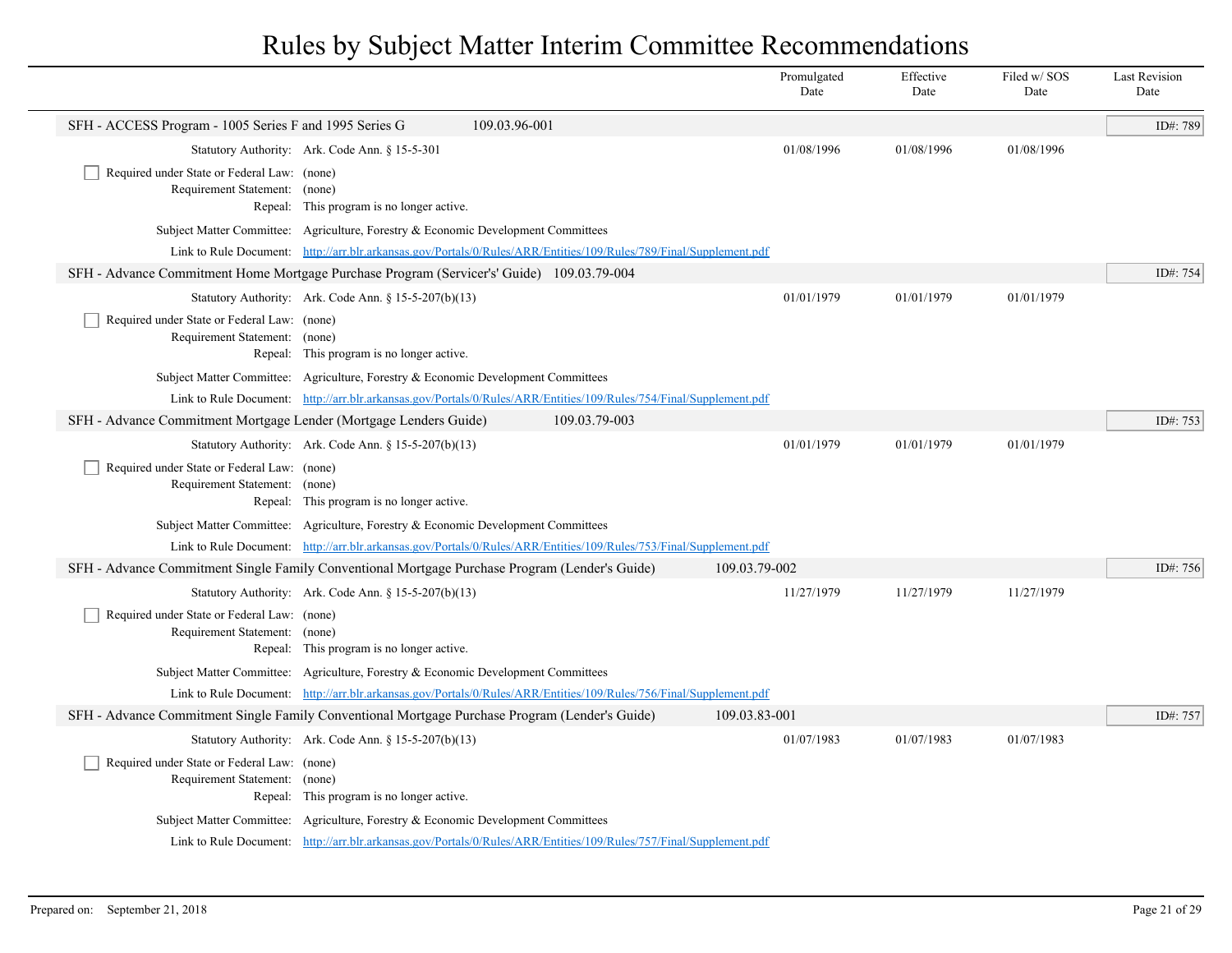|                                                                              |                                                                                                                    | Promulgated<br>Date | Effective<br>Date | Filed w/SOS<br>Date | <b>Last Revision</b><br>Date |
|------------------------------------------------------------------------------|--------------------------------------------------------------------------------------------------------------------|---------------------|-------------------|---------------------|------------------------------|
|                                                                              | SFH - Advance Commitment Single Family Conventional Mortgage Purchase Program (Lender's Guide)                     | 109.03.83-003       |                   |                     | ID#: 759                     |
|                                                                              | Statutory Authority: Ark. Code Ann. § 15-5-207(b)(13)                                                              | 01/07/1983          | 01/07/1983        | 01/07/1983          |                              |
| Required under State or Federal Law: (none)<br>Requirement Statement: (none) | Repeal: This program is no longer active.                                                                          |                     |                   |                     |                              |
|                                                                              | Subject Matter Committee: Agriculture, Forestry & Economic Development Committees                                  |                     |                   |                     |                              |
|                                                                              | Link to Rule Document: http://arr.blr.arkansas.gov/Portals/0/Rules/ARR/Entities/109/Rules/759/Final/Supplement.pdf |                     |                   |                     |                              |
|                                                                              | SFH - Advance Commitment Single Family Conventional Mortgage Purchase Program (Servicer's Guide)                   | 109.03.83-002       |                   |                     | ID#: 758                     |
|                                                                              | Statutory Authority: Ark. Code Ann. § 15-5-207(b)(13)                                                              | 01/07/1983          | 01/07/1983        | 01/07/1983          |                              |
| Required under State or Federal Law: (none)<br>Requirement Statement: (none) | Repeal: This program is no longer active.                                                                          |                     |                   |                     |                              |
|                                                                              | Subject Matter Committee: Agriculture, Forestry & Economic Development Committees                                  |                     |                   |                     |                              |
|                                                                              | Link to Rule Document: http://arr.blr.arkansas.gov/Portals/0/Rules/ARR/Entities/109/Rules/758/Final/Supplement.pdf |                     |                   |                     |                              |
|                                                                              | SFH - Advance Commitment Single Family Conventional Mortgage Purchase Program (Servicer's Guide)                   | 109.03.83-004       |                   |                     | ID#: 760                     |
|                                                                              | Statutory Authority: Ark. Code Ann. § 15-5-207(b)(13)                                                              | 07/19/1983          | 07/19/1983        | 07/19/1983          |                              |
| Required under State or Federal Law: (none)<br>Requirement Statement: (none) | Repeal: This program is no longer active.                                                                          |                     |                   |                     |                              |
|                                                                              | Subject Matter Committee: Agriculture, Forestry & Economic Development Committees                                  |                     |                   |                     |                              |
|                                                                              | Link to Rule Document: http://arr.blr.arkansas.gov/Portals/0/Rules/ARR/Entities/109/Rules/760/Final/Supplement.pdf |                     |                   |                     |                              |
|                                                                              | SFH - Advance Commitment Single Family Conventional Mortgage Purchase Program (Servicer's Guide)                   | 109.03.83-006       |                   |                     | ID#: 762                     |
|                                                                              | Statutory Authority: Ark. Code Ann. § 15-5-207(b)(13)                                                              | 07/19/1983          | 07/19/1983        | 07/19/1983          |                              |
| Required under State or Federal Law: (none)<br>Requirement Statement: (none) | Repeal: This program is no longer active.                                                                          |                     |                   |                     |                              |
|                                                                              | Subject Matter Committee: Agriculture, Forestry & Economic Development Committees                                  |                     |                   |                     |                              |
|                                                                              | Link to Rule Document: http://arr.blr.arkansas.gov/Portals/0/Rules/ARR/Entities/109/Rules/762/Final/Supplement.pdf |                     |                   |                     |                              |
|                                                                              | SFH - Advance Commitment Single Family Conventional Mortgage Purchase Program (Servicer's Guide)                   | 109.03.84-003       |                   |                     | ID#: 766                     |
|                                                                              | Statutory Authority: Ark. Code Ann. § 15-5-207(b)(13)                                                              | 04/23/1984          | 04/23/1984        | 04/23/1984          |                              |
| Required under State or Federal Law: (none)<br>Requirement Statement: (none) | Repeal: This program is no longer active.                                                                          |                     |                   |                     |                              |
|                                                                              | Subject Matter Committee: Agriculture, Forestry & Economic Development Committees                                  |                     |                   |                     |                              |
|                                                                              | Link to Rule Document: http://arr.blr.arkansas.gov/Portals/0/Rules/ARR/Entities/109/Rules/766/Final/Supplement.pdf |                     |                   |                     |                              |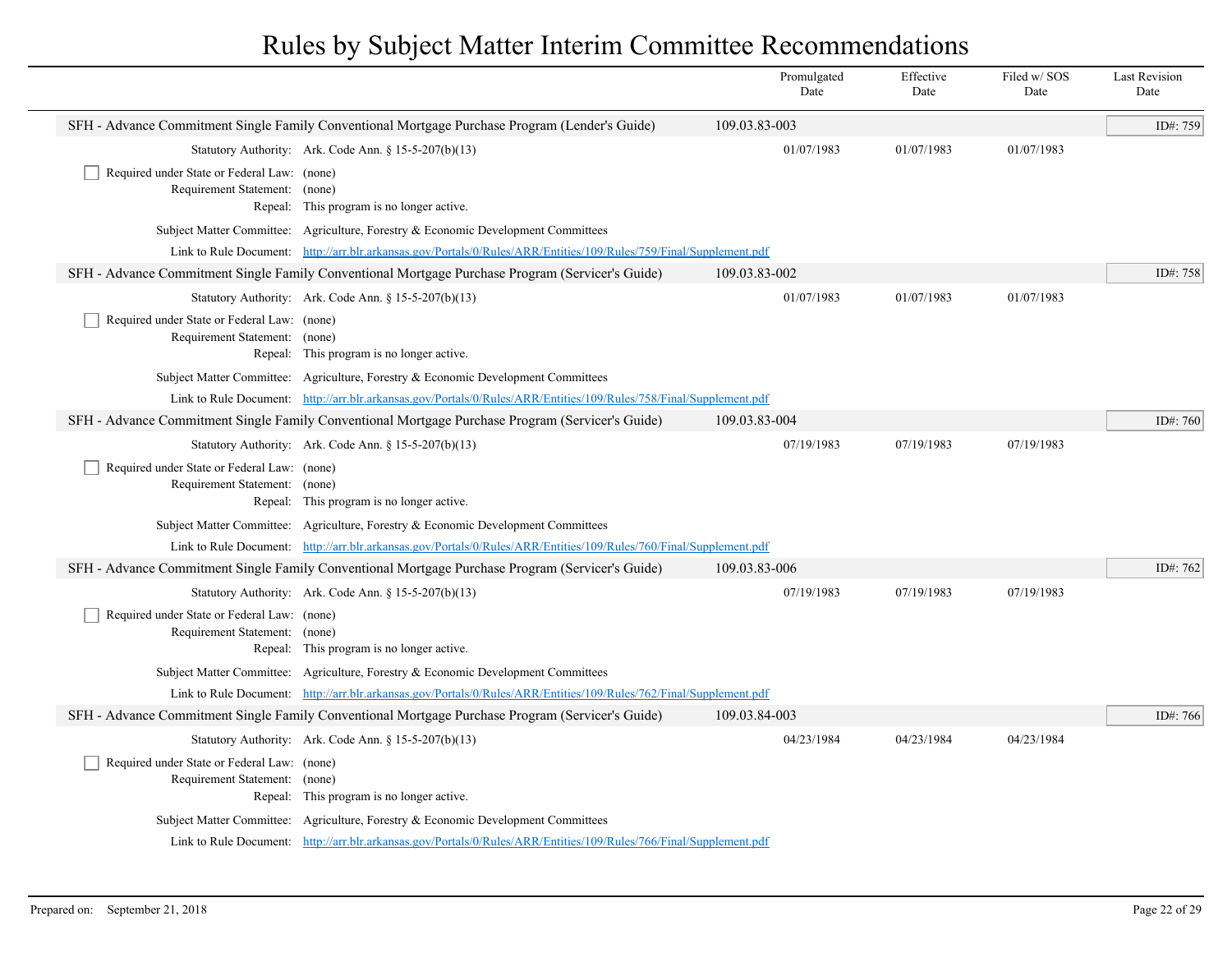|                                                                        |                                                                                                                                                                                                                                      |               | Promulgated<br>Date | Effective<br>Date | Filed w/ SOS<br>Date | <b>Last Revision</b><br>Date |
|------------------------------------------------------------------------|--------------------------------------------------------------------------------------------------------------------------------------------------------------------------------------------------------------------------------------|---------------|---------------------|-------------------|----------------------|------------------------------|
|                                                                        | SFH - Advance Commitment Single Family Conventional Mortgage Purchase Program                                                                                                                                                        | 109.03.85-001 |                     |                   |                      | ID#: 767                     |
|                                                                        | Statutory Authority: Ark. Code Ann. § 15-5-207(b)(13)                                                                                                                                                                                |               | 01/07/1985          | 01/07/1985        | 01/07/1985           |                              |
| Required under State or Federal Law: (none)<br>Requirement Statement:  | (none)<br>Repeal: This program is no longer active.                                                                                                                                                                                  |               |                     |                   |                      |                              |
|                                                                        | Subject Matter Committee: Agriculture, Forestry & Economic Development Committees                                                                                                                                                    |               |                     |                   |                      |                              |
|                                                                        | Link to Rule Document: http://arr.blr.arkansas.gov/Portals/0/Rules/ARR/Entities/109/Rules/767/Final/Supplement.pdf                                                                                                                   |               |                     |                   |                      |                              |
|                                                                        | SFH - Arkansas Development Finance Authority Single Family Mortgage Revenue Bonds, 1994 Series A and 1994 Series B                                                                                                                   |               | 109.03.94-002       |                   |                      | ID#: 784                     |
|                                                                        | Statutory Authority: Ark. Code Ann. § 15-5-207(b)(13)                                                                                                                                                                                |               | 10/28/1994          | 10/28/1994        | 10/28/1994           |                              |
| Required under State or Federal Law: (none)<br>Requirement Statement:  | (none)<br>Repeal: This program is no longer active.                                                                                                                                                                                  |               |                     |                   |                      |                              |
|                                                                        | Subject Matter Committee: Agriculture, Forestry & Economic Development Committees                                                                                                                                                    |               |                     |                   |                      |                              |
|                                                                        | Link to Rule Document: http://arr.blr.arkansas.gov/Portals/0/Rules/ARR/Entities/109/Rules/784/Final/SFH - Single Family Mortgage Revenue Bonds, 1994 Series C and 1994 Series D (Mortgage-Backed<br>Securities Program) 01061995.pdf |               |                     |                   |                      |                              |
|                                                                        | SFH - Final Version of the HOME Program Policy and Operations Manual 109.03.00-001                                                                                                                                                   |               |                     |                   |                      | ID#: 726                     |
|                                                                        | Statutory Authority: Ark. Code Ann. § 15-5-207(b)(24)                                                                                                                                                                                |               | 09/08/2000          | 09/08/2000        | 09/08/2000           |                              |
| $ \mathbf{v} $ Required under State or Federal Law: 24 C.F.R. Part 92  | Requirement Statement: Required to comply with federal regulations.<br>Repeal: Superseded by new rule.                                                                                                                               |               |                     |                   |                      |                              |
|                                                                        | Subject Matter Committee: Agriculture, Forestry & Economic Development Committees                                                                                                                                                    |               |                     |                   |                      |                              |
|                                                                        | Link to Rule Document: http://arr.blr.arkansas.gov/Portals/0/Rules/ARR/Entities/109/Rules/726/Final/HOME Policy Operations Manual.pdf                                                                                                |               |                     |                   |                      |                              |
| SFH - HOME Investment Partnership Policy 2014                          | 109.03.14-001                                                                                                                                                                                                                        |               |                     |                   |                      | ID#: 878                     |
|                                                                        | Statutory Authority: Ark. Code Ann. § 15-5-207(b)(24)                                                                                                                                                                                |               | 10/15/2014          | 10/15/2014        | 10/15/2014           |                              |
| $\triangledown$ Required under State or Federal Law: 24 C.F.R. Part 92 | Requirement Statement: Required to comply with federal regulations.<br>Repeal: Superseded by new rule.                                                                                                                               |               |                     |                   |                      |                              |
|                                                                        | Subject Matter Committee: Agriculture, Forestry & Economic Development Committees                                                                                                                                                    |               |                     |                   |                      |                              |
|                                                                        | Link to Rule Document: http://arr.blr.arkansas.gov/Portals/0/Rules/ARR/Entities/109/Rules/878/Final/109.03.14-001F-14542.pdf                                                                                                         |               |                     |                   |                      |                              |
| SFH - HOME Investment Partnership Program 109.03.92-001                |                                                                                                                                                                                                                                      |               |                     |                   |                      | ID#: 721                     |
|                                                                        | Statutory Authority: Ark. Code Ann. § 15-5-207(b)(24)                                                                                                                                                                                |               | 06/18/1992          | 06/18/1992        | 06/18/1992           |                              |
| $ \mathbf{v} $ Required under State or Federal Law: 24 C.F.R. Part 92  | Requirement Statement: Required to comply with federal regulations.<br>Repeal: Superseded by new rule.                                                                                                                               |               |                     |                   |                      |                              |
|                                                                        | Subject Matter Committee: Agriculture, Forestry & Economic Development Committees                                                                                                                                                    |               |                     |                   |                      |                              |
|                                                                        | Link to Rule Document: http://arr.blr.arkansas.gov/Portals/0/Rules/ARR/Entities/109/Rules/721/Final/Supplement.pdf                                                                                                                   |               |                     |                   |                      |                              |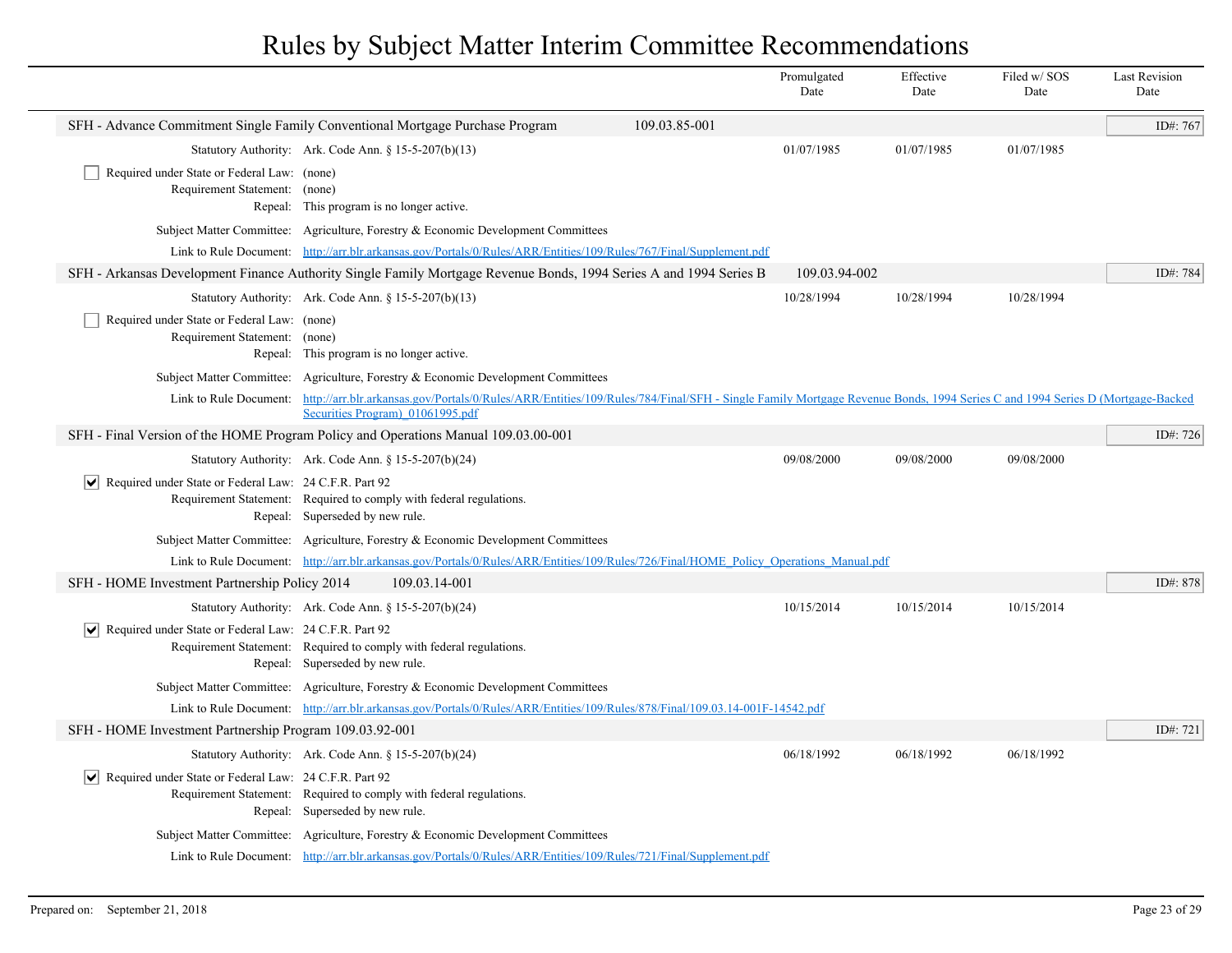|                                                                                  |                                                                                                                    | Date       | Date       | Date       | Date     |
|----------------------------------------------------------------------------------|--------------------------------------------------------------------------------------------------------------------|------------|------------|------------|----------|
| SFH - HOME Program Administrative Rules                                          | 109.03.95-003                                                                                                      |            |            |            | ID#: 788 |
|                                                                                  | Statutory Authority: Ark. Code Ann. § 15-5-207(b)(24)                                                              | 07/10/1995 | 07/10/1995 | 07/10/1995 |          |
| $ \mathbf{v} $ Required under State or Federal Law: 24 C.F.R. Part 92            | Requirement Statement: Required to comply with federal regulations.<br>Repeal: Superseded by new rule.             |            |            |            |          |
|                                                                                  | Subject Matter Committee: Agriculture, Forestry & Economic Development Committees                                  |            |            |            |          |
|                                                                                  | Link to Rule Document: http://arr.blr.arkansas.gov/Portals/0/Rules/ARR/Entities/109/Rules/788/Final/Supplement.pdf |            |            |            |          |
| SFH - HOME Program Policy and Operations Manual 109.03.02-001                    |                                                                                                                    |            |            |            | ID#: 725 |
|                                                                                  | Statutory Authority: Ark. Code Ann. § 15-5-207(b)(24)                                                              | 01/29/2002 | 01/29/2002 | 01/29/2002 |          |
| $ \mathbf{v} $ Required under State or Federal Law: 24 C.F.R. Part 92            | Requirement Statement: Required to comply with federal regulations.<br>Repeal: Superseded by new rule.             |            |            |            |          |
|                                                                                  | Subject Matter Committee: Agriculture, Forestry & Economic Development Committees                                  |            |            |            |          |
| Link to Rule Document:                                                           | http://arr.blr.arkansas.gov/Portals/0/Rules/ARR/Entities/109/Rules/725/Final/109.04.02-001F.pdf                    |            |            |            |          |
| SFH - HomeTo Own Program Guide                                                   | 109.03.08-001                                                                                                      |            |            |            | ID#: 837 |
|                                                                                  | Statutory Authority: Ark. Code Ann. § 15-5-207(b)(13)                                                              | 08/27/2008 | 08/27/2008 | 08/27/2008 |          |
| Required under State or Federal Law: (none)<br>Requirement Statement: (none)     | Repeal: Program is no longer active.                                                                               |            |            |            |          |
| Subject Matter Committee:                                                        | Agriculture, Forestry & Economic Development Committees                                                            |            |            |            |          |
| Link to Rule Document:                                                           | http://arr.blr.arkansas.gov/Portals/0/Rules/ARR/Entities/109/Rules/837/Final/109.03.08-001F-9861.pdf               |            |            |            |          |
| SFH - Home-To-Own Program Guide                                                  | 109.03.03-001                                                                                                      |            |            |            | ID#: 808 |
|                                                                                  | Statutory Authority: Ark. Code Ann. § 15-5-207(b)(13)                                                              | 09/02/2003 | 09/02/2003 | 09/02/2003 |          |
| Required under State or Federal Law: (none)<br>Requirement Statement:            | (none)<br>Repeal: Program is no longer active.                                                                     |            |            |            |          |
|                                                                                  | Subject Matter Committee: Agriculture, Forestry & Economic Development Committees                                  |            |            |            |          |
| Link to Rule Document:                                                           | http://arr.blr.arkansas.gov/Portals/0/Rules/ARR/Entities/109/Rules/808/Final/Supplement.pdf                        |            |            |            |          |
| SFH - HomeToOwn Program Guide                                                    | 109.03.04-001                                                                                                      |            |            |            | ID#: 813 |
|                                                                                  | Statutory Authority: Ark. Code Ann. § 15-5-207(b)(13)                                                              | 08/26/2004 | 08/26/2004 | 08/26/2004 |          |
| Required under State or Federal Law: (none)<br>Requirement Statement:<br>Repeal: | (none)<br>This program is no longer active.                                                                        |            |            |            |          |
|                                                                                  | Subject Matter Committee: Agriculture, Forestry & Economic Development Committees                                  |            |            |            |          |
|                                                                                  | Link to Rule Document: http://arr.blr.arkansas.gov/Portals/0/Rules/ARR/Entities/109/Rules/813/Final/Supplement.pdf |            |            |            |          |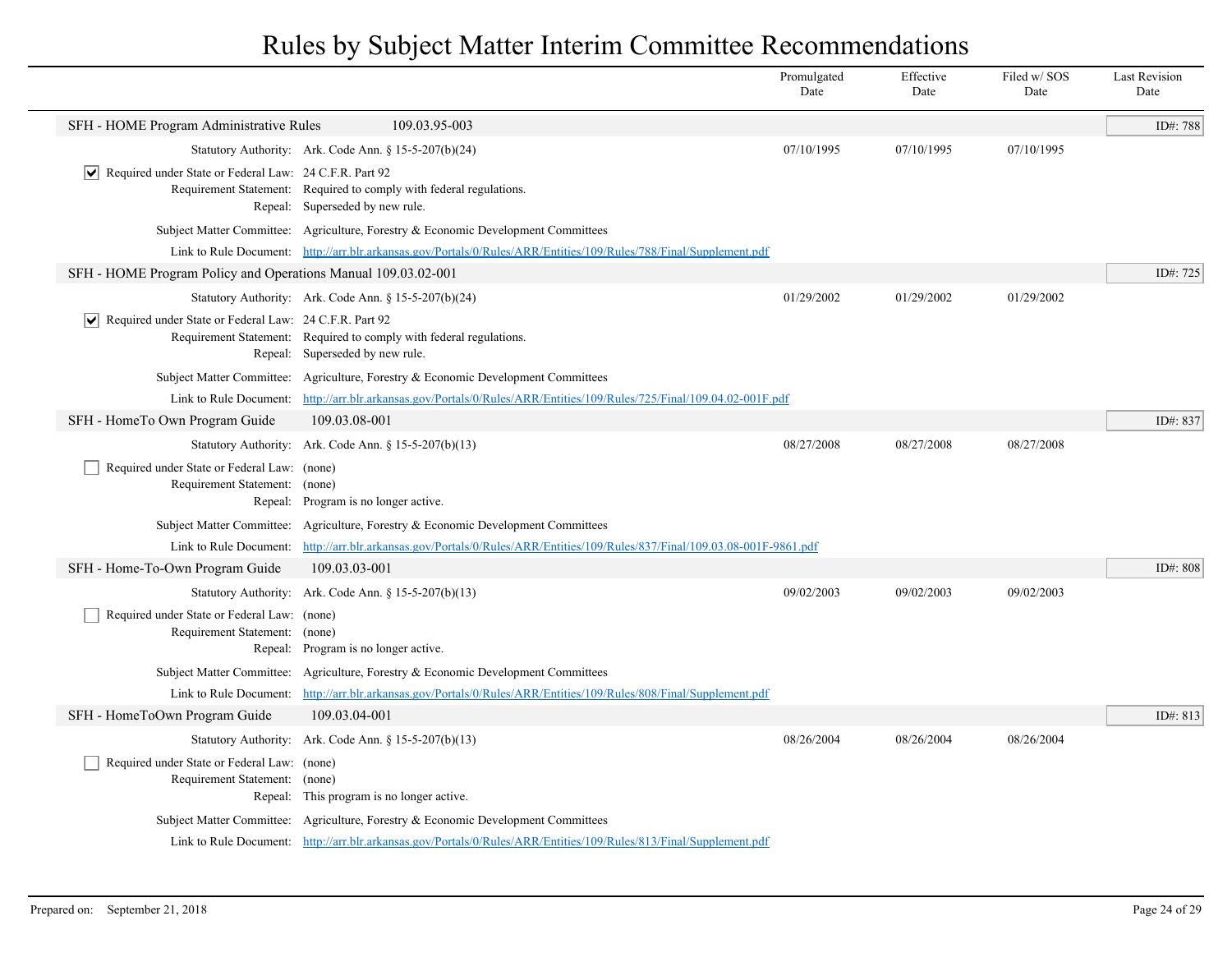|                                                                              |                                                                                                                                                                                                                  | Promulgated<br>Date | Effective<br>Date | Filed w/SOS<br>Date | <b>Last Revision</b><br>Date |
|------------------------------------------------------------------------------|------------------------------------------------------------------------------------------------------------------------------------------------------------------------------------------------------------------|---------------------|-------------------|---------------------|------------------------------|
| SFH - Home-To-Own Program Guide                                              | 109.03.06-001                                                                                                                                                                                                    |                     |                   |                     | ID#: 827                     |
|                                                                              | Statutory Authority: Ark. Code Ann. § 15-5-207(b)(13)                                                                                                                                                            | 06/15/2006          | 06/15/2006        | 06/15/2006          |                              |
| Required under State or Federal Law: (none)                                  |                                                                                                                                                                                                                  |                     |                   |                     |                              |
| Requirement Statement:                                                       | (none)<br>Repeal: This program is no longer active.                                                                                                                                                              |                     |                   |                     |                              |
| Subject Matter Committee:                                                    | Agriculture, Forestry & Economic Development Committees                                                                                                                                                          |                     |                   |                     |                              |
| Link to Rule Document:                                                       | http://arr.blr.arkansas.gov/Portals/0/Rules/ARR/Entities/109/Rules/827/Final/109.03.06-001F-8444.pdf                                                                                                             |                     |                   |                     |                              |
| SFH - HomeToOwn Program Guide                                                | 109.03.07-003                                                                                                                                                                                                    |                     |                   |                     | ID#: 833                     |
|                                                                              | Statutory Authority: Ark. Code Ann. $\S 15-5-207(b)(13)$                                                                                                                                                         | 09/01/2007          | 09/01/2007        | 09/01/2007          |                              |
| Required under State or Federal Law: (none)                                  |                                                                                                                                                                                                                  |                     |                   |                     |                              |
| Requirement Statement: (none)                                                |                                                                                                                                                                                                                  |                     |                   |                     |                              |
|                                                                              | Repeal: This program is no longer active.                                                                                                                                                                        |                     |                   |                     |                              |
|                                                                              | Subject Matter Committee: Agriculture, Forestry & Economic Development Committees<br>Link to Rule Document: http://arr.blr.arkansas.gov/Portals/0/Rules/ARR/Entities/109/Rules/833/Final/109.03.07-003F-9302.pdf |                     |                   |                     |                              |
| SFH - Residential Mortgage Bond Program (Lender's Guide)                     | 109.03.83-005                                                                                                                                                                                                    |                     |                   |                     | ID#: 761                     |
|                                                                              | Statutory Authority: Ark. Code Ann. § 15-5-304                                                                                                                                                                   | 07/19/1983          | 07/19/1983        | 07/19/1983          |                              |
| Required under State or Federal Law: (none)                                  |                                                                                                                                                                                                                  |                     |                   |                     |                              |
| Requirement Statement: (none)                                                |                                                                                                                                                                                                                  |                     |                   |                     |                              |
|                                                                              | Repeal: This program is no longer active.                                                                                                                                                                        |                     |                   |                     |                              |
|                                                                              | Subject Matter Committee: Agriculture, Forestry & Economic Development Committees                                                                                                                                |                     |                   |                     |                              |
|                                                                              | Link to Rule Document: http://arr.blr.arkansas.gov/Portals/0/Rules/ARR/Entities/109/Rules/761/Final/Supplement.pdf                                                                                               |                     |                   |                     |                              |
| SFH - Residential Mortgage Bond Program (Lender's Guide)                     | 109.03.83-007                                                                                                                                                                                                    |                     |                   |                     | ID#: 763                     |
|                                                                              | Statutory Authority: Ark. Code Ann. § 15-5-304                                                                                                                                                                   | 07/19/1983          | 07/19/1983        | 07/19/1983          |                              |
| Required under State or Federal Law: (none)<br>Requirement Statement: (none) |                                                                                                                                                                                                                  |                     |                   |                     |                              |
|                                                                              | Repeal: This program is no longer active.                                                                                                                                                                        |                     |                   |                     |                              |
|                                                                              | Subject Matter Committee: Agriculture, Forestry & Economic Development Committees                                                                                                                                |                     |                   |                     |                              |
|                                                                              | Link to Rule Document: http://arr.blr.arkansas.gov/Portals/0/Rules/ARR/Entities/109/Rules/763/Final/Supplement.pdf                                                                                               |                     |                   |                     |                              |
| SFH - Residential Mortgage Bond Program 1983 Series B (Lender's Guide)       | 109.03.84-001                                                                                                                                                                                                    |                     |                   |                     | ID#: 764                     |
|                                                                              | Statutory Authority: Ark. Code Ann. § 15-5-304                                                                                                                                                                   | 04/23/1984          | 04/23/1984        | 04/23/1984          |                              |
| Required under State or Federal Law: (none)                                  |                                                                                                                                                                                                                  |                     |                   |                     |                              |
| Requirement Statement: (none)                                                | Repeal: This program is no longer active.                                                                                                                                                                        |                     |                   |                     |                              |
|                                                                              | Subject Matter Committee: Agriculture, Forestry & Economic Development Committees                                                                                                                                |                     |                   |                     |                              |
|                                                                              | Link to Rule Document: http://arr.blr.arkansas.gov/Portals/0/Rules/ARR/Entities/109/Rules/764/Final/Supplement.pdf                                                                                               |                     |                   |                     |                              |
|                                                                              |                                                                                                                                                                                                                  |                     |                   |                     |                              |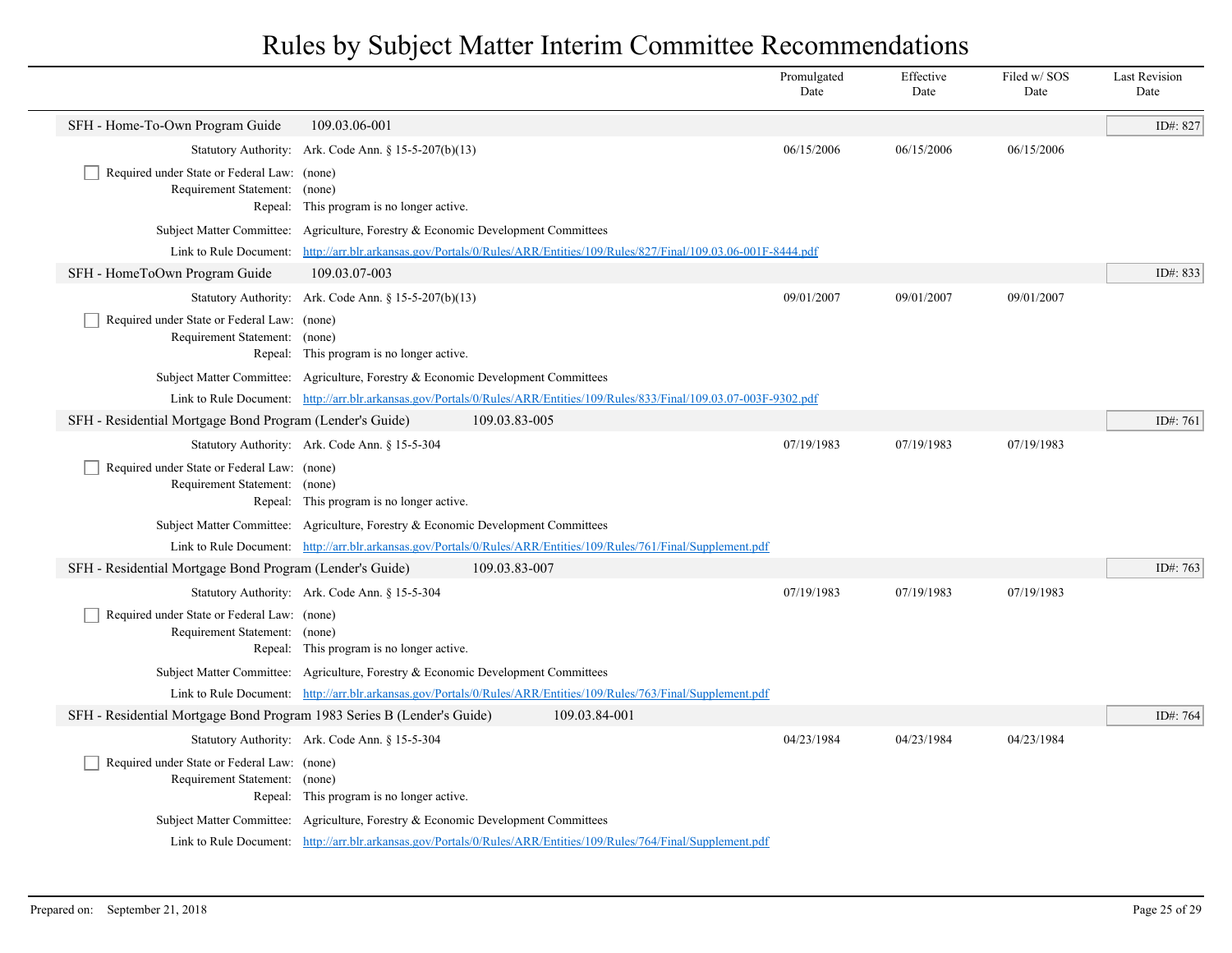|                                                                              |                                                                                                                    |               | Promulgated<br>Date | Effective<br>Date | Filed w/SOS<br>Date | <b>Last Revision</b><br>Date |
|------------------------------------------------------------------------------|--------------------------------------------------------------------------------------------------------------------|---------------|---------------------|-------------------|---------------------|------------------------------|
| SFH - Residential Mortgage Bond Program 1983 Series C/D (Lender's Guide)     |                                                                                                                    | 109.03.84-002 |                     |                   |                     | ID#: 765                     |
|                                                                              | Statutory Authority: Ark. Code Ann. § 15-5-304                                                                     |               | 04/23/1984          | 04/23/1984        | 04/23/1984          |                              |
| Required under State or Federal Law: (none)<br>Requirement Statement: (none) | Repeal: This program is no longer active.                                                                          |               |                     |                   |                     |                              |
|                                                                              | Subject Matter Committee: Agriculture, Forestry & Economic Development Committees                                  |               |                     |                   |                     |                              |
|                                                                              | Link to Rule Document: http://arr.blr.arkansas.gov/Portals/0/Rules/ARR/Entities/109/Rules/765/Final/Supplement.pdf |               |                     |                   |                     |                              |
| SFH - Residential Mortgage Bond Program 1984 Series A (Lender's Guide)       |                                                                                                                    | 109.03.85-002 |                     |                   |                     | ID#: 768                     |
|                                                                              | Statutory Authority: Ark. Code Ann. § 15-5-304                                                                     |               | 06/19/1985          | 06/19/1985        | 06/19/1985          |                              |
| Required under State or Federal Law: (none)<br>Requirement Statement: (none) | Repeal: This program is no longer active.                                                                          |               |                     |                   |                     |                              |
|                                                                              | Subject Matter Committee: Agriculture, Forestry & Economic Development Committees                                  |               |                     |                   |                     |                              |
|                                                                              | Link to Rule Document: http://arr.blr.arkansas.gov/Portals/0/Rules/ARR/Entities/109/Rules/768/Final/Supplement.pdf |               |                     |                   |                     |                              |
|                                                                              | SFH - Residential Mortgage Bond Program 1984 Series A1 Replacement Bonds (Lender's Guide)                          | 109.03.86-002 |                     |                   |                     | ID#: 741                     |
|                                                                              | Statutory Authority: Ark. Code Ann. § 15-5-304                                                                     |               | 10/12/1986          | 10/12/1986        | 10/12/1986          |                              |
| Required under State or Federal Law: (none)<br>Requirement Statement: (none) | Repeal: This program is no longer active.                                                                          |               |                     |                   |                     |                              |
|                                                                              | Subject Matter Committee: Agriculture, Forestry & Economic Development Committees                                  |               |                     |                   |                     |                              |
|                                                                              | Link to Rule Document: http://arr.blr.arkansas.gov/Portals/0/Rules/ARR/Entities/109/Rules/741/Final/Supplement.pdf |               |                     |                   |                     |                              |
|                                                                              | SFH - Residential Mortgage Bond Program 1987 Replacement Series A 109.03.87-002                                    |               |                     |                   |                     | ID#: 743                     |
|                                                                              | Statutory Authority: Ark. Code Ann. § 15-5-304                                                                     |               | 06/02/1987          | 06/02/1987        | 06/02/1987          |                              |
| Required under State or Federal Law: (none)<br>Requirement Statement: (none) | Repeal: This program is no longer active.                                                                          |               |                     |                   |                     |                              |
|                                                                              | Subject Matter Committee: Agriculture, Forestry & Economic Development Committees                                  |               |                     |                   |                     |                              |
|                                                                              | Link to Rule Document: http://arr.blr.arkansas.gov/Portals/0/Rules/ARR/Entities/109/Rules/743/Final/Supplement.pdf |               |                     |                   |                     |                              |
|                                                                              | SFH - Residential Mortgage Bond Program 1987 Replacement Series B Bonds (Lender's Guide)                           | 109.03.87-003 |                     |                   |                     | ID#: 744                     |
|                                                                              | Statutory Authority: Ark. Code Ann. § 15-5-304                                                                     |               | 12/14/1987          | 12/14/1987        | 12/14/1987          |                              |
| Required under State or Federal Law: (none)<br>Requirement Statement:        | (none)<br>Repeal: This program is no longer active.                                                                |               |                     |                   |                     |                              |
|                                                                              | Subject Matter Committee: Agriculture, Forestry & Economic Development Committees                                  |               |                     |                   |                     |                              |
|                                                                              | Link to Rule Document: http://arr.blr.arkansas.gov/Portals/0/Rules/ARR/Entities/109/Rules/744/Final/Supplement.pdf |               |                     |                   |                     |                              |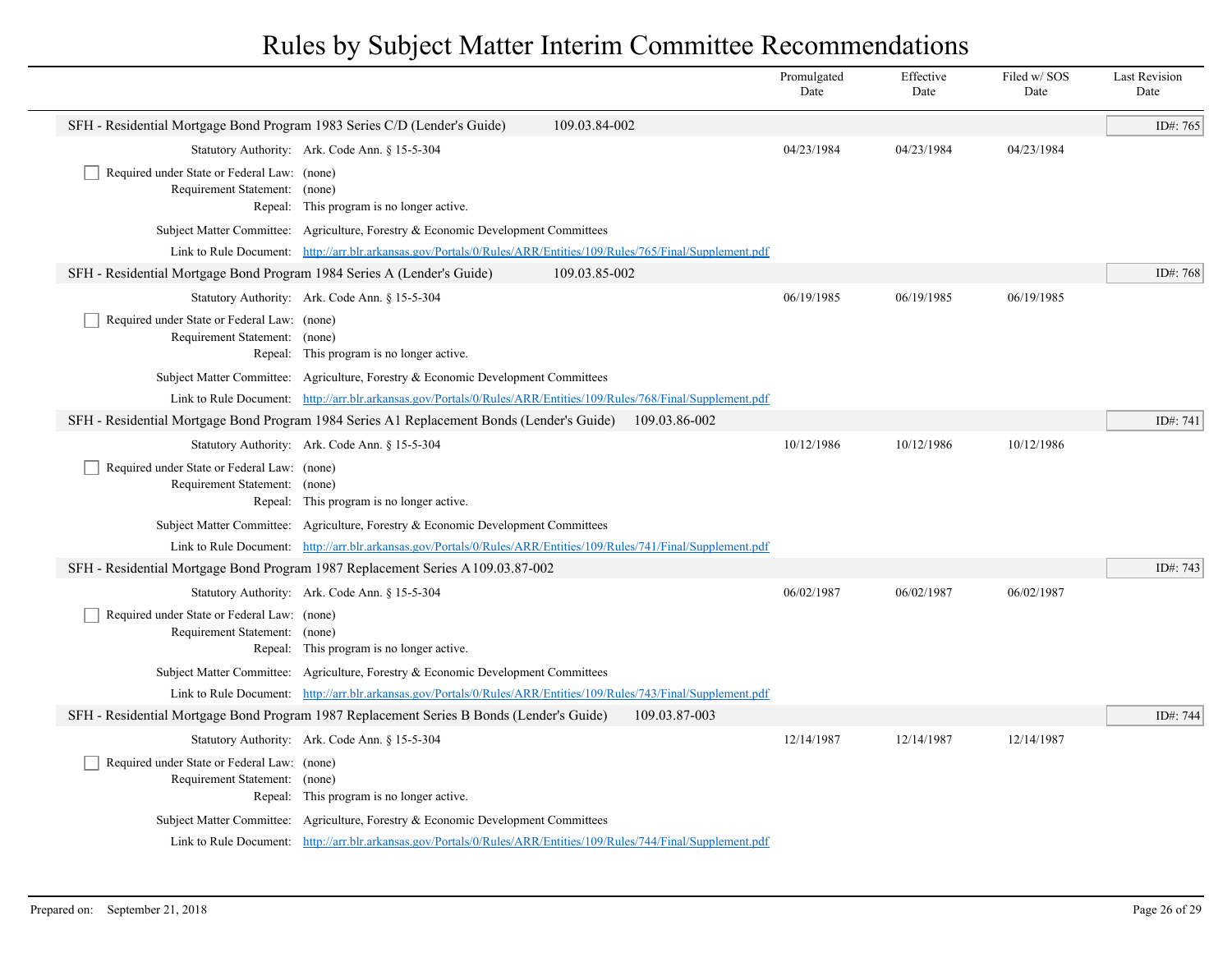|                                                                              |                                                                                                                                                                                                                     |               | Promulgated<br>Date | Effective<br>Date | Filed w/SOS<br>Date | <b>Last Revision</b><br>Date |
|------------------------------------------------------------------------------|---------------------------------------------------------------------------------------------------------------------------------------------------------------------------------------------------------------------|---------------|---------------------|-------------------|---------------------|------------------------------|
|                                                                              | SFH - Residential Mortgage Bond Program 1987 Replacement Series B Bonds (Servicer's Guide)                                                                                                                          | 109.03.87-004 |                     |                   |                     | ID#: 745                     |
|                                                                              | Statutory Authority: Ark. Code Ann. § 15-5-304                                                                                                                                                                      |               | 12/14/1987          | 12/14/1987        | 12/14/1987          |                              |
| Required under State or Federal Law: (none)                                  |                                                                                                                                                                                                                     |               |                     |                   |                     |                              |
| Requirement Statement: (none)                                                | Repeal: This program is no longer active.                                                                                                                                                                           |               |                     |                   |                     |                              |
|                                                                              | Subject Matter Committee: Agriculture, Forestry & Economic Development Committees                                                                                                                                   |               |                     |                   |                     |                              |
|                                                                              | Link to Rule Document: http://arr.blr.arkansas.gov/Portals/0/Rules/ARR/Entities/109/Rules/745/Final/Supplement.pdf                                                                                                  |               |                     |                   |                     |                              |
|                                                                              | SFH - Residential Mortgage Bond Program 1987 Replacement Series C and D Bonds (Lender's Guide)                                                                                                                      | 109.03.88-001 |                     |                   |                     | ID#: 746                     |
|                                                                              | Statutory Authority: Ark. Code Ann. § 15-5-304                                                                                                                                                                      |               | 05/24/1988          | 05/24/1988        | 05/24/1988          |                              |
| Required under State or Federal Law: (none)                                  |                                                                                                                                                                                                                     |               |                     |                   |                     |                              |
| Requirement Statement: (none)                                                |                                                                                                                                                                                                                     |               |                     |                   |                     |                              |
|                                                                              | Repeal: This program is no longer active.                                                                                                                                                                           |               |                     |                   |                     |                              |
|                                                                              | Subject Matter Committee: Agriculture, Forestry & Economic Development Committees                                                                                                                                   |               |                     |                   |                     |                              |
|                                                                              | Link to Rule Document: http://arr.blr.arkansas.gov/Portals/0/Rules/ARR/Entities/109/Rules/746/Final/Supplement.pdf                                                                                                  |               |                     |                   |                     |                              |
|                                                                              | SFH - Residential Mortgage Bond Program 1987 Replacement Series C Bonds (Servicer's Guide)                                                                                                                          | 109.03.88-002 |                     |                   |                     | ID#: 747                     |
|                                                                              | Statutory Authority: Ark. Code Ann. § 15-5-304                                                                                                                                                                      |               | 05/24/1988          | 05/24/1988        | 05/24/1988          |                              |
| Required under State or Federal Law: (none)<br>Requirement Statement: (none) |                                                                                                                                                                                                                     |               |                     |                   |                     |                              |
|                                                                              | Repeal: This program is no longer active.                                                                                                                                                                           |               |                     |                   |                     |                              |
|                                                                              | Subject Matter Committee: Agriculture, Forestry & Economic Development Committees                                                                                                                                   |               |                     |                   |                     |                              |
|                                                                              | Link to Rule Document: http://arr.blr.arkansas.gov/Portals/0/Rules/ARR/Entities/109/Rules/747/Final/Supplement.pdf                                                                                                  |               |                     |                   |                     |                              |
|                                                                              | SFH - Residential Mortgage Bond Program 1987 Replacement Series D Bonds (Servicer's Guide)                                                                                                                          | 109.03.88-003 |                     |                   |                     | ID#: 748                     |
|                                                                              | Statutory Authority: Ark. Code Ann. § 15-5-304                                                                                                                                                                      |               | 05/24/1988          | 05/24/1988        | 05/24/1988          |                              |
| Required under State or Federal Law: (none)                                  |                                                                                                                                                                                                                     |               |                     |                   |                     |                              |
| Requirement Statement: (none)                                                |                                                                                                                                                                                                                     |               |                     |                   |                     |                              |
|                                                                              | Repeal: This program is no longer active.                                                                                                                                                                           |               |                     |                   |                     |                              |
|                                                                              | Subject Matter Committee: Agriculture, Forestry & Economic Development Committees                                                                                                                                   |               |                     |                   |                     |                              |
|                                                                              | Link to Rule Document: http://arr.blr.arkansas.gov/Portals/0/Rules/ARR/Entities/109/Rules/748/Final/Supplement.pdf<br>SFH - Residential Mortgage Bond Program 1987 Series A Bonds (Lender's Guide)<br>109.03.87-001 |               |                     |                   |                     | ID#: 742                     |
|                                                                              |                                                                                                                                                                                                                     |               | 06/02/1987          | 06/02/1987        | 06/02/1987          |                              |
|                                                                              | Statutory Authority: Ark. Code Ann. § 15-5-304                                                                                                                                                                      |               |                     |                   |                     |                              |
| Required under State or Federal Law: (none)<br>Requirement Statement: (none) |                                                                                                                                                                                                                     |               |                     |                   |                     |                              |
|                                                                              | Repeal: This program is no longer active.                                                                                                                                                                           |               |                     |                   |                     |                              |
|                                                                              | Subject Matter Committee: Agriculture, Forestry & Economic Development Committees                                                                                                                                   |               |                     |                   |                     |                              |
|                                                                              | Link to Rule Document: http://arr.blr.arkansas.gov/Portals/0/Rules/ARR/Entities/109/Rules/742/Final/Supplement.pdf                                                                                                  |               |                     |                   |                     |                              |
|                                                                              |                                                                                                                                                                                                                     |               |                     |                   |                     |                              |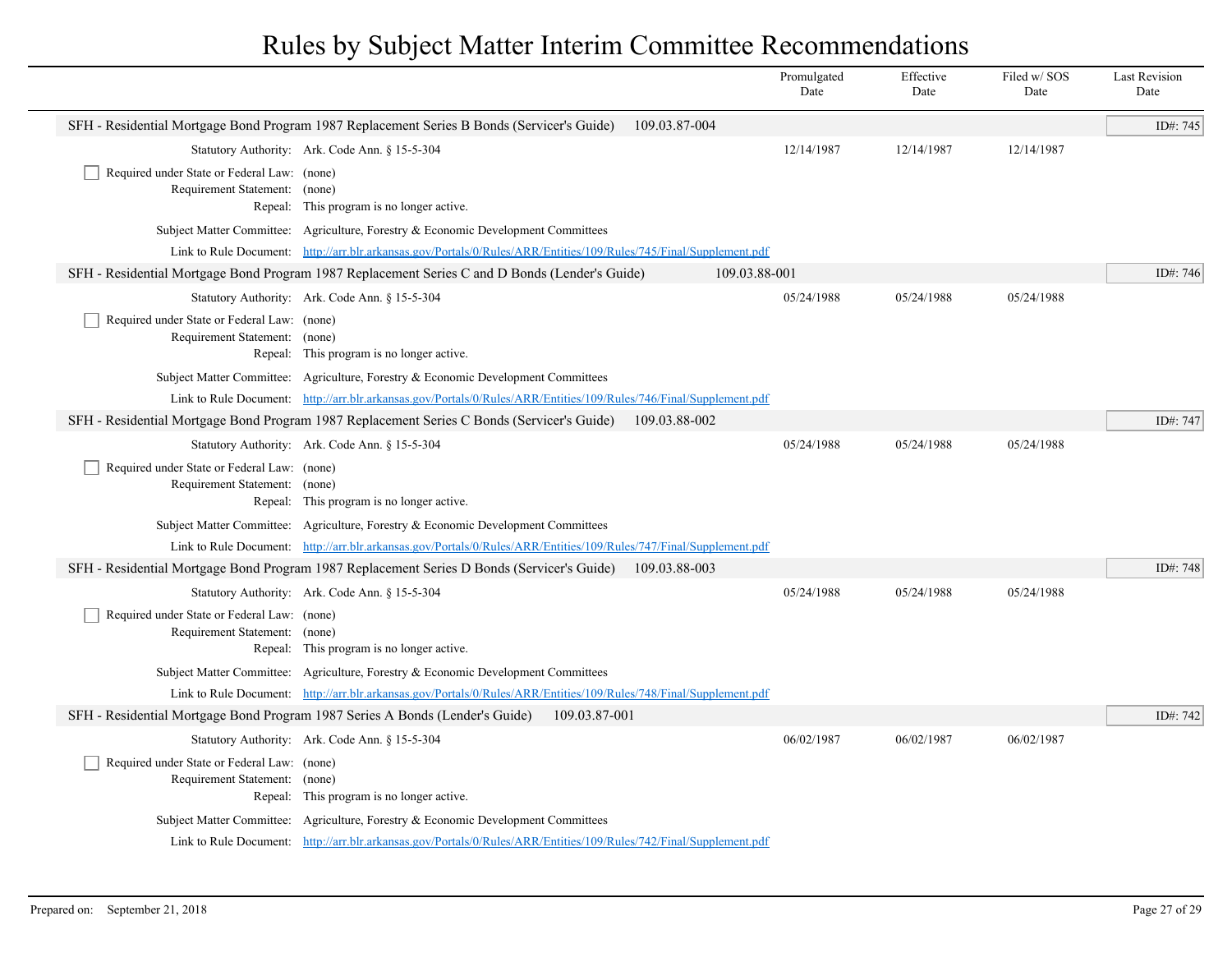|                                                                                                                                                              |                                                                                                                             | Promulgated<br>Date | Effective<br>Date | Filed w/SOS<br>Date | <b>Last Revision</b><br>Date |
|--------------------------------------------------------------------------------------------------------------------------------------------------------------|-----------------------------------------------------------------------------------------------------------------------------|---------------------|-------------------|---------------------|------------------------------|
| SFH - Section 3.2 S of the Mortgage Lender's Guide                                                                                                           | 109.03.79-001                                                                                                               |                     |                   |                     | ID#: 755                     |
|                                                                                                                                                              | Statutory Authority: Ark. Code Ann. § 15-5-304                                                                              | 07/30/1979          | 07/30/1979        | 07/30/1979          |                              |
| Required under State or Federal Law: (none)<br>Requirement Statement: (none)                                                                                 | Repeal: This program is no longer active.                                                                                   |                     |                   |                     |                              |
|                                                                                                                                                              | Subject Matter Committee: Agriculture, Forestry & Economic Development Committees                                           |                     |                   |                     |                              |
|                                                                                                                                                              | Link to Rule Document: http://arr.blr.arkansas.gov/Portals/0/Rules/ARR/Entities/109/Rules/755/Final/Supplement.pdf          |                     |                   |                     |                              |
| SFH - Single Family Conventional Mortgage Loan Program (Servicer's Guide)                                                                                    | 109.03.85-004                                                                                                               |                     |                   |                     | ID#: 770                     |
|                                                                                                                                                              | Statutory Authority: Ark. Code Ann. § 15-5-304                                                                              | 11/25/1985          | 11/25/1985        | 11/25/1985          |                              |
| Required under State or Federal Law: (none)<br>Requirement Statement: (none)                                                                                 | Repeal: This program is no longer active.                                                                                   |                     |                   |                     |                              |
|                                                                                                                                                              | Subject Matter Committee: Agriculture, Forestry & Economic Development Committees                                           |                     |                   |                     |                              |
|                                                                                                                                                              | Link to Rule Document: http://arr.blr.arkansas.gov/Portals/0/Rules/ARR/Entities/109/Rules/770/Final/Supplement.pdf          |                     |                   |                     |                              |
| SFH - Single Family HomeToOwn Program                                                                                                                        | 109.03.05-001                                                                                                               |                     |                   |                     | ID#: 815                     |
|                                                                                                                                                              | Statutory Authority: Ark. Code Ann. § 15-5-207(b)(13)                                                                       | 08/29/2005          | 08/29/2005        | 08/29/2005          |                              |
| Required under State or Federal Law: (none)<br>Requirement Statement: (none)                                                                                 | Repeal: Program no longer active.                                                                                           |                     |                   |                     |                              |
|                                                                                                                                                              | Subject Matter Committee: Agriculture, Forestry & Economic Development Committees                                           |                     |                   |                     |                              |
|                                                                                                                                                              | Link to Rule Document: http://arr.blr.arkansas.gov/Portals/0/Rules/ARR/Entities/109/Rules/815/Final/109.03.05-001F-7773.pdf |                     |                   |                     |                              |
| SFH - Single Family Mortgage Revenue Bond Program 109.03.96-003                                                                                              |                                                                                                                             |                     |                   |                     | ID#: 791                     |
|                                                                                                                                                              | Statutory Authority: Ark. Code Ann. § 15-5-304                                                                              | 05/09/1996          | 05/09/1996        | 05/09/1996          |                              |
| Required under State or Federal Law: (none)<br>Requirement Statement: (none)                                                                                 | Repeal: This program is no longer active.                                                                                   |                     |                   |                     |                              |
|                                                                                                                                                              | Subject Matter Committee: Agriculture, Forestry & Economic Development Committees                                           |                     |                   |                     |                              |
|                                                                                                                                                              | Link to Rule Document: http://arr.blr.arkansas.gov/Portals/0/Rules/ARR/Entities/109/Rules/791/Final/Supplement.pdf          |                     |                   |                     |                              |
| SFH - Single Family Mortgage Revenue Bonds, 1990 Series C, 1990 Series D, 1990 Series E and 1990 Series F (Mortgage-Backed Securities Program) 109.03.92-002 |                                                                                                                             |                     |                   |                     |                              |
|                                                                                                                                                              | Statutory Authority: Ark. Code Ann. § 15-5-304                                                                              | 11/16/1992          | 11/16/1992        | 11/16/1992          |                              |
| Required under State or Federal Law: (none)<br>Requirement Statement: (none)                                                                                 | Repeal: This program is no longer active.                                                                                   |                     |                   |                     |                              |
|                                                                                                                                                              | Subject Matter Committee: Agriculture, Forestry & Economic Development Committees                                           |                     |                   |                     |                              |
|                                                                                                                                                              | Link to Rule Document: http://arr.blr.arkansas.gov/Portals/0/Rules/ARR/Entities/109/Rules/722/Final/Supplement.pdf          |                     |                   |                     |                              |